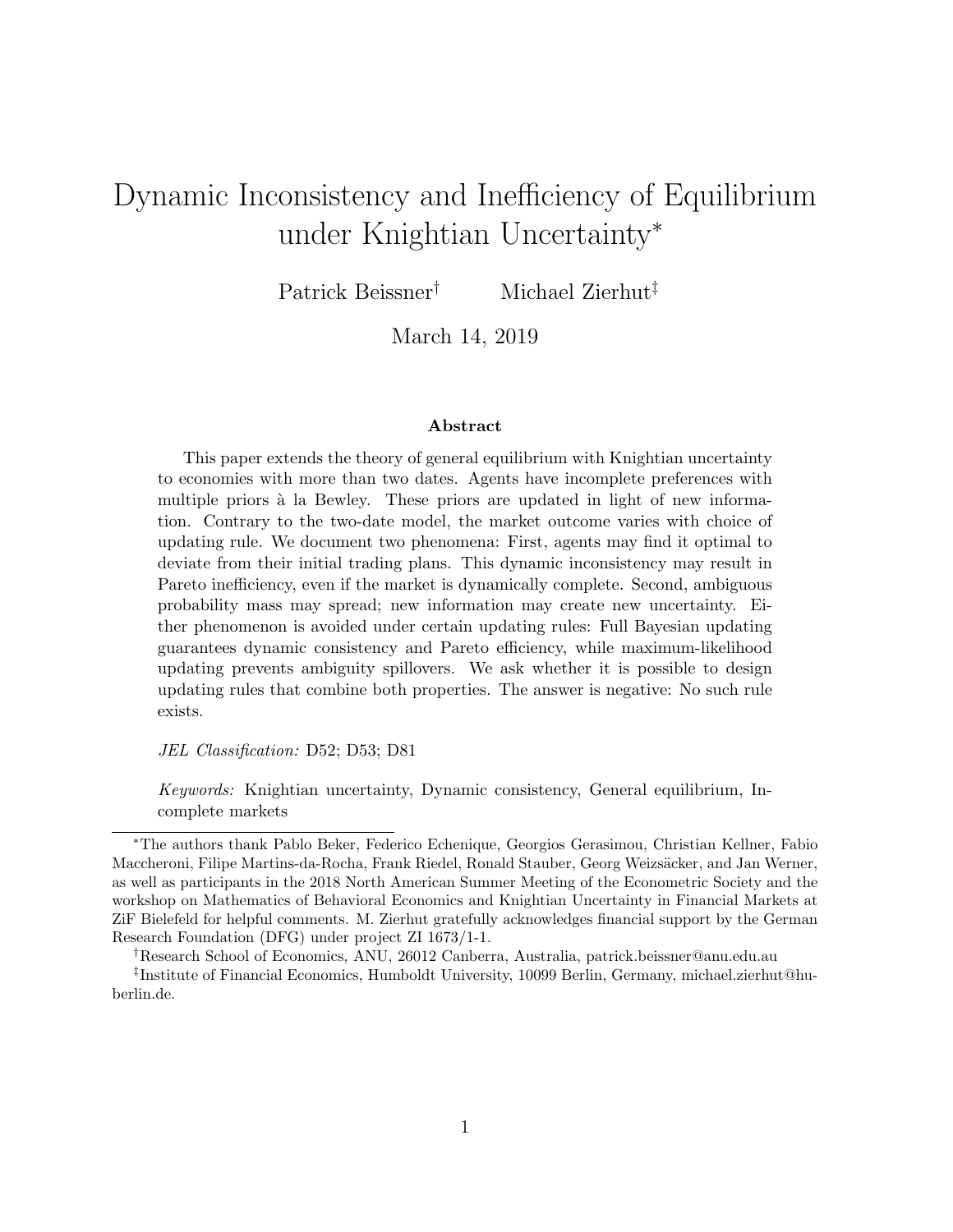# 1 Introduction

Two of the central themes of economic theory are decisions and markets. Consider the sequential decision problem of a market participant as information unfolds gradually over time. There is little disagreement among economists that better information should reduce uncertainty, but substantially more disagreement about the exact meaning of uncertainty. In expected utility theory, uncertainty is represented by states of the world, and agents assign probabilities – this is uncertainty in the traditional sense. By contrast, [Knight](#page-35-0) [\(1921\)](#page-35-0) reserves the term uncertainty for circumstances that do not permit the assignment of precise probabilities – uncertainty in the Knightian sense. Both types of uncertainty are synthesized in the Knightian decision model of [Bewley](#page-34-0) [\(1986,](#page-34-0) [2002\)](#page-34-1), which is a multipleprior generalization of the subjective expected utility model of [Savage](#page-35-1) [\(1954\)](#page-35-1). Some events have ambiguous probabilities, but the agent has no attitude toward ambiguity: Knightian uncertainty results in incomplete preferences. The purpose of the present paper is to study competitive equilibria when agents with Bewley-type preferences meet in a multi-period financial market.

We build on the important contribution of [Rigotti and Shannon](#page-35-2) [\(2005\)](#page-35-2), who generalize the model of [Arrow and Debreu](#page-34-2) [\(1954\)](#page-34-2) to a setting with multiple priors. Two of their findings are particularly relevant in our context: First, Knightian uncertainty results in indeterminacy in equilibrium prices and allocations. Second, all equilibria are Pareto efficient. This welfare result is strong but limited to a very particular type of market: The only traded assets are state-contingent claims, and trade takes place only once. After the market has closed, the state of the world is revealed and all agents consume. We call this the two-date model, but it may also accommodate contingent claims for multiple future dates, as in [Dana and Riedel](#page-34-3) [\(2013\)](#page-34-3). The present paper considers a more general financial market, in which there are long-lived assets with repeated dividend payments, and these are traded at several consecutive dates. Thus, we generalize the two-date model with Knightian uncertainty in the same way as [Radner](#page-35-3) [\(1972\)](#page-35-3) generalizes the traditional Arrow-Debreu model.

The fundamental difference from the two-date model is that agents receive new information on several consecutive dates. Their information processing is represented by an updating rule that translates prior probabilities into posterior probabilities. In the traditional single-prior setting, Bayes' law determines the unique updating rule. In a setting with multiple priors, this is no longer true: A large set of updating rules is consistent with Bayes' law, and different agents may apply different rules. This matters in an equilibrium of plans, prices, and price expectations: Even though all agents form common and consistent price expectations and plan their trades and consumption in advance, some may find it optimal to deviate from their plans once they receive better information. These agents conclude that their plans were made under priors that are no longer consistent with the observed data. This leads to dynamically inconsistent decisions. We characterize dynamic consistency at the equilibrium level and find that dynamically inconsistent equilibria can be pervasive:

1. There are economies in which all equilibria are dynamically consistent and economies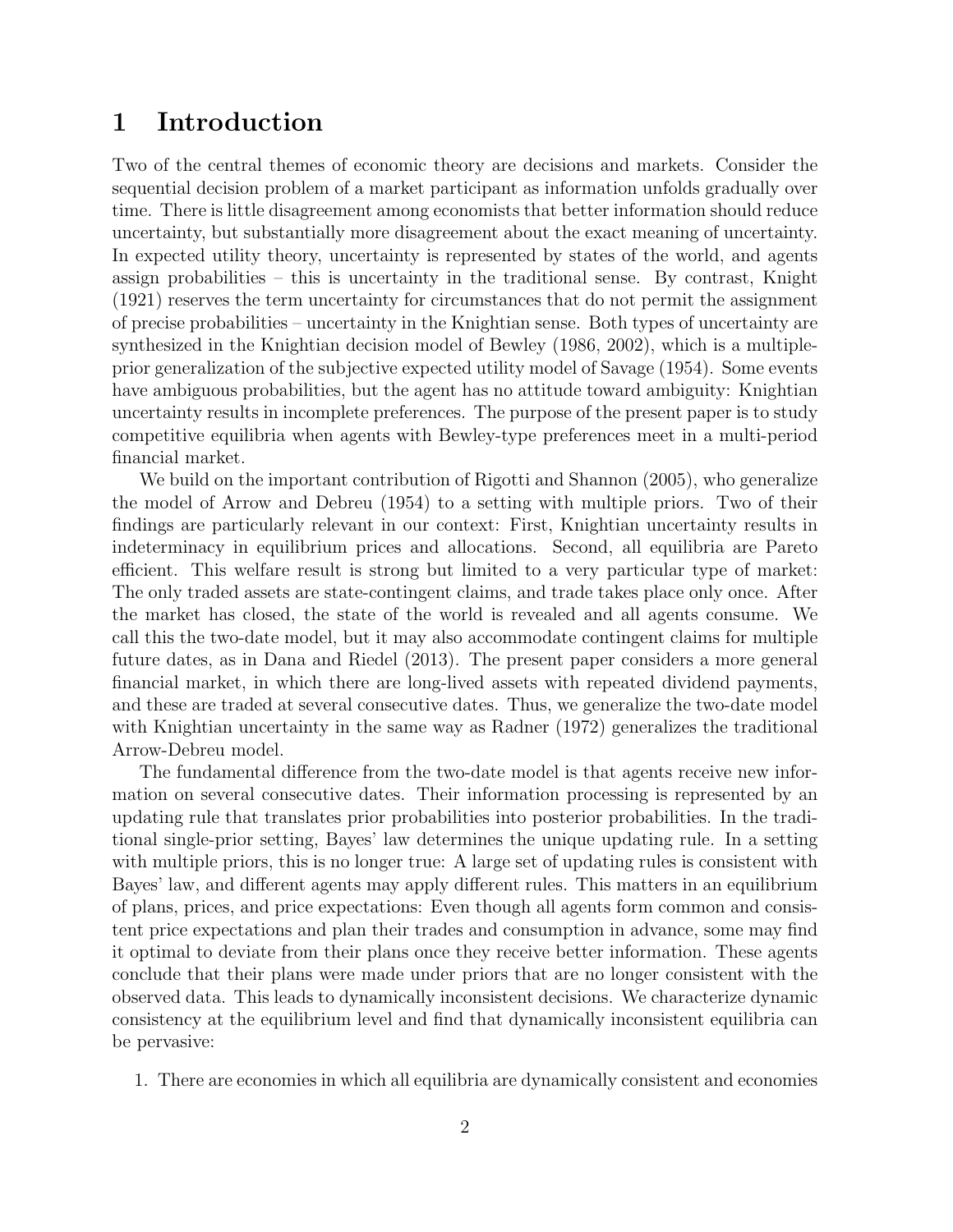in which all equilibria are dynamically inconsistent (Theorem 1 and Corollary 1).

As a consequence, dynamic consistency is not suited as a criterion of equilibrium refinement because it may eliminate all equilibria, or none. This raises the following question: Are dynamically inconsistent equilibria problematic from a normative viewpoint? To address this question, we apply two normative criteria. The first is Pareto efficiency, the most common criterion of social optimality. The second is that agents do not forget previous knowledge, which is a fundamental criterion of individual rationality.

As regards social optimality, it must be noted that financial market equilibria are typically not Pareto efficient when the financial market is incomplete. To eliminate confounding welfare effects of market imperfections, we study the special case of a dynamically complete market. Classical results of [Kreps](#page-35-4) [\(1982\)](#page-35-4) and [Magill and Shafer](#page-35-5) [\(1990\)](#page-35-5) show that the payoff space of a complete contingent claims market is spanned by a dynamically complete financial market. Even in such a perfect market, dynamic inconsistency may result in Pareto inefficient outcomes. We construct a tractable example in which all financial market equilibria are Pareto inefficient, in spite of dynamic completeness. Such undesirable market outcomes can be eliminated if the choice of updating rules is restricted. Dynamic consistency and efficiency are restored if all agents apply the full Bayesian rule:

2. Full Bayesian updating guarantees dynamic consistency and Pareto efficiency of equilibria with a dynamically complete market (Corollary 2 and Corollary 3).

As regards individual rationality, we require that agents use information to reduce uncertainty. Put differently, a release of new information must not create new uncertainty. However, it is easy to construct examples where this criterion is violated: Under some updating rules, ambiguous probability mass spreads to unambiguous events. Agents become uncertain about probabilities they knew before. We define a condition of ambiguity containment that prevents such ambiguity spillovers. This condition is met if all agents apply the maximum-likelihood rule: $<sup>1</sup>$  $<sup>1</sup>$  $<sup>1</sup>$ </sup>

3. Maximum-likelihood updating guarantees ambiguity containment (Proposition 1).

It should be noted that the maximum-likelihood rule creates a propensity to trade after an information release. This stands in contrast to the phenomenon of market breakdowns documented in various multi-prior settings, first by [Mukerji and Tallon](#page-35-6) [\(2001\)](#page-35-6) in a replication economy with ambiguity-averse traders. In an economy with preferences of the Bewley type, this phenomenon takes the form of a no-trade result: [Rigotti and](#page-35-2) [Shannon](#page-35-2) [\(2005\)](#page-35-2) show that trade in the contingent claims market is no longer individually rational when uncertainty grows large. For a financial market that opens sequentially, we find the contrary: No-trade equilibria do not exist as long as some agents apply the maximum-likelihood rule.

<span id="page-2-0"></span><sup>1</sup>For an analysis and comparison of the full Bayesian rule and the maximum-likelihood rule see [Gilboa](#page-34-4) [and Schmeidler](#page-34-4) [\(1993\)](#page-34-4).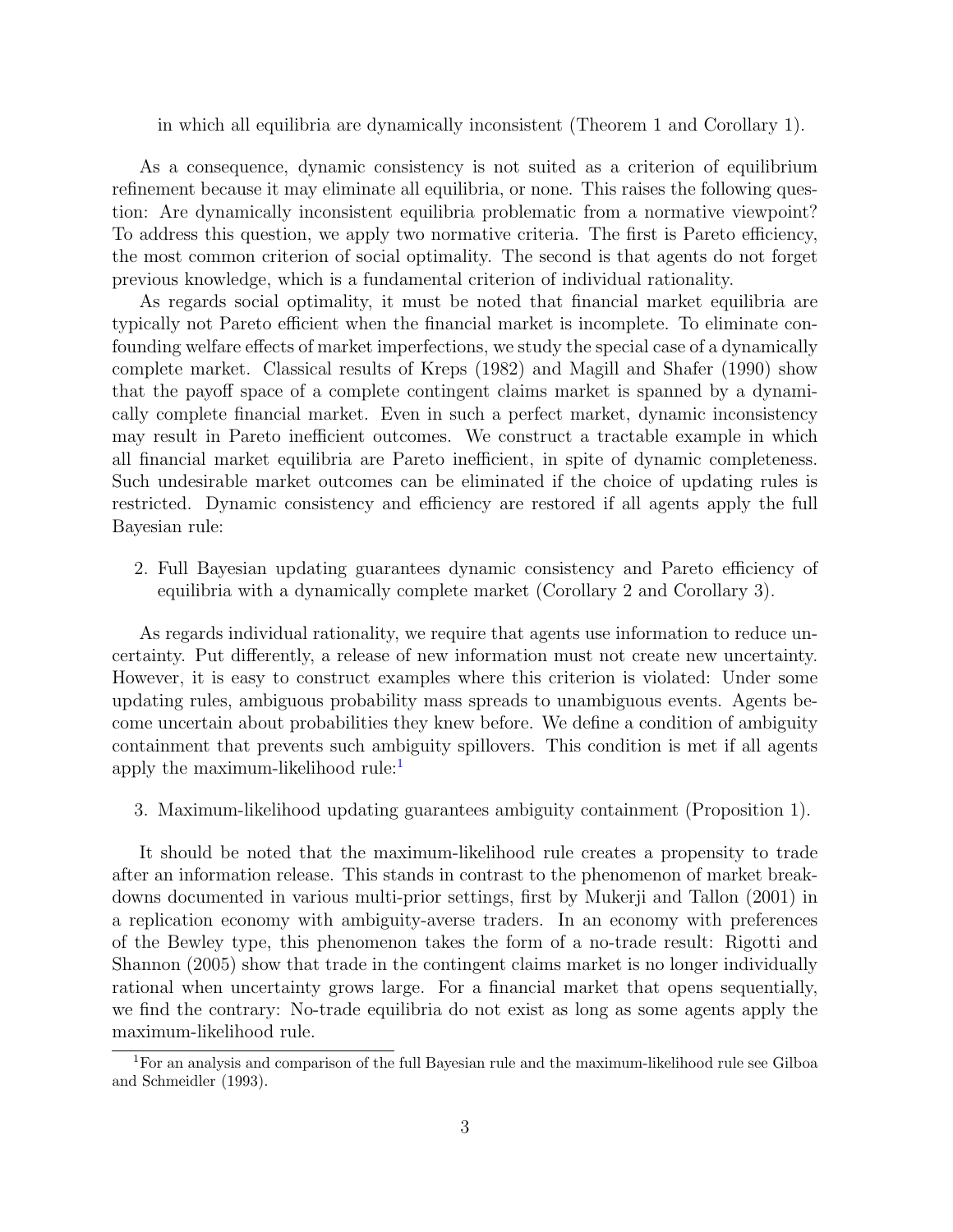Since both of our normative criteria are standard in the single-prior setting, a natural objective is to identify an updating rule that guarantees these jointly, even if agents have multiple priors. However, this objective cannot be achieved:

4. There exists no updating rule that satisfies Bayes' law and guarantees both dynamic consistency and ambiguity containment (Corollary 5).

In light of this impossibility result, we ask whether there is a nontrivial subset of economies in which this conflict between normative criteria disappears. This question is answered in the affirmative: We characterize unproblematic economies, in which full Bayesian updates and maximum-likelihood updates coincide. Our characterization is based on a simple criterion for information partitions: If some observable event and some unambiguous event are neither disjoint nor related by set inclusion, the two normative criteria are at odds; otherwise, the conflict disappears. This criterion is strictly weaker than the rectangularity condition of [Epstein and Schneider](#page-34-5) [\(2003\)](#page-34-5), which characterizes dynamic consistency in the maxmin expected utility model of [Gilboa and Schmeidler](#page-34-6) [\(1989\)](#page-34-6). The latter shares with the Knightian decision model of [Bewley](#page-34-0) [\(1986,](#page-34-0) [2002\)](#page-34-1) its representation of multiple priors but employs a decision criterion that is based on ambiguity aversion.[2](#page-3-0)

Two relations between the Knightian decision model and maxmin expected utility are highlighted by our results. First, while [Hanany and Kilbanoff](#page-35-7) [\(2007\)](#page-35-7) show that there exists no updating rule that satisfies Bayes' law and dynamic consistency under maxmin expected utility, we prove that such a rule exists in our setting: It is the well-known full Bayesian rule. Thus, dynamic consistency is a stronger requirement under maxmin expected utility. Second, if one resorts to rectangularity to ensure dynamic consistency, the conflict between normative objectives goes unnoticed. The rectangularity condition is sufficiently strong that all equilibria are dynamically consistent and free of ambiguity spillovers at the same time. This is true for both decision theoretic models, although the quantification all equilibria is weaker under maxmin expected utility. For the latter, the results of [Rigotti and Shannon](#page-35-8) [\(2012\)](#page-35-8) show that equilibria are generically determinate. Interestingly, there are exceptions: [Mandler](#page-35-9) [\(2013\)](#page-35-9) points out that indeterminacy can be robust if agents have access to a production technology.

The remainder of this paper is structured as follows. In Section [2,](#page-3-1) the model is introduced. In Section [3,](#page-11-0) equilibria under different updating rules are studied in a tractable example. In Section [4,](#page-19-0) all general results are derived and discussed. Section [5](#page-28-0) concludes.

### <span id="page-3-1"></span>2 Model

Consider a stochastic finance economy with a finite state space  $\Omega$ . The economy is populated by a finite number  $I$  of agents, who plan their consumption at the present date 0 and over a finite number T of future dates.

<span id="page-3-0"></span><sup>&</sup>lt;sup>2</sup>[Gilboa, Maccheroni, Marinacci, and Schmeidler](#page-34-7) [\(2010\)](#page-34-7) construct a bridge between these two models.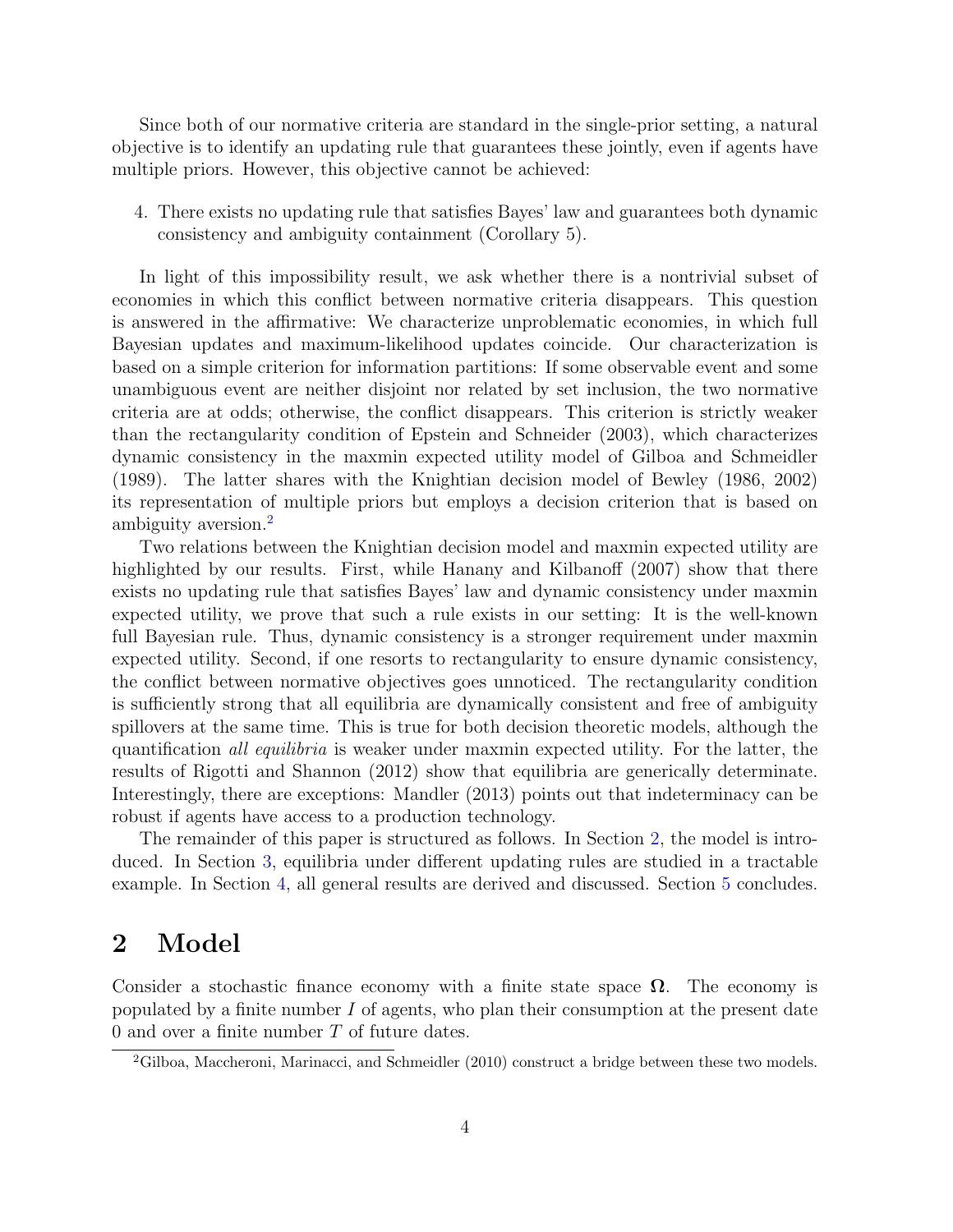#### 2.1 Uncertainty and Knowledge

At date 0, the state of the world is drawn from  $\Omega$  but not revealed to the agents. Each agent *i* assigns subjective probabilities  $\pi^{i}(\omega)$  to all states  $\omega \in \Omega$ . The agent may have multiple priors, each represented by a different probability vector  $\pi^i \in \Delta^{|\Omega|}$ , which is the unit simplex in  $\mathbb{R}^{|\Omega|}$ . All these probability vectors are collected in a set  $\Pi^i$ , which satisfies the following assumption:

<span id="page-4-3"></span>**Assumption 1** (Subjective probabilities). For each agent i,  $\Pi^i$  is closed and convex. For each state  $\omega \in \Omega$ , there is some  $\pi^i \in \Pi^i$  such that  $\pi^i(\omega) > 0$ .

At each date  $t > 0$ , new information about the state of the world is released. This gradual revelation is modeled as a sequence of information partitions  $\mathcal{I} = \{\mathcal{I}_t\}_{t=0}^T$ . Each event  $\xi \in \mathcal{I}_t$  is an information set: It consists of all those states that cannot be distinguished on the basis of the information available at date t. The information structure  $I$  represents uncertainty in the traditional sense. Initially, at date 0, none of the states can be distinguished; that is,  $\mathcal{I}_0 = {\Omega}$ . The information partitions become finer as time progresses. Finally, at date T, the state of the world is known; that is,  $\mathcal{I}_T = {\{\omega\}}_{\omega \in \Omega}$ . Thus, the information structure defines a tree of *date-events*  $(t, \xi)$ .

Each agent i updates his subjective probabilities on observing an event  $\xi \in \Omega$ . The updating rule of agent i is a closed-convex-valued correspondence  $\Pi^i: 2^{\Omega} \Rightarrow \Delta^{|\Omega|}$  from the observed event  $\xi$  to his set of posterior probabilities  $\Pi^{i}(\xi)$ . This rule must satisfy  $\Pi^i(\Omega) = \Pi^i$ , and since we follow the convention of dropping parentheses whenever  $\Omega$  is the argument, there is no notational ambiguity between the updating rule and the set of prior probabilities. Bayesian updating is the natural rule in the single-prior case: The unique posteriors are the conditional probabilities

<span id="page-4-1"></span>
$$
\pi^{i}(\omega|\xi) = \begin{cases} \frac{\pi^{i}(\omega)}{\pi^{i}(\xi)} & \text{if } \omega \in \xi \\ 0 & \text{otherwise} \end{cases} . \tag{1}
$$

By contrast, in the multi-prior case, the set of candidate updating rules is large, and the literature has not yet reached a consensus. A minimal requirement is Bayes' law:

<span id="page-4-0"></span>**Definition 1.** An updating rule  $\Pi^i$  satisfies *Bayes' law* if for any  $\xi \subseteq \Omega$  the following condition is true:

$$
\pi^i \in \Pi^i(\xi) \implies \exists \hat{\pi}^i \in \Pi^i \text{ with } \pi^i(\cdot) = \hat{\pi}^i(\cdot|\xi).
$$

Each agent may have his individual updating rule, as long as this rule is consistent with Definition [1.](#page-4-0) As we shall see, two candidates for  $\Pi^i$  are particularly relevant from a normative viewpoint. The first is the so-called *full Bayesian rule*:

<span id="page-4-2"></span>
$$
\Pi_{\mathbf{B}}^{i}(\xi) = \left\{ \pi^{i}(\cdot|\xi) \mid \pi^{i} \in \Pi^{i} \right\}.
$$
\n<sup>(2)</sup>

It applies Equation [\(1\)](#page-4-1) prior by prior and is therefore the least selective updating rule that satisfies Bayes' law. By contrast, only those priors that assign the highest probability to the observed event are considered under the maximum-likelihood rule: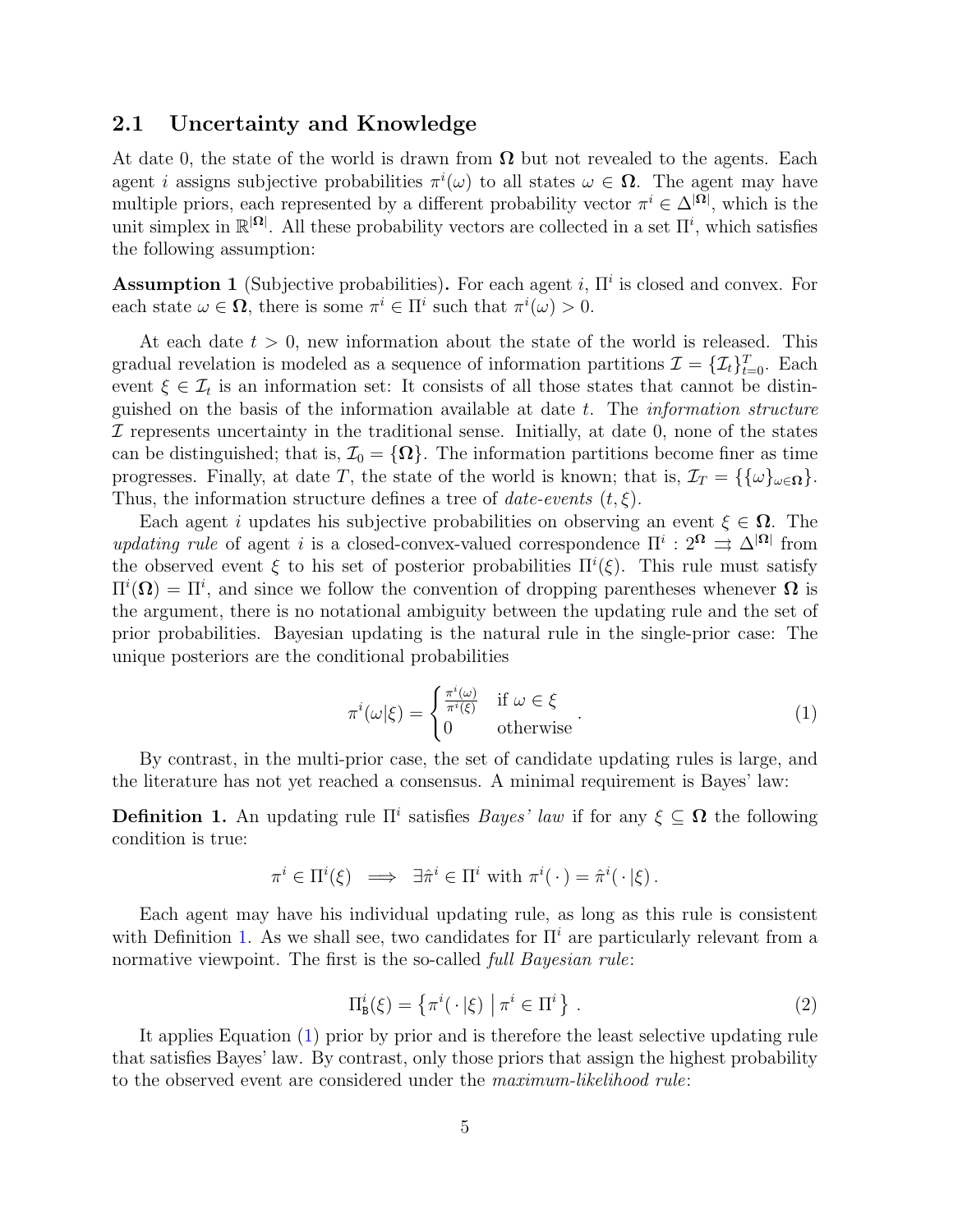<span id="page-5-2"></span>
$$
\Pi_{\mathbf{M}}^{i}(\xi) = \left\{ \pi^{i*}(\cdot|\xi) \mid \pi^{i*} \in \operatorname*{arg\,max}_{\pi^{i} \in \Pi^{i}} \pi^{i}(\xi) \right\}.
$$
\n(3)

In general, the updating rule determines how the set of subjective probabilities evolves over time and is thus a complete description of Knightian uncertainty as faced by agent i. If it assigns a unique probability to an event, this event is called *unambiguous*; if it assigns multiple probabilities, the event is called *ambiguous*. Since uncertainty depends on information, the classification of unambiguous and ambiguous events may change over time. This classification can be represented as a sequence of ambiguity partitions. Let  $pr_{\zeta}$  denote the projection onto the subspace of those states contained in  $\zeta$ .

**Definition 2.** The ambiguity partition  $A^{i}(\xi)$  of agent i, conditional on event  $\xi$ , is the finest possible partition of  $\Omega$  such that the set of posterior probabilities can be decomposed as the Minkowski sum

<span id="page-5-3"></span>
$$
\Pi^{i}(\xi) = \sum_{\zeta \in \mathcal{A}^{i}(\xi)} \mathrm{pr}_{\zeta}(\Pi^{i}(\xi)).
$$
\n(4)

In other words, after  $\xi$  is observed,  $\mathcal{A}^i(\xi)$  is the finest partition that contains only unambiguous events. There is no uncertainty about the probabilities of its cells: If  $\zeta \in \mathcal{A}^i(\xi)$ , then  $\pi^i(\zeta) = \hat{\pi}^i(\zeta)$  for any  $\pi^i, \hat{\pi}^i \in \Pi^i(\zeta)$ . All events in  $\mathcal{A}^i(\Omega) = \mathcal{A}^i$  are unconditionally ambiguous.[3](#page-5-0)

The knowledge of agent i at any date-event  $(t, \xi)$ , with  $\xi \in \mathcal{I}_t$ , is summarized by the tuple  $(\xi, \Pi^i(\xi))$ , which consists of his information set and his set of posterior probabilities. The normative criterion that *agents do not forget what they knew*, requires that information partitions and ambiguity partitions become progressively finer over time: If  $t > s$ , then  $\mathcal{I}_t$  is finer than  $\mathcal{I}_s$ ; if  $\xi \subseteq \xi'$ , then  $\mathcal{A}^i(\xi)$  is finer than  $\mathcal{A}^i(\xi')$ . If one of these two conditions is violated, new information creates new uncertainty, either in the traditional or Knightian sense.

#### 2.2 Preferences and Decisions

Let  $\mathcal S$  denote the space of all real-valued stochastic processes that are measurable with respect to the filtration generated by  $\mathcal{I}$ , with the inner product  $x \cdot y = \sum_{t=1}^{T} \sum_{\xi \in \mathcal{I}_t} x_t(\xi) y_t(\xi)$ . By contrast,  $x \otimes y$  denotes the componentwise product. The consumption set  $\mathcal{S}_+ = \{x \in$  $S | x \geq 0$  is defined as the cone of nonnegative processes. Note that  $x \geq 0$  means all components are nonnegative,  $x > 0$  means at least one component is not zero, and  $x \gg 0$ means all components are greater than zero.

Each agent i has a preference relation  $x \succ^i y$  over consumption plans  $x, y \in S_+$ ; that is, agent i prefers x to y. Let  $\mathbb{E}^{\pi^i}[\cdot]$  denote the expectation operator under  $\pi^i$ . The preferences of all consumers are assumed to be of the following form:

<span id="page-5-1"></span>**Assumption 2** (Preferences). For each agent  $i$ ,

 $x \succ^i y$  if and only if  $\mathbb{E}^{\pi^i}[u^i(x)] > \mathbb{E}^{\pi^i}[u^i(y)] \quad \forall \pi^i \in \Pi^i$ ,

<span id="page-5-0"></span><sup>&</sup>lt;sup>3</sup>[Epstein](#page-34-8) [\(1999\)](#page-34-8) calls the members of  $\mathcal{A}^i$  and all their unions the *collection of unambiguous events*.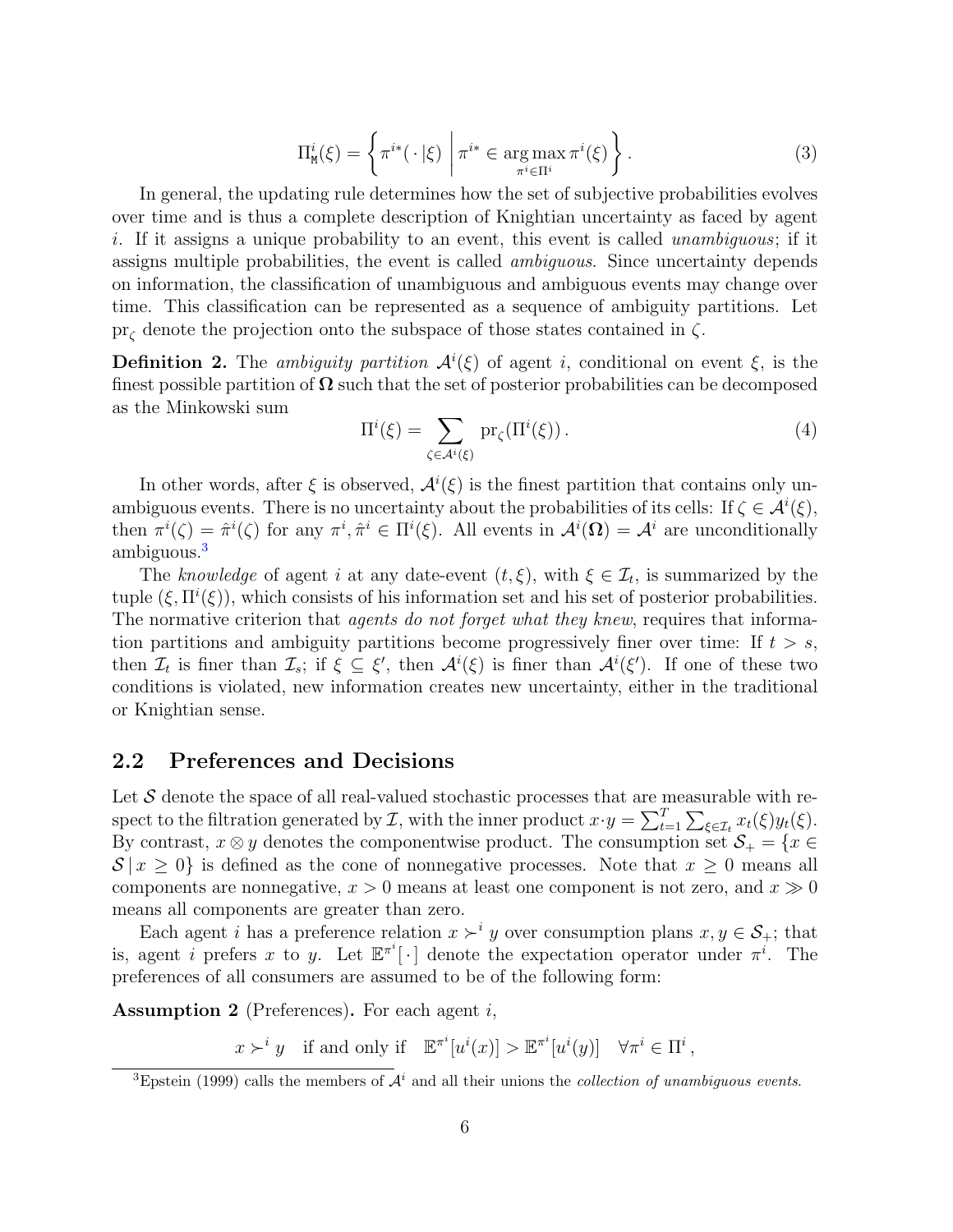in which  $u^i: \mathbb{R}^{T+1}_+ \to \mathbb{R}$  is continuous, strictly increasing, strictly concave, and differentiable in  $\mathbb{R}_{++}^{T+1}$ .

Under Assumption [2,](#page-5-1) each  $\succ^i$  is completely described by the pair  $(\Pi^i, u^i)$ . If  $\Pi^i$  is a singleton, the agent is a traditional expected utility maximizer. However, if  $\Pi^i$  is a larger set, the agent's preferences are transitive, monotone, and convex but incomplete. Some plans are always comparable: If  $x \gg y$ , then the expected utility of x must exceed the expected utility of y under any possible probability distribution.

While the above formulation makes expected utility theory appear to be a special case of Knightian decision theory, it should be stressed that the decision criterion is fundamentally different: Expected utility maximizers base their decisions on a criterion of optimality. A decision is optimal if it is preferred to all its alternatives. By contrast, Knightian decision makers rely on a criterion of undominatedness. A decision is undomi-nated if there is no preferred alternative.<sup>[4](#page-6-0)</sup> Since optimality implies undominatedness, the latter is a weaker criterion. In fact, it is a criterion too weak to rule out erratic behavior in the case of sequential decisions: Agents may switch back and forth between two undominated plans for no reason. To avoid such intransitive choices, [Bewley](#page-34-0) [\(1986,](#page-34-0) [2002\)](#page-34-1) introduces the behavioral assumption of inertia: An agent deviates from the status quo only if the status quo is dominated by the new consumption plan.

The ranking of plans may change as new information becomes available. The conditional preference relation of agent i on observing  $\xi$  is jointly determined by Assumption [2](#page-5-1) and the update  $\Pi^{i}(\xi)$ :

 $x \succ_{\xi}^{i} y$  if and only if  $\mathbb{E}^{\pi^{i}}[u^{i}(x)] > \mathbb{E}^{\pi^{i}}[u^{i}(y)] \quad \forall \pi^{i} \in \Pi^{i}(\xi)$ .

We shall write  $x \succ_t^i y$  whenever  $x \succ_{\xi}^i y$  for all  $\xi \in \mathcal{I}_t$ . Therefore, an agent's ranking of alternative consumption plans depends on his information, his updating rule, and his utility function.

#### 2.3 Financial Market Equilibrium

Each agent i has a stochastic endowment  $e^i \in S_+$ . Since the number of date-events is finite, any process in  $\mathcal S$  can be viewed as a vector whose components are indexed as follows:  $e_t^i(\omega)$  represents the endowment at date t in state  $\omega$ , and  $e^i(\omega)$  is the  $(T+1)$ dimensional subvector that represents the endowment at all dates in state  $\omega$ . If  $\xi \in \mathcal{I}_t$ , then  $e_t^i(\xi)$  stands for the identical endowment in all states  $\omega \in \xi$ . The superscript is omitted whenever vectors are joined; that is,  $e = (e^1, \dots, e^I) \in S^I_+$ .

<span id="page-6-1"></span>**Assumption 3** (Endowments). For each agent *i*, the endowment satisfies  $e^{i} \gg 0$ .

A stochastic economy is completely described by the information structure  $\mathcal{I}$ , the updating rules  $\Pi = \Pi^1 \times \cdots \times \Pi^I$ , and the utility functions and endowments of all agents.

<span id="page-6-0"></span> $4$ Two decisions can both be undominated for two reasons: Either they are not comparable or the agent is indifferent. However, indifference can be a narrow concept in the Knightian decision model. [Gerasimou](#page-34-9) [\(2018\)](#page-34-9) shows that indifference sets are singletons if  $\Pi^i$  is full-dimensional.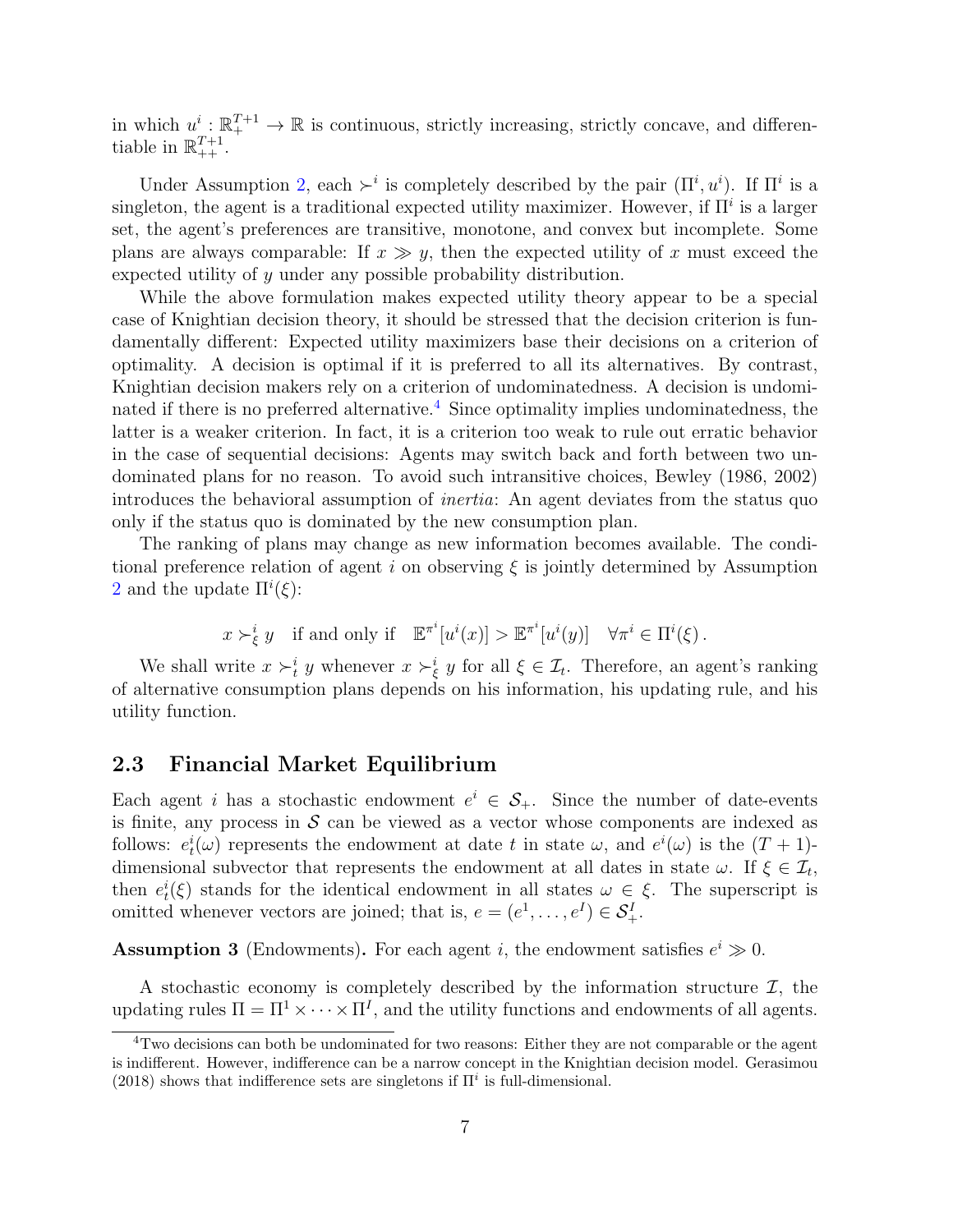**Definition 3.** A stochastic economy is a tuple  $(\mathcal{I}, \Pi, u, e)$  of information structure, updating rules, utility functions, and endowments.

To enable transfers of income between different date-events, the economy is equipped with a finite number J of long-lived assets. At each date  $t > 0$ , asset j pays a dividend  $A_t^j$  $t<sub>t</sub>(\omega)$  to its holder in state  $\omega$ . After these dividend payments, the financial market opens and assets can be traded. The asset structure is completely described by the dividend process  $A \in \mathcal{S}^J$ , which is required to have identical payments in states that cannot be distinguished. In addition, a mild regularity assumption is made:

#### <span id="page-7-0"></span>**Assumption 4** (Asset structure). At each date  $t > 0$ ,  $A_t \ge 0$  and initially  $A_0 = 0$ .

Under Assumption [4,](#page-7-0) asset prices are never negative because dividends are never negative. Moreover, no dividend payments occur before the market opens for the first time. Therefore, it is safe to assume that all assets are in zero net supply and that no agent is born with an asset portfolio. Agents face a sequence of decisions: At date 0, each agent *i* makes a consumption plan  $C_0^i \in S_+$  and a trading plan  $\Psi_0^i \in S^J$ . Set  $C_0^i = (c_0^i, \ldots, c_T^i)$  and  $\Psi_0^i = (\psi_0^i, \ldots, \psi_T^i)$ . By convention, time subscripts for capital letters refer to the date when plans are made, while time subscripts for small letters refer to the date when plans are *executed*. These plans involve consumption  $c_0^i$  and portfolio  $\psi_0^i$  purchased in the date 0 market and also state-contingent consumption and portfolios  $c_t^i(\omega)$  and  $\psi_t^i(\omega)$  at all future dates  $t > 0$ . Thus, agents plan all future actions in advance, on the basis of the information available at date 0. However, at each consecutive date, new information becomes available, and some agents may want to adjust their plans. At any interim date s, that is,  $0 < s < T$ , agent i may switch to a conditionally preferred consumption and trading plan for all future dates  $s \leq t \leq T$ . Past trades cannot be undone.

This sequence of decisions results in a sequence of consumption plans  $C^i = (C_0^i, \ldots, C_T^i) \in$  $S_+^{T+1}$  and a sequence of trading plans  $\Psi^i = (\Psi_0^i, \dots, \Psi_T^i) \in \mathcal{S}^{J(T+1)}$ ; one for each date. Note that capital letters are used to denote sequences of plans; in this case, subscripts denote the date a plan was made. Decisions are called dynamically consistent if the agent makes one consumption and trading plan at date 0 with no adjustments at later points in time: Even in the light of new information, the agent finds it optimal to stick to his original plans.

**Definition 4.** The plans  $(C^i, \Psi^i)$  of agent i are *dynamically consistent* if for each date  $t > 0, C_t^i = C_{t-1}^i$  and  $\Psi_t^i = \Psi_{t-1}^i$ .

The decisions of each agent are constrained by a sequence of budget sets, which depend on asset prices. Let  $p \in S_+^J$  be the asset price process. Since no dividends are paid after date T, it is clear that  $p_T = 0$ , and there is no more trade at the terminal date. The portfolio payoff at date t in state  $\omega$ ,

$$
X_t(p, \psi^i; \omega) = A_t(\omega) \cdot \psi_t^i(\omega) + p_t(\omega) \cdot \left(\psi_{t-1}^i(\omega) - \psi_t^i(\omega)\right),
$$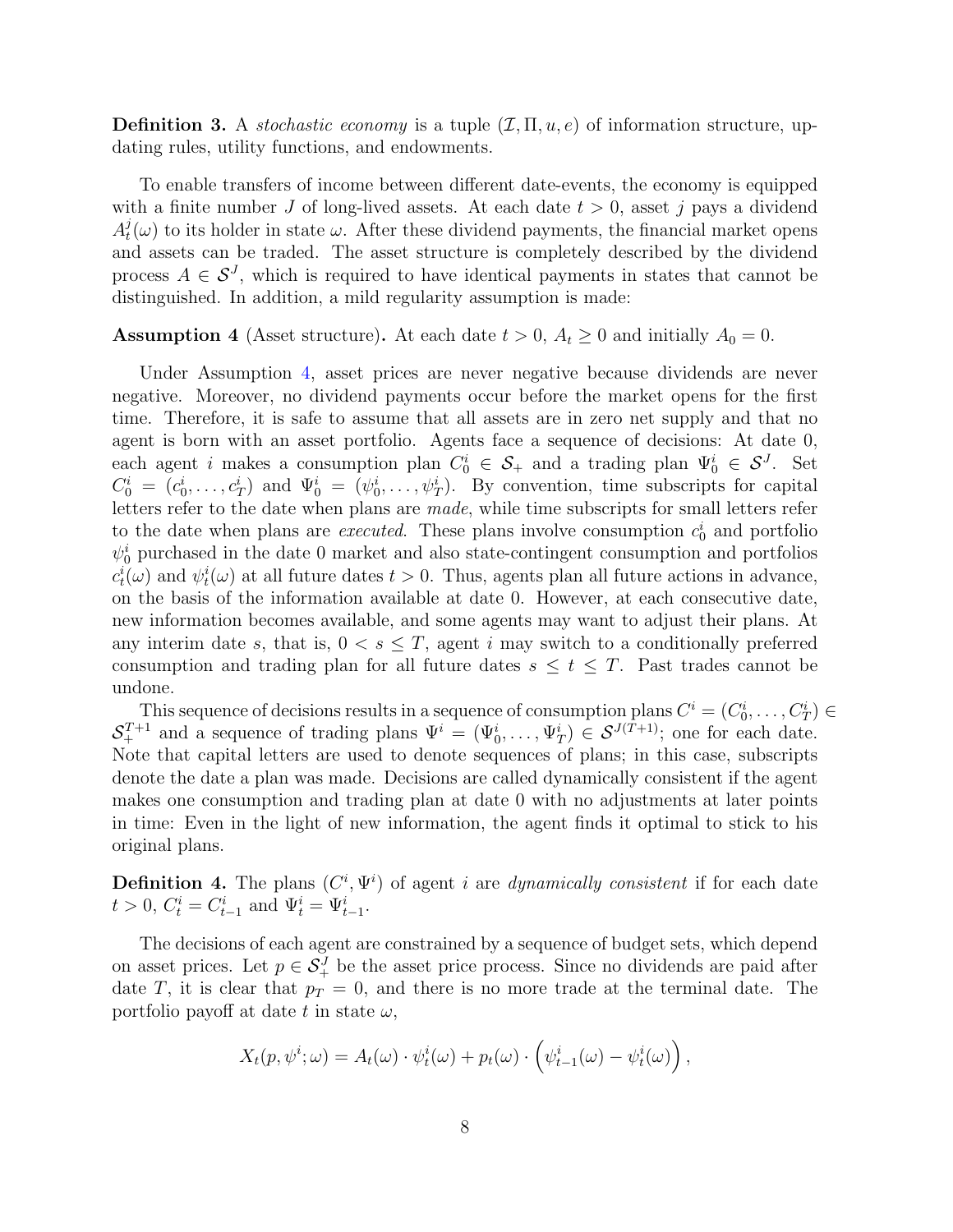is the sum of dividend payments and the change in investment. It shall be understood that  $X(p, \psi^i, \omega) = (X_0(p, \psi^i; \omega), \dots, X_T(p, \psi^i; \omega))^{\top}$ , and  $\psi^i_{-1} = 0$  by definition. If the trading plan carried over from date  $t-1$ , that is, component  $t-1$  of  $\Psi^i$ , is denoted by  $\hat{\psi}^i = \Psi_{t-1}^i$ , the *financial market budget set* at date t is defined as:

$$
B_t^i(p, \hat{\psi}^i) = \left\{ (c^i, \psi^i) \in \mathcal{S}_+ \times \mathcal{S}^J \middle| \begin{array}{c} c^i(\omega) - e^i(\omega) &= X(p, \psi^i; \omega) \quad \forall \omega \in \Omega \\ \psi_s^i &= \hat{\psi}_s^i \end{array} \right\}.
$$

The sequence of decisions leads to a sequence of first-order conditions: At any dateevent  $(s, \xi')$ , an interior plan is undominated if and only if for any consecutive date-event  $(t, \xi)$  (i.e.,  $s \leq t$  and  $\xi \subseteq \xi'$ ),

<span id="page-8-0"></span>
$$
p_t(\xi) = \mathbb{E}^{\pi^i} \left[ \frac{\partial_{c_{t+1}^i} u^i[c^i]}{\partial_{c_t^i} u^i[c^i]} (A_{t+1} + p_{t+1}) \right] \text{ for some } \pi^i \in \Pi^i(\xi'). \tag{5}
$$

Note that in Equation [\(5\)](#page-8-0), information enters the decision problem through the updating rule  $\Pi^{i}(\xi)$ . At each date t, current asset prices  $p_{t}$  are determined in the financial market, and all agents act as price takers. By contrast, future asset prices are not yet known, and agents need to base their decisions on price expectations. As in [Radner](#page-35-10) [\(1970,](#page-35-10) [1972\)](#page-35-3) and [Lucas and Prescott](#page-35-11) [\(1971\)](#page-35-11), price expectations are part of the equilibrium concept. It is assumed that all agents have common expectations: On the basis of the available information  $\mathcal{I}_t$ , all agents form the same price expectations  $P_t \in \mathcal{S}^J$ . Thus, they associate the same prices with the same event, although they may disagree about its probability. Moreover, these expectations are *consistent* with their plans: Given  $P_t$ , their consumption and trading plans  $(C_t, \Psi_t)$  are such that supply equals demand in each of the consecutive markets. The common and consistent expectations of future prices may be revised at any date t as new information becomes available. Such revisions only take place if necessary; that is, if the old price expectations are no longer consistent with the plans of the agents.

This leads to a sequence of price expectations  $P = (P_0, \ldots, P_T) \in \mathcal{S}^{J(T+1)}$ , in which  $P_T$  is the process of realized prices. If these prices are correctly anticipated at date 0 and  $P_0 = \cdots = P_T$ , we speak of *correct expectations*. The concept of correct expectations is widespread under a variety of synonyms that include rational expectations and self-fulfilling expectations. It is closely related to dynamic consistency: When all agents make dynamically consistent decisions, their plans are never adjusted to new information, and the original price expectations are indeed self-fulfilling. Consistent expectations are a posteriori correct, and the system is closed. This automatism is embedded in Radner's definition of an equilibrium of plans, prices, and price expectations, which reduces the entire sequence  $(P, C, \Psi)$  to a single tuple  $(p, c, \psi)$ . We adopt Radner's concept of equilibrium, albeit without the preconceptions of dynamic consistency and correct expectations.

<span id="page-8-1"></span>**Definition 5.** A financial market equilibrium for the stochastic economy  $(\mathcal{I}, \Pi, u, e)$  with asset structure A is a tuple  $(P, C, \Psi)$  of price expectations, consumption plans, and trading plans that satisfies at each date  $t$ ,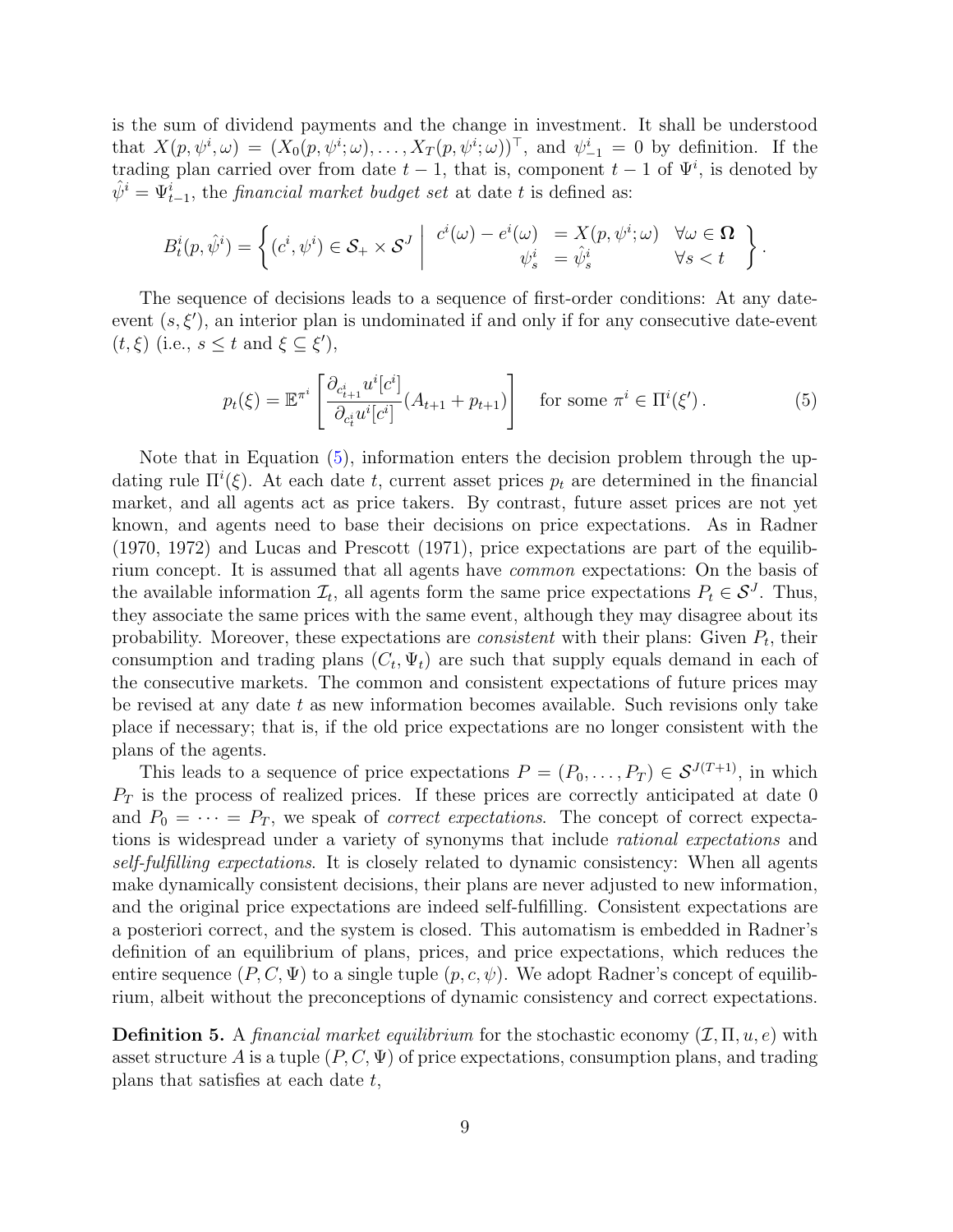1. undominated choice: for each agent i,

$$
\nexists (\hat{c}^i, \hat{\psi}^i) \in B_t^i(P_t, \Psi_{t-1}^i)
$$
 such that  $\hat{c}^i \succ_t^i C_t^i$ 

2. inertia: for each agent  $i$ ,

$$
(C_t^i, \Psi_t^i) \neq (C_{t-1}^i, \Psi_{t-1}^i)
$$
 only if  $C_t^i \succ_t^i C_{t-1}^i$ 

3. market clearing,

$$
\sum_{i=1}^I \Psi^i_t = 0\,.
$$

If all agents make dynamically consistent plans in a financial market equilibrium, we speak of a dynamically consistent equilibrium; otherwise, the equilibrium is called dynamically inconsistent. The behavioral assumption of inertia ensures that agents do not change their plans without good reason: If plans from the previous date  $t - 1$  also satisfy the first-order conditions at date  $t$ , agents stick to these plans.<sup>[5](#page-9-0)</sup> These conditions are easier to verify when written in state price form. Recall that each asset price process p induces a set of state price processes

$$
Q[p] = \{ q \in S \mid q \cdot X(p, S^J) = 0 \},
$$

which are orthogonal to the marketed subspace. Equation [\(5\)](#page-8-0) relates this set to the marginal rates cone of consumer i, defined as

<span id="page-9-4"></span>
$$
\nabla U^{i}[c^{i}](\xi) = \left\{ \alpha \left( \pi^{i} \otimes Du^{i}[c^{i}] \right) \middle| \pi^{i} \in \Pi^{i}(\xi), \alpha \in \mathbb{R}_{+} \right\},\tag{6}
$$

which is the closed, convex cone that contains the marginal rates of substitution vectors under all posterior probabilities.  $Du^{i}[c^{i}]$  is the gradient of  $u^{i}$  at  $c^{i}$ . Only if  $\Pi^{i}(\xi)$  is a singleton is this cone a ray; in all other cases, the marginal rates cone has a nonempty relative interior. The first-order condition  $(5)$  at date 0 implies that <sup>[6](#page-9-1)</sup>

<span id="page-9-2"></span>
$$
Q[p] \cap \nabla U^i[c^i] \neq \varnothing. \tag{7}
$$

At any date  $t > 0$ , this intersection becomes conditional on the observed information set  $\xi$ . Using the conditional state price set  $Q[p](\xi) = \text{pr}_{\xi}(Q[p])$ , the first-order condition is written as

<span id="page-9-3"></span>
$$
Q[p](\xi) \cap \nabla U^i[c^i](\xi) \neq \varnothing. \tag{8}
$$

<span id="page-9-0"></span><sup>&</sup>lt;sup>5</sup>[Rigotti and Shannon](#page-35-2) [\(2005\)](#page-35-2) and [Dana and Riedel](#page-34-3) [\(2013\)](#page-34-3) use inertia with respect to agent endowments as a refinement that eliminates equilibria with individually irrational decisions. This refinement can be integrated into Definition [5](#page-8-1) by setting  $(C_{-1}^i, \Psi_{-1}^i) = (e^i, 0)$ .

<span id="page-9-1"></span> ${}^{6}$ The arguments that lead from [\(5\)](#page-8-0) to [\(7\)](#page-9-2) are standard and can be found, for example, in [Magill and](#page-35-12) [Quinzii](#page-35-12) [\(1996\)](#page-35-12), Chapter 21.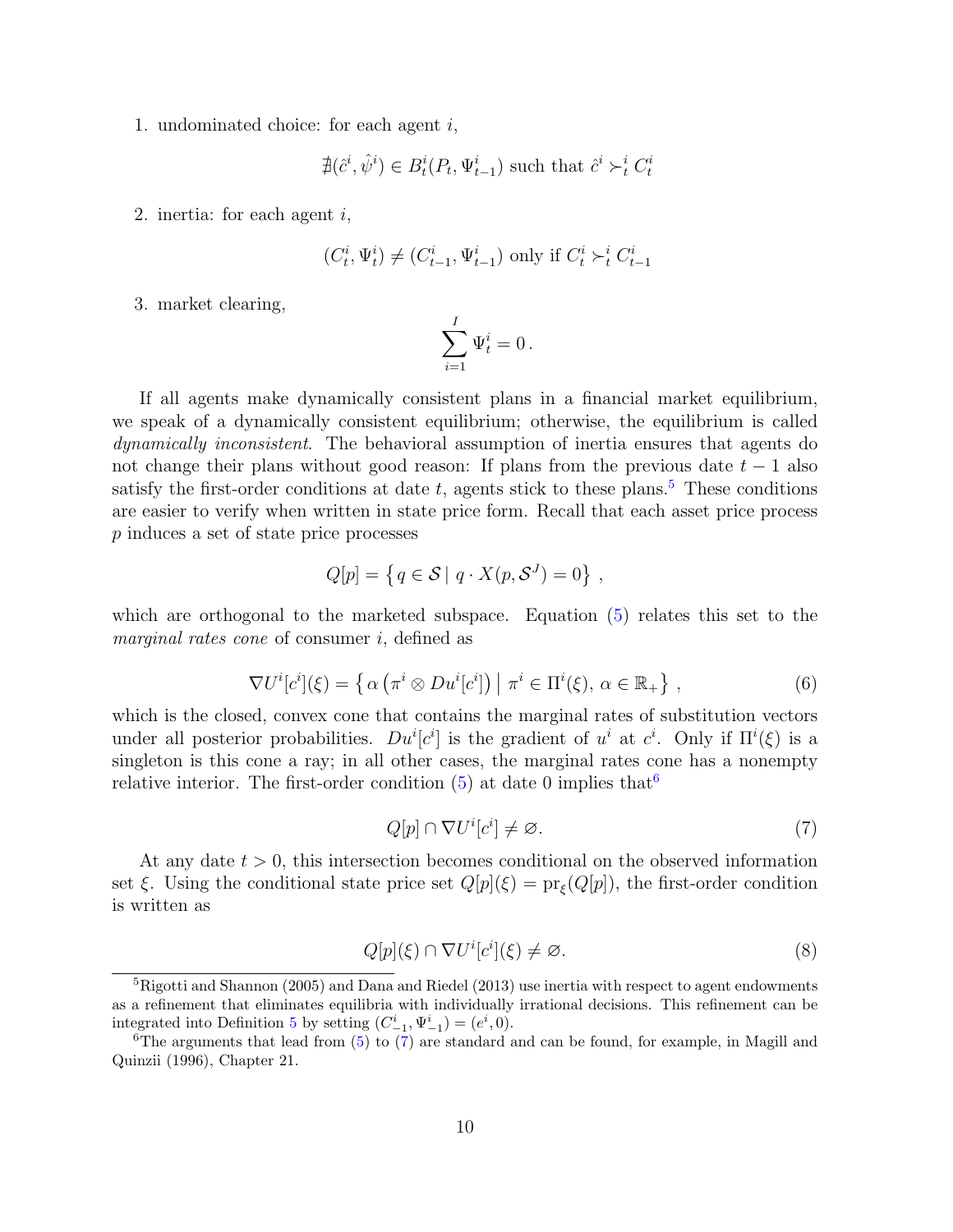Note that  $Q[p]$  is a subspace of S, whose dimension depends on how incomplete the financial market is. The market is called dynamically complete if at each date-event  $(t, \xi)$ , all direct successors in the date-event tree are be spanned by feasible portfolio payoffs. In this case, independent transfers of consumption to each successor are feasible. Stated rigorously:

<span id="page-10-4"></span>**Definition 6.** The financial market is *dynamically complete* at  $(P, C, \Psi)$  if

$$
\dim(X_{t+1}(P_t, \mathcal{S}^J; \xi)) = |\{\xi' \in \mathcal{I}_{t+1} \,|\, \xi' \subseteq \xi\}| \quad \forall \xi \in \mathcal{I}_t \,\forall t < T.
$$

Dynamic completeness must be defined relative to a given financial market equilibrium: Since all assets are long-lived, portfolio payoffs  $X_{t+1}(P_t, \psi^i; \xi)$  depend on asset prices at date  $t + 1$ . If the financial market is dynamically complete and  $p = P_0 = \cdots = P_T$ , then  $Q[P_0]$  is one-dimensional and the first-order conditions [\(7\)](#page-9-2) and [\(8\)](#page-9-3) become simple set inclusions.<sup>[7](#page-10-0)</sup>

It should be noted that financial market equilibria are at best determinate if  $\Pi^i$  is a singleton for every agent  $i$ . In the case of multiple priors, there is a continuum of equilibria. This continuum may involve exotic constellations such as equilibria with different allocations but the same prices, as well as equilibria with different prices but the same allocations.<sup>[8](#page-10-1)</sup>

#### 2.4 Contingent Market Equilibrium

In our welfare analysis, we make use of the results of [Rigotti and Shannon](#page-35-2) [\(2005\)](#page-35-2), who characterize Pareto efficiency under Knightian uncertainty and introduce a concept of contingent market equilibrium. Recall that an allocation  $c \geq 0$  is *feasible* if  $\sum_{i=1}^{I} (c^i - e^i) =$ 0. A feasible allocation c is *Pareto efficient* if there is no other feasible allocation  $\hat{c}$  such that  $\hat{c}^i \succ^i c^i$  for each agent i. Pareto efficiency of an interior allocation is characterized by a nonempty intersection of marginal rates cones:<sup>[9](#page-10-2)</sup>

<span id="page-10-3"></span>
$$
\bigcap_{i=1}^{I} \nabla U^{i}[c^{i}] \neq \varnothing \tag{9}
$$

Suppose the sequence of financial markets is replaced with a complete market of contingent claims: There is one contingent claim for each date-event  $(t, \xi)$ , which delivers one unit of consumption if the event  $\xi$  occurs at date t and nothing in all other date-events. The market price of this claim is the state price  $q_t(\xi)$ . All affordable consumption plans are collected in the contingent market budget set

$$
\mathcal{B}^{i}(q) = \left\{ c^{i} \in \mathcal{S}_{+} \, | \, q \cdot (c^{i} - e^{i}) = 0 \right\}.
$$

<span id="page-10-0"></span><sup>7</sup>A proof can be found in the appendix, Lemma [3.](#page-33-0)

<span id="page-10-1"></span><sup>&</sup>lt;sup>8</sup>In a two-date economy with nominal assets, [Ma](#page-35-13) [\(2018\)](#page-35-13) quantifies the dimension of this continuum.

<span id="page-10-2"></span><sup>9</sup>A proof can be found in [Rigotti and Shannon](#page-35-2) [\(2005\)](#page-35-2), Theorem 3.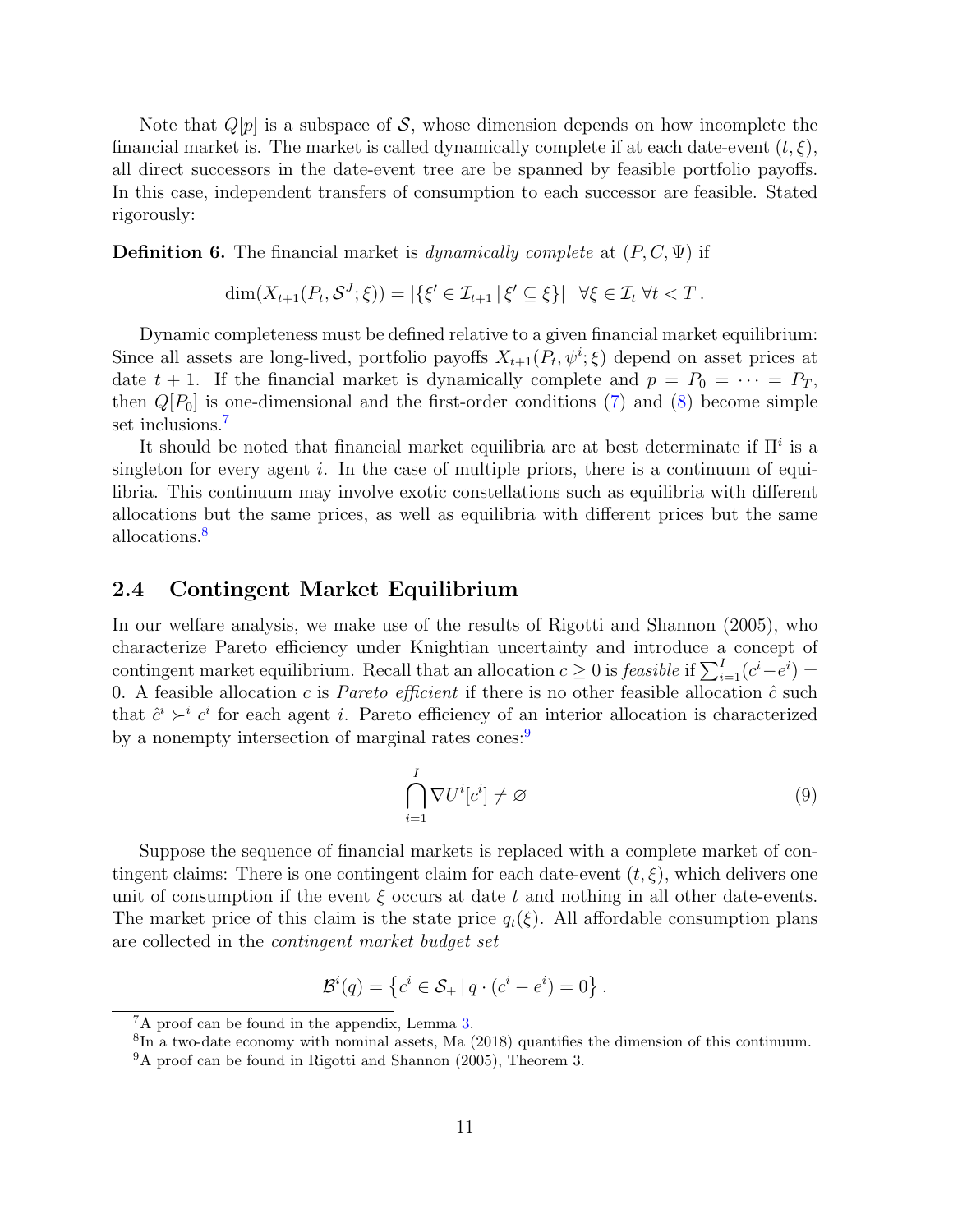Since the market opens only at date 0, all prices are determined simultaneously, price expectations are not necessary, and there can be no dynamic inconsistency. At a contingent market equilibrium, all agents take the state price process  $q \in \mathcal{S}$  as given, choose undominated allocations, and the market clears.

**Definition 7.** A *contingent market equilibrium* for the stochastic economy  $(\mathcal{I}, \Pi, u, e)$  is a tuple  $(q, c)$  of state prices and consumption that satisfies

- 1. for each agent  $i, \nexists \hat{c}^i \in \mathcal{B}^i(q)$  such that  $\hat{c}^i \succ^i c^i$
- 2. market clearing  $\sum_{i=1}^{I} c^i e^i = 0$ .

At an interior contingent market equilibrium, the first-order condition

<span id="page-11-3"></span>
$$
q \in \nabla U^i[c^i] \tag{10}
$$

is satisfied for each agent i. As this implies  $(9)$ , every contingent market equilibrium is Pareto efficient.<sup>[10](#page-11-1)</sup> Further, the contingent market budget set  $\mathcal{B}^i$  spans the same consumption allocations as the sequence of financial market budget sets  $(B_0^i, \ldots, B_T^i)$  whenever the market is dynamically complete and agents have correct expectations.<sup>[11](#page-11-2)</sup> Recall that  $Q[p]$  is a ray in this case. Therefore, the first-order conditions [\(7\)](#page-9-2) of the financial market at date 0 and [\(10\)](#page-11-3) of the contingent market agree. As a consequence, every financial market equilibrium has an equivalent contingent market equilibrium, provided that all agents make dynamically consistent decisions.<sup>[12](#page-11-4)</sup> However, a simple example in Section  $3$ reveals that dynamic consistency is a rather fragile property.

### <span id="page-11-0"></span>3 Example

Two variations of a particular financial market equilibrium are studied: first, under the maximum-likelihood rule [\(3\)](#page-5-2), and then, under the full Bayesian rule [\(2\)](#page-4-2). To isolate the welfare effects of Knightian uncertainty from potential inefficiencies of market incompleteness, the financial market in the example is always dynamically complete. This enables a simple test for Pareto efficiency: Under Assumption [2,](#page-5-1) preferences are monotone and convex, and in the example, all agents have quasilinear utility functions. Therefore, the second welfare theorem holds in a strong form: Every Pareto efficient allocation is attained by a contingent market equilibrium and some redistribution of present consumption. Since the distribution of present consumption does not affect prices, a financial market equilibrium is Pareto efficient if and only if one of its induced state price vectors agrees with the price vector at a contingent market equilibrium.

<span id="page-11-2"></span><span id="page-11-1"></span> $10\,\text{For a general statement that covers boundary equilibria see Rigotti and Shannon (2005), Theorem 1.}$  $10\,\text{For a general statement that covers boundary equilibria see Rigotti and Shannon (2005), Theorem 1.}$  $10\,\text{For a general statement that covers boundary equilibria see Rigotti and Shannon (2005), Theorem 1.}$  $10\,\text{For a general statement that covers boundary equilibria see Rigotti and Shannon (2005), Theorem 1.}$  $10\,\text{For a general statement that covers boundary equilibria see Rigotti and Shannon (2005), Theorem 1.}$  $11$ A proof can be found in [Kreps](#page-35-4) [\(1982\)](#page-35-4), Proposition 2.

<span id="page-11-4"></span> $12 \text{In a setting with time-inconsistent preferences, this result is proven in Herings and Rohde (2008).}$  $12 \text{In a setting with time-inconsistent preferences, this result is proven in Herings and Rohde (2008).}$  $12 \text{In a setting with time-inconsistent preferences, this result is proven in Herings and Rohde (2008).}$  $12 \text{In a setting with time-inconsistent preferences, this result is proven in Herings and Rohde (2008).}$  $12 \text{In a setting with time-inconsistent preferences, this result is proven in Herings and Rohde (2008).}$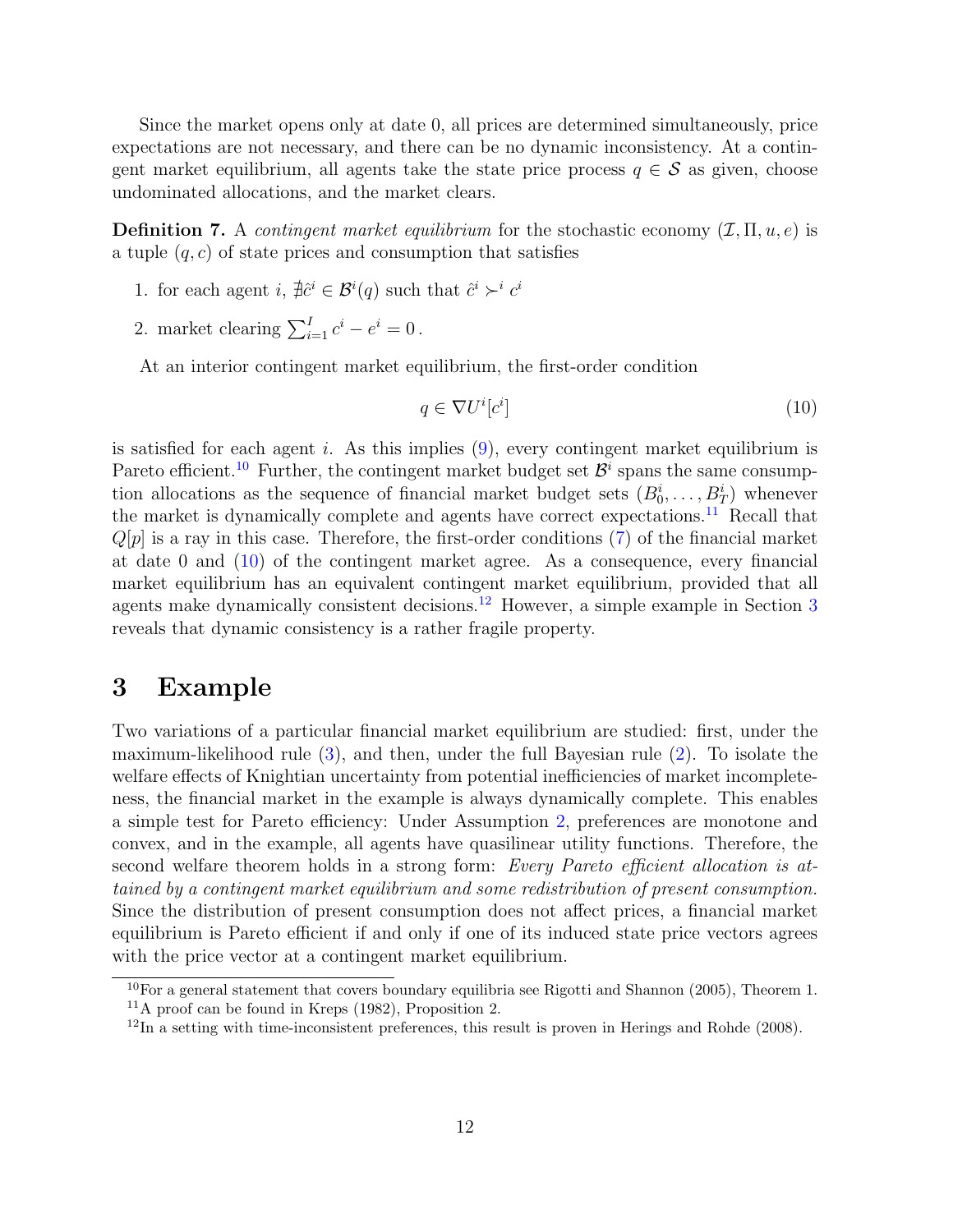

<span id="page-12-0"></span>Figure 1: The date-event tree. Numbers above nodes represent the endowment of Agent 1 (black), numbers below the endowment of Agent 2 (gray). All edges are labeled with the unconditional probability of passing.

#### <span id="page-12-1"></span>3.1 An Example with Well-behaved Equilibria

Consider an economy with three dates and four states of the world  $\Omega = {\omega_1, \omega_2, \omega_3, \omega_4}.$ Information unfolds in a binomial tree: The sequence of information partitions is  $\mathcal{I}_0$  =  ${\Omega}, \mathcal{I}_1 = {\{\{\omega_1,\omega_2\},\{\omega_3,\omega_4\}\}\$ , and  $\mathcal{I}_2 = {\{\{\omega_1\},\{\omega_2\},\{\omega_3\},\{\omega_4\}\}\}\$ . This tree is depicted in Figure [1.](#page-12-0) At date 1, the event  $\xi_1 = {\omega_1, \omega_2}$  corresponds to the upper branch, and the event  $\xi_2 = {\omega_3, \omega_4}$  corresponds to the lower branch.

There are  $I = 2$  agents with identical utility functions

$$
u^{i}(c^{i}) = c_{0}^{i} + \ln(c_{1}^{i}) + \ln(c_{2}^{i}) \quad \forall i
$$

and identical sets of subjective probabilities

$$
\Pi^{i} = \left\{ \pi^{i} \in \mathbb{R}_{+}^{|\Omega|} \, \middle| \, \pi^{i} = \left( \frac{\eta^{i}}{2}, \frac{\eta^{i}}{2}, \frac{1 - \eta^{i}}{2}, \frac{1 - \eta^{i}}{2} \right), \, \eta^{i} \in [0, 1] \right\}.
$$

Market outcomes will be studied both in the case of maximum-likelihood updating and in the case of full Bayesian updating. In either case, there is a reason for trade, because the two agents have different endowments:

$$
e_0^i(\Omega) \quad e_1^i(\xi_1) \quad e_1^i(\xi_2) \quad e_2^i(\omega_1) \quad e_2^i(\omega_2) \quad e_2^i(\omega_3) \quad e_2^i(\omega_4)
$$
\n
$$
e_0^1 = \begin{pmatrix} 2 & 10/3 & 2/3 & 1/3 & 2/3 & 1/3 & 2/3 \\ 2 & 2/3 & 10/3 & 2/3 & 1/3 & 2/3 & 1/3 \end{pmatrix}
$$

The financial market consists of  $J = 2$  long-lived assets with dividend payments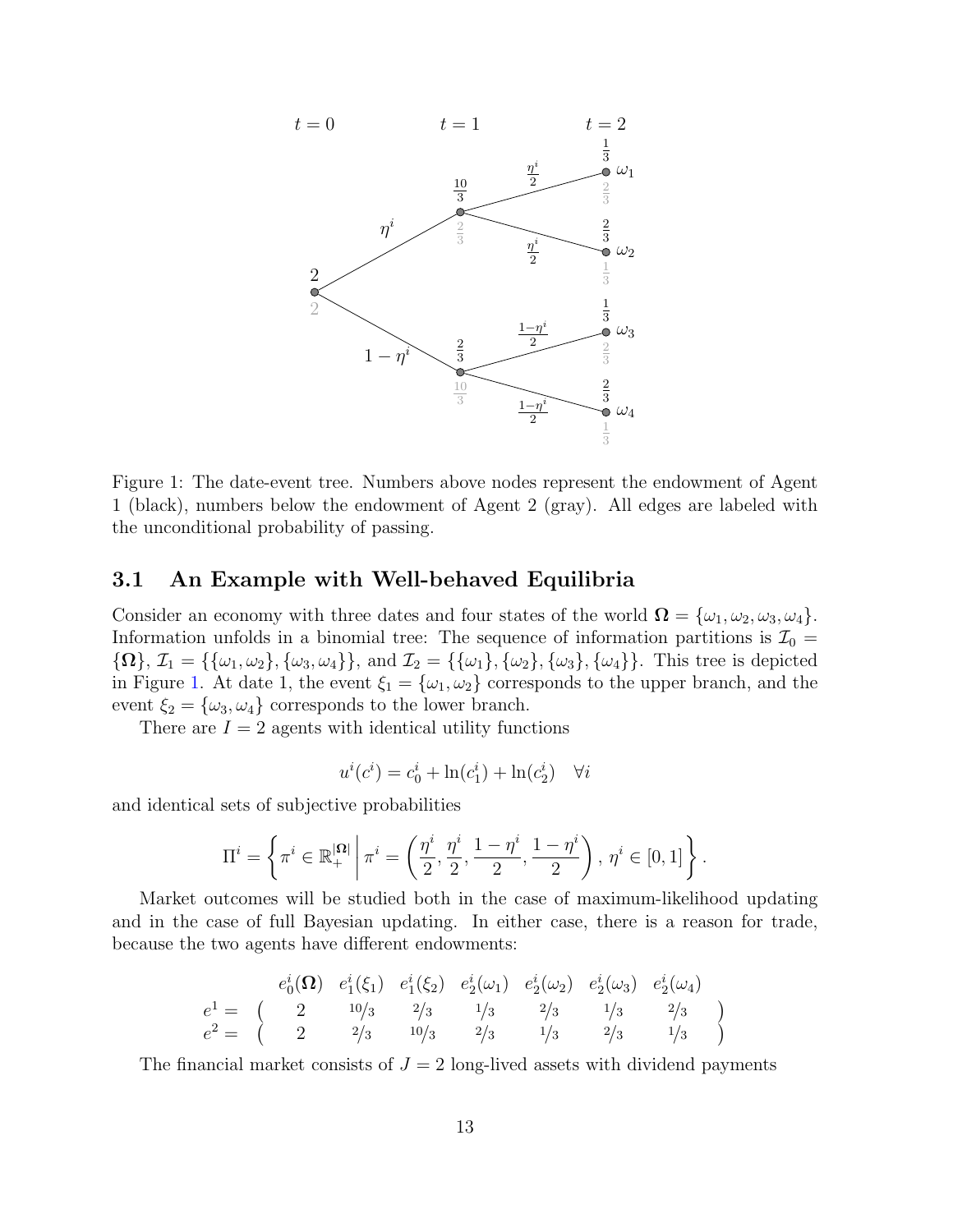$$
\begin{pmatrix} A^1 \ A^2 \end{pmatrix} = \begin{pmatrix} A_0(\Omega) & A_1(\xi_1) & A_1(\xi_2) & A_2(\omega_1) & A_2(\omega_2) & A_2(\omega_3) & A_2(\omega_4) \\ 0 & 1 & 0 & 1 & 0 & 1 \\ 0 & 0 & 1 & 0 & 1 & 0 \end{pmatrix}
$$

That is,  $A^1$  pays 1 in every upper branch and 0 otherwise, while  $A^2$  pays 1 in every lower branch and 0 otherwise. The easiest way to compute financial market equilibria is to conjecture dynamic completeness and translate contingent market equilibria. The decision criterion of undominatedness is fulfilled by a plan if it maximizes utility under some choice of  $\eta^i \in [0,1]$ . There is one contingent market equilibrium for each combination of  $\eta^1$  and  $\eta^2$  given an arbitrary normalization of prices. If consumption at date 0 is used as the numéraire, the combination  $\eta^1 = \eta^2 = 1/2$  results in the state price process

$$
q = \begin{pmatrix} q_1(\xi_1) & q_1(\xi_2) & q_2(\omega_1) & q_2(\omega_2) & q_2(\omega_3) & q_2(\omega_4) \\ 1/4 & 1/4 & 1/2 & 1/2 & 1/2 & 1/2 \end{pmatrix}
$$

and in consumption plans

$$
C_0^1 = \begin{pmatrix} c_0^i(\Omega) & c_1^i(\xi_1) & c_1^i(\xi_2) & c_2^i(\omega_1) & c_2^i(\omega_2) & c_2^i(\omega_3) & c_2^i(\omega_4) \\ 2 & 2 & 2 & 1/2 & 1/2 & 1/2 & 1/2 \\ C_0^2 = \begin{pmatrix} 2 & 2 & 2 & 1/2 & 1/2 & 1/2 & 1/2 \\ 2 & 2 & 2 & 1/2 & 1/2 & 1/2 & 1/2 \\ 2 & 2 & 2 & 1/2 & 1/2 & 1/2 & 1/2 \end{pmatrix},
$$

which are taken as the initial consumption plans at the financial market equilibrium. To translate state prices into asset prices, consider the system of pricing equations

<span id="page-13-0"></span>
$$
p_0(\Omega) = q \cdot A
$$
  
\n
$$
p_1(\xi_1) = \frac{q_2(\omega_1)}{q_1(\xi_1)} A_2(\omega_1) + \frac{q_2(\omega_2)}{q_1(\xi_1)} A_2(\omega_2)
$$
  
\n
$$
p_1(\xi_2) = \frac{q_2(\omega_3)}{q_1(\xi_2)} A_2(\omega_3) + \frac{q_2(\omega_4)}{q_1(\xi_2)} A_2(\omega_4).
$$
\n(11)

Let the price expectations  $P_0$  of both agents agree with the solution  $p$  to the equation system  $(11)$ ; that is

$$
p_0(\Omega) \quad p_1(\xi_1) \quad p_1(\xi_2)
$$
  
\n
$$
P_0 = \begin{pmatrix} 5/4 & 5/4 \end{pmatrix} \begin{pmatrix} 2 & 2 \end{pmatrix} \begin{pmatrix} 2 & 2 \end{pmatrix}.
$$

Since asset prices are linearly dependent at each date while dividend payments are linearly independent, the conjecture of dynamic completeness is verified. The consumption plans  $C_0$  are attained by symmetric trading plans

$$
\Psi_0^i(\Omega) \qquad \psi_1^i(\xi_1) \qquad \psi_1^i(\xi_2)
$$
\n
$$
\Psi_0^1 = \begin{pmatrix} -4/3 & 4/3 \\ 4/3 & -4/3 \end{pmatrix} \begin{vmatrix} 1/6 & -1/6 \\ -1/6 & 1/6 \end{vmatrix} \begin{vmatrix} 1/6 & -1/6 \\ -1/6 & 1/6 \end{vmatrix},
$$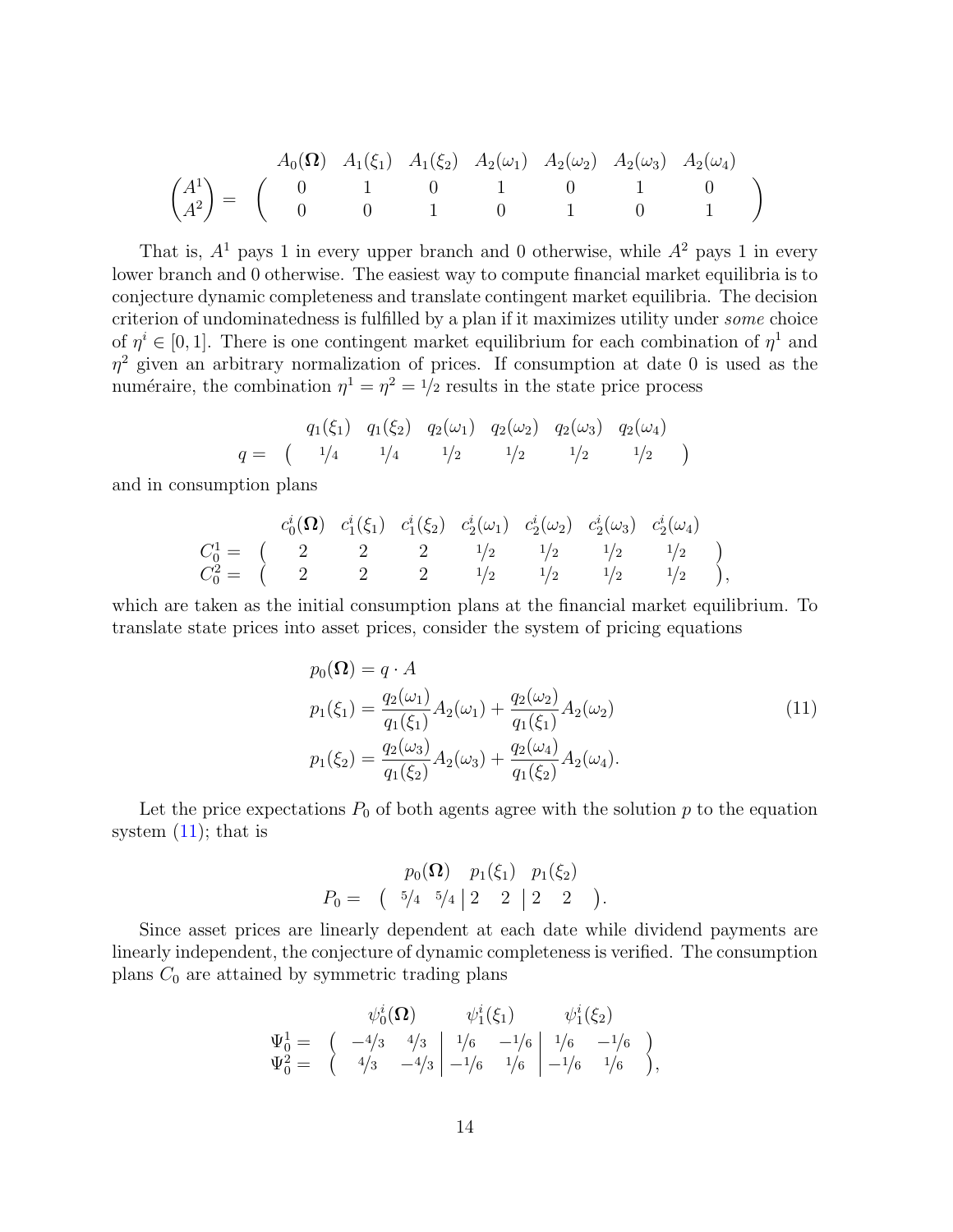$$
\begin{pmatrix}\n\overbrace{\cdot\omega_1}\\ \cdot\omega_2\\ \cdot\omega_3\\ \hline\n\overbrace{\xi_1}\n\end{pmatrix}\n\mathcal{A}^i\n\qquad\n\begin{pmatrix}\n\overbrace{\cdot\omega_1}\\ \cdot\omega_2\\ \hline\n\end{pmatrix}\n\mathcal{A}^i(\xi_1)
$$

<span id="page-14-0"></span>Figure 2: From left to right: Ambiguity partition (solid) before and after observing the event  $\xi_1$  in the original example.

and all markets clear. It is easy to see that  $C_0$  is Pareto efficient: Both agents have identical preferences, and each consumes one-half of the aggregate wealth at each date-event. Will the agents deviate from these plans at date 1? Two cases are considered.

Case 1. Maximum-likelihood updating: Suppose both agents apply the maximum-likelihood rule to update their subjective probabilities. At date 0, there is a maximum of ambiguity about the probabilities of the two events  $\xi_1$  and  $\xi_2$ . However, all this ambiguity vanishes at date 1, once the event is observed. Updating results in a unique probability vector  $\Pi_{\text{M}}^{i}(\xi_1) = \{ (1/2, 1/2, 0, 0) \}$  or  $\Pi_{\text{M}}^{i}(\xi_2) = \{ (0, 0, 1/2, 1/2) \}$ , respectively. For the event  $\xi_1$ , the induced ambiguity partitions are illustrated in Figure [2.](#page-14-0) The conditional partition  $\mathcal{A}^i(\xi_1)$ is finer than the unconditional partition  $A<sup>i</sup>$  – new information reduces uncertainty.



<span id="page-14-1"></span>Figure 3: Section of the budget set before and after the release of information. The marginal rates cone shrinks in a dimension irrelevant for the decision problem. The portfolio decision is thus dynamically consistent.

The consequences of this information release for the decision problem of Agent 1 are illustrated in Figure [3.](#page-14-1) The left panel displays a section through the initial first-order condition [\(7\)](#page-9-2) along the  $c_2^1(\omega_1) - c_2^1(\omega_2)$  plane. One property should be emphasized: Even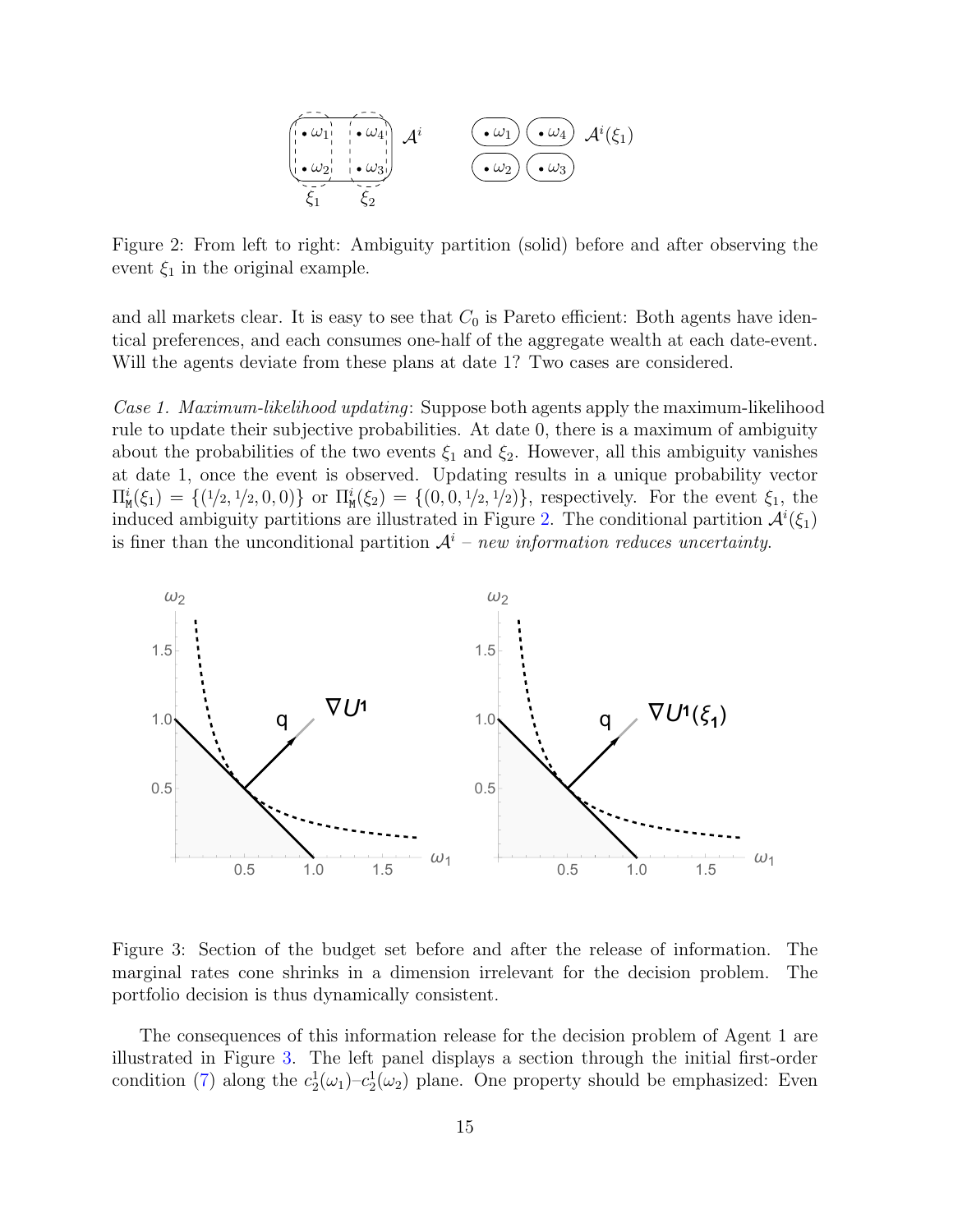though the marginal rates cone  $\nabla U^1[C_0^1]$  is two-dimensional, its section is simply a ray, and it contains the state price vector  $(q_2(\omega_1), q_2(\omega_2))$ . Although there is Knightian uncertainty at date 0, this plays no role in consumption preferences between state  $\omega_1$  and  $\omega_2$ . The right panel displays the same section after the information release. There is no change. In fact, the first-order condition [\(7\)](#page-9-2) at date 0 implies the first-order condition [\(8\)](#page-9-3) at date 1 because the prior probabilities  $\pi^1(\omega_1) = 1/4$  and  $\pi^1(\omega_2) = 1/4$  are proportional to the posterior probabilities  $\pi^1(\omega_1|\xi_1) = 1/2$  and  $\pi^1(\omega_2|\xi_1) = 1/2$ . By symmetry of the example, this is true for both agents and both events. Therefore, the original plans  $(C_0^i, \Psi_0^i)$  remain optimal. As a consequence, the agents have no reason to revise their price expectations and the realized prices are  $P_1 = P_0$ , just as expected. The final plans are  $C_1 = C_0$  and  $\Psi_1 = \Psi_0$ , and the tuple  $(P, C, \Psi)$  is a financial market equilibrium. All plans are dynamically consistent and the equilibrium is Pareto efficient.

Case 2. Full Bayesian updating: Nothing changes if one or both of the agents apply the full Bayesian rule. The resulting posterior probabilities are again  $\Pi_{\mathbf{B}}^{i}(\xi_1) = \{(1/2, 1/2, 0, 0)\}$ and  $\Pi_{\mathbf{B}}^{i}(\xi_{2}) = \{(0,0,1/2,1/2)\}\.$  Therefore, full Bayesian updating and maximum-likelihood updating reduce uncertainty in the same way, and in either case, the resulting equilibrium is dynamically consistent and Pareto efficient.

#### <span id="page-15-1"></span>3.2 A Critical Modification of the Example

Consider the following variation of the example. The original set of subjective probabilities is replaced with the following one, which is again shared by both agents:

$$
\Pi^{i} = \left\{ \pi^{i} \in \mathbb{R}_{+}^{|\Omega|} \, \middle| \, \pi^{i} = \left( \frac{\eta^{i}}{2}, \frac{1}{4}, \frac{1}{4}, \frac{1 - \eta^{i}}{2} \right), \, \eta^{i} \in [0, 1] \right\}.
$$

Now, Knightian uncertainty does influence consumption preferences between states  $\omega_1$ and  $\omega_2$  (resp.  $\omega_3$  and  $\omega_4$ ). The natural starting point is again the set of contingent market equilibria. It is parametrized by  $\eta^1$  and  $\eta^2$  in the following form:

<span id="page-15-0"></span>
$$
q = \begin{pmatrix} q_1(\xi_1) & q_1(\xi_2) & q_2(\omega_1) & q_2(\omega_2) & q_2(\omega_3) & q_2(\omega_4) \\ \frac{1+\eta^1+\eta^2}{8} & \frac{3-\eta^1-\eta^2}{8} & \frac{\eta^1+\eta^2}{4} & \frac{1}{2} & \frac{1}{2} & \frac{2-\eta^1-\eta^2}{4} \end{pmatrix}
$$
(12)

Consider again the combination  $\eta^1 = \eta^2 = 1/2$ , which leads to the same contingent market equilibrium as before. The induced price expectations  $P_0$  and plans  $(C_0, \Psi_0)$  are the same as in the original example. The difference manifests only at date 1, when the subjective probabilities are updated.

Case 1. Maximum-likelihood updating: Suppose both agents apply the maximum-likelihood rule; then, updating results in a unique probability vector  $\Pi_{\text{M}}^{i}(\xi_1) = \{(2/3, 1/3, 0, 0)\}$  or  $\Pi_{\text{M}}^{i}(\xi_{2}) = \{(0,0,1/3,2/3)\}\$ , respectively. For the event  $\xi_{1}$ , the induced ambiguity partitions are illustrated in Figure [4.](#page-16-0) As in the original example, the conditional partition  $\mathcal{A}^{i}(\xi_1)$  is finer than the unconditional partition  $\mathcal{A}^i$ , and the information release reduces uncertainty.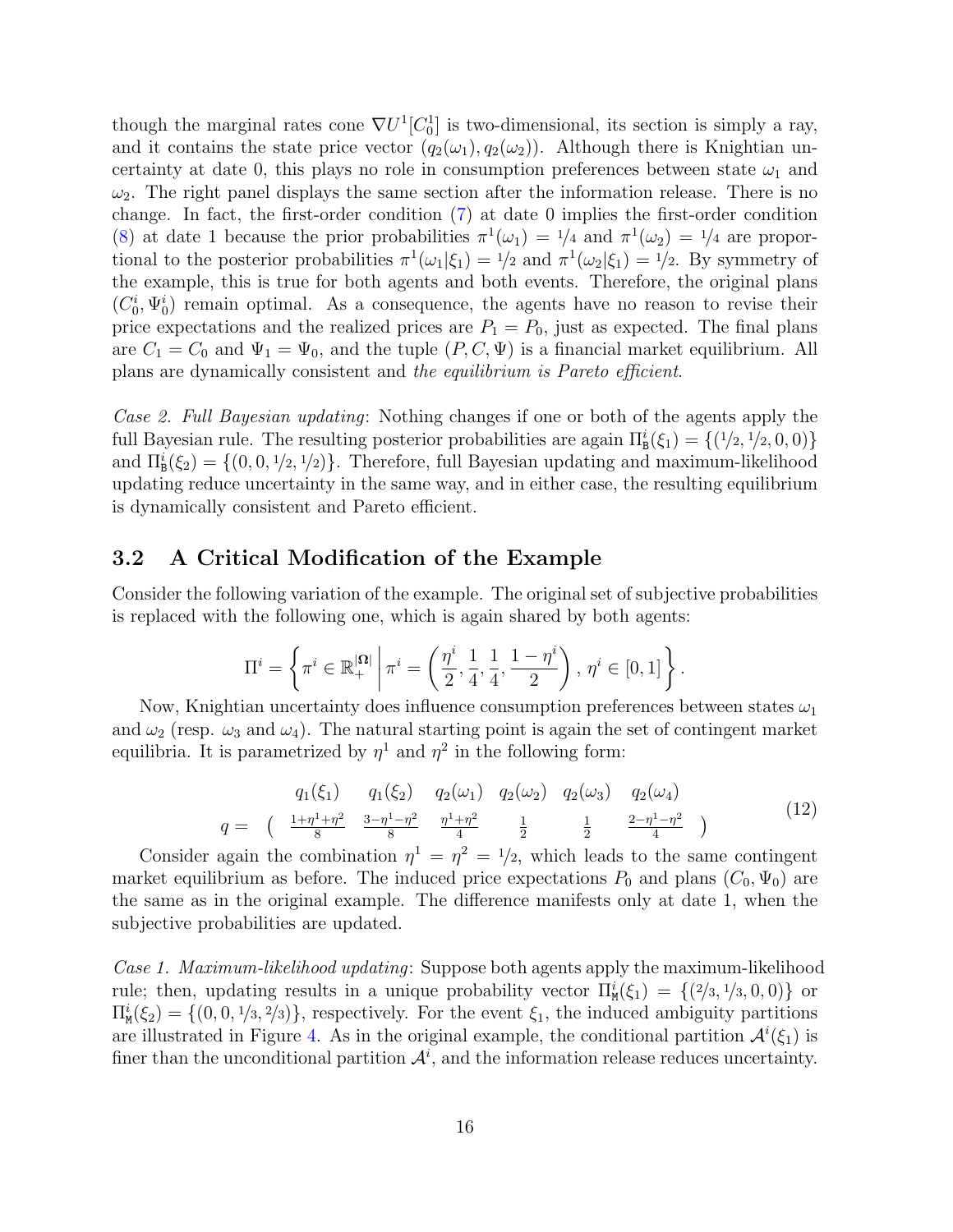

<span id="page-16-0"></span>Figure 4: From left to right: Ambiguity partition (solid) before and after observing the event  $\xi_1$  in the modified example with maximum-likelihood updating.



<span id="page-16-1"></span>Figure 5: Section of the budget set before and after the release of information. The state price vector  $(q_2(\omega_1), q_2(\omega_2))$  drops out of the marginal rates cone. The portfolio decision is thus dynamically inconsistent.

However, contrary to the original example, this reduction in uncertainty has an effect, as illustrated in Figure [5](#page-16-1) for Agent 1. The left panel shows the first-order condition [\(7\)](#page-9-2) before the information release: Knightian uncertainty matters and the section of the marginal rates cone  $\nabla U^1[C_0^1]$  is two-dimensional. After the information release, the marginal rates cone collapses to a ray, just as in the original example, but now the state price vector is no longer contained. The consequences for the plans of the agent are easily seen: Since there is no uncertainty remaining, the conditional preferences are complete and have an expected utility representation with well-defined indifference surfaces. The indifference surface through the original consumption plan  $C_0^1$  (more precisely, its section on the  $c_2^1(\omega_1)-c_2^1(\omega_2)$  plane) is illustrated as the solid curve in the right panel. There is no point of tangency between the curve and the budget set. The optimal allocation involves more consumption in state  $\omega_1$  and less consumption in state  $\omega_2$  than in the original plan  $C_0^1$ . If both agents adjust their demand, the market cannot clear under the original price expectations  $P_0$  from Section [3.1.](#page-12-1) Instead, market clearing results in different asset prices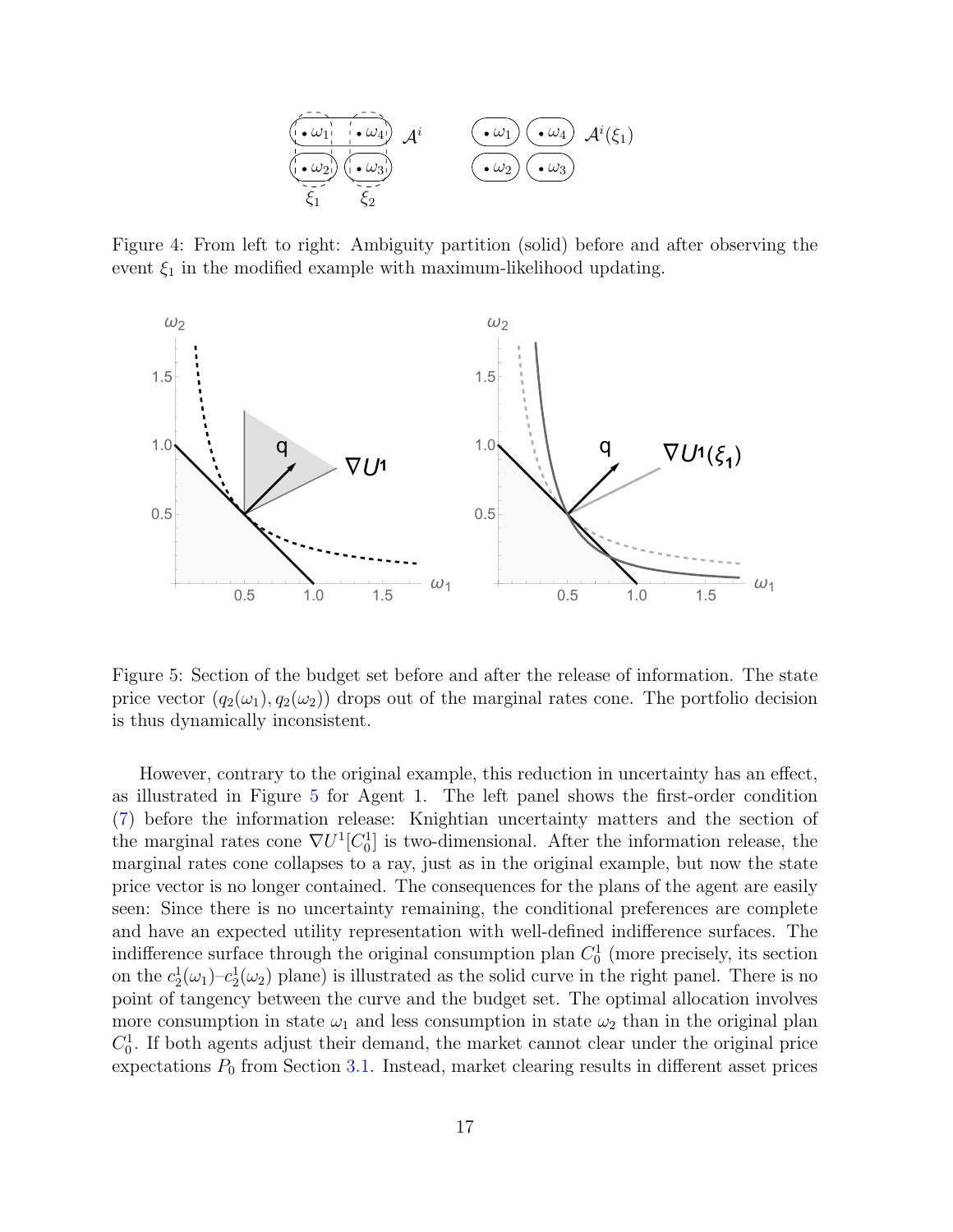in the date 1 markets:

$$
p_0(\Omega) \quad p_1(\xi_1) \quad p_1(\xi_2)
$$
  
 
$$
P_1 = \begin{pmatrix} 5/4 & 5/4 \end{pmatrix} \begin{pmatrix} 8/3 & 4/3 \end{pmatrix} \begin{pmatrix} 4/3 & 8/3 \end{pmatrix}.
$$

Both agents react with a new trading plan

$$
\psi_0^i(\Omega) \qquad \psi_1^i(\xi_1) \qquad \psi_1^i(\xi_2)
$$
\n
$$
\Psi_1^1 = \begin{pmatrix} -4/3 & 4/3 \\ 4/3 & -4/3 \end{pmatrix} \begin{vmatrix} -1/12 & -5/12 \\ -1/12 & 5/12 \end{vmatrix} \begin{vmatrix} 5/12 & 1/12 \\ -5/12 & -1/12 \end{vmatrix}
$$

and a new consumption plan

$$
C_1^1 = \begin{pmatrix} c_0^i(\Omega) & c_1^i(\xi_1) & c_1^i(\xi_2) & c_2^i(\omega_1) & c_2^i(\omega_2) & c_2^i(\omega_3) & c_2^i(\omega_4) \\ 2 & 1 & 3 & 1/4 & 1/4 & 3/4 & 3/4 \\ C_1^2 = \begin{pmatrix} 2 & 3 & 1 & 3/4 & 3/4 & 1/4 \\ 1 & 3/4 & 3/4 & 1/4 & 1/4 & 1/4 \\ 3 & 3/4 & 3/4 & 1/4 & 1/4 & 1/4 \end{pmatrix}.
$$

These plans are budget-feasible and clear the market under the revised prices  $P_1$ . As a consequence, the tuple  $(P, C, \Psi)$  is a financial market equilibrium. At this equilibrium, both agents make *dynamically inconsistent* decisions. Even though plans, prices, and price expectations are determined at date 0, both agents find it optimal to deviate from their own plans once they reach date 1. Moreover, the equilibrium is qualitatively different: As a result of their original trades at date 0, Agent 1 is wealthier in event  $\xi_2$  while Agent 2 is wealthier in event  $\xi_1$ . To analyze whether this asymmetric distribution of wealth is Pareto efficient, the induced state price process at the equilibrium is computed. This is easily done by solving the equation system  $(11)$  for q. Due to dynamic completeness of the financial market, there is a unique solution

$$
q = \begin{pmatrix} q_1(\xi_1) & q_1(\xi_2) & q_2(\omega_1) & q_2(\omega_2) & q_2(\omega_3) & q_2(\omega_4) \\ 1/4 & 1/4 & 2/3 & 1/3 & 1/3 & 2/3 \end{pmatrix}.
$$

This solution is clearly inconsistent with Equation [\(12\)](#page-15-0): All contingent market equilibria involve a state price of  $\frac{1}{2}$  in states  $\omega_2$  and  $\omega_3$ . Since there is no equivalent contingent market equilibrium, the dynamically inconsistent financial market equilibrium is not Pareto efficient. The source of this inefficiency lies not in market imperfections – these have been ruled out by construction – but in the uncertainty of both agents. At date 0, they are able to choose efficient plans, and they do so. These plans are undominated from the viewpoint of a social planner who aims at efficient risk sharing. However, owing to a lack of dynamic consistency, both agents are tempted to make new plans at date 1. These plans are made under superior information, which eliminates uncertainty and erodes the incentive for risk sharing. From the perspective of the social planner, the resulting new plans are dominated by the original plans. If the agents had adhered to their original plans, no such inefficiency would have occurred.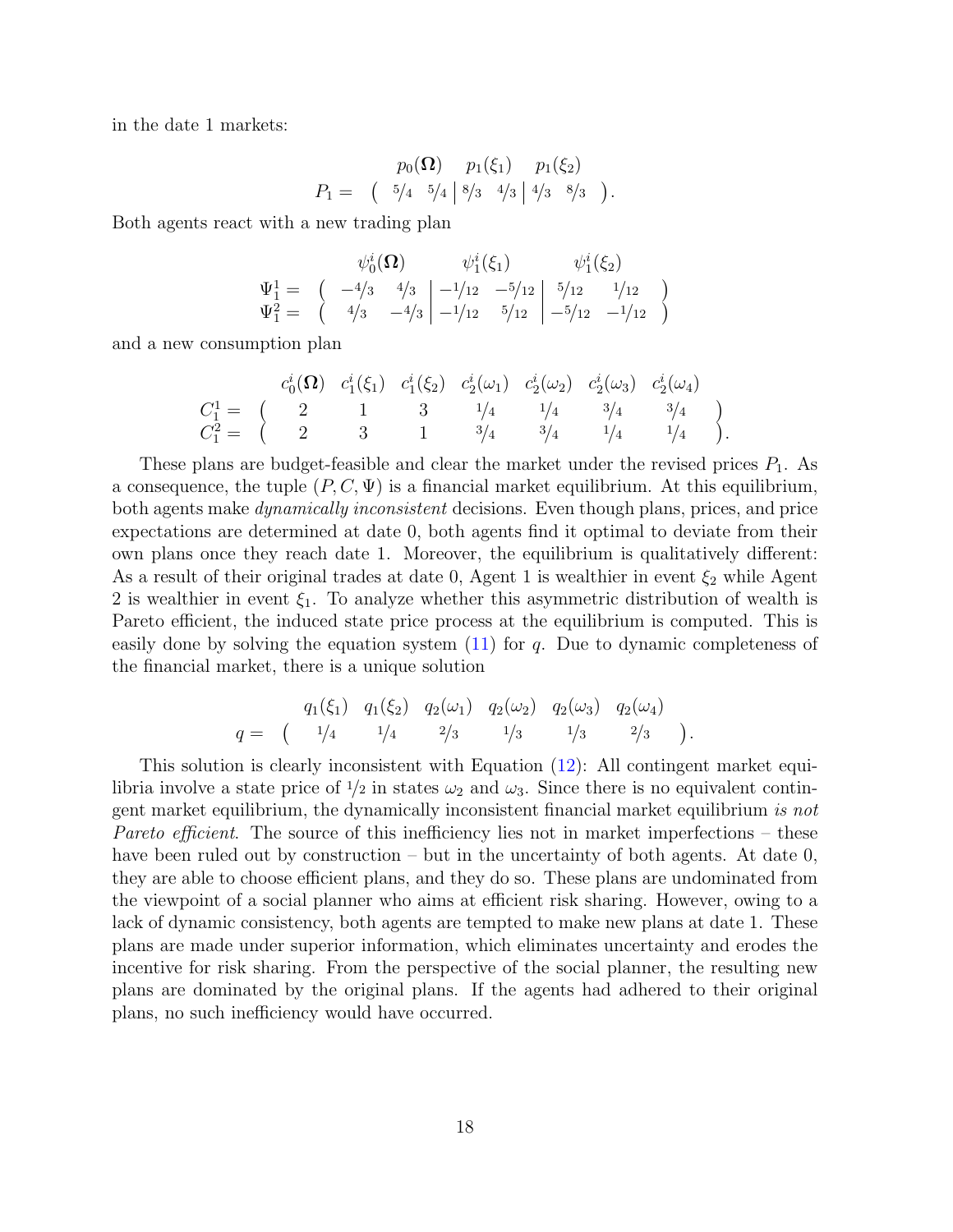

<span id="page-18-0"></span>Figure 6: From left to right: Ambiguity partition (solid) before and after observing the event  $\xi_1$  in the modified example with full Bayesian updating.

Case 2. Full Bayesian updating: It should be noted that information is processed differently under the full Bayesian rule. Contrary to maximum-likelihood updating, the set of posterior probabilities does not become a singleton, but the larger set

$$
\Pi_{\mathbf{B}}^{i}(\xi_{1}) = \left\{ \pi^{i} \in \mathbb{R}_{+}^{|\Omega|} \middle| \pi^{i} = \left( \frac{2\eta^{i}}{3}, \frac{3 - 2\eta^{i}}{3}, 0, 0 \right), \eta^{i} \in [0, 1] \right\},\
$$

or its symmetric counterpart if  $\xi_2$  is observed. As a consequence, the dynamic incon-sistency illustrated in Figure [5](#page-16-1) cannot occur: The state prices  $(q_2(\omega_1), q_2(\omega_2))$  coincide with the marginal rates of substitution under the prior probabilities  $\pi^1(\omega_1) = \frac{1}{4}$  and  $\pi^1(\omega_2) = 1/4$ . While the unique posteriors in  $\Pi^1_{\mathbf{M}}(\xi_1)$  are not proportional to these priors, there exists a proportional probability vector in  $\Pi_{\mathbf{B}}^1(\xi_1)$ . Therefore, the state price vector does not drop out of the marginal rates cone. If both agents apply full Bayesian updating, the resulting financial market equilibrium is dynamically consistent and Pareto efficient.

Unfortunately, the full Bayesian rule leads to a different problem, which is illustrated in Figure [6.](#page-18-0) The initial ambiguity partition  $\mathcal{A}^i$  visualizes the Knightian uncertainty between states  $\omega_1$  and  $\omega_4$ . There is no such ambiguity regarding the other states: Both agents are able to assign unique probabilities to  $\omega_2$  and  $\omega_3$ . However, this knowledge is lost once the event  $\xi_1$  is observed. The conditional ambiguity partition  $\mathcal{A}^i(\xi_1)$  is not finer than  $\mathcal{A}^i$ ; instead, ambiguity has spilled over to the unambiguous event  $\{\omega_2\}$ . This is inconsistent with the principle that new information should not create new uncertainty – the agents forget what they knew before.

To conclude, both updating rules have side effects. Full Bayesian updating may lead to ambiguity spillovers, and agents may fail to recall some of their previous knowledge. Maximum-likelihood updating may lead to dynamic inconsistencies, and agents may abandon Pareto efficient plans. Further, these side effects may occur simultaneously: If one agent in the example applies full Bayesian updating while the other agent applies maximum-likelihood updating, the resulting equilibrium exhibits both ambiguity spillovers and dynamic inconsistencies.

It should be emphasized that these observations are not driven by the selection of a pathological equilibrium. The example is constructed in such a way that full Bayesian updating always results in ambiguity spillovers. This does not depend on a particular equilibrium. The same is true, and this is verified by our general results in Section [4,](#page-19-0) for maximum-likelihood updating and dynamic inconsistency. Do these updating rules have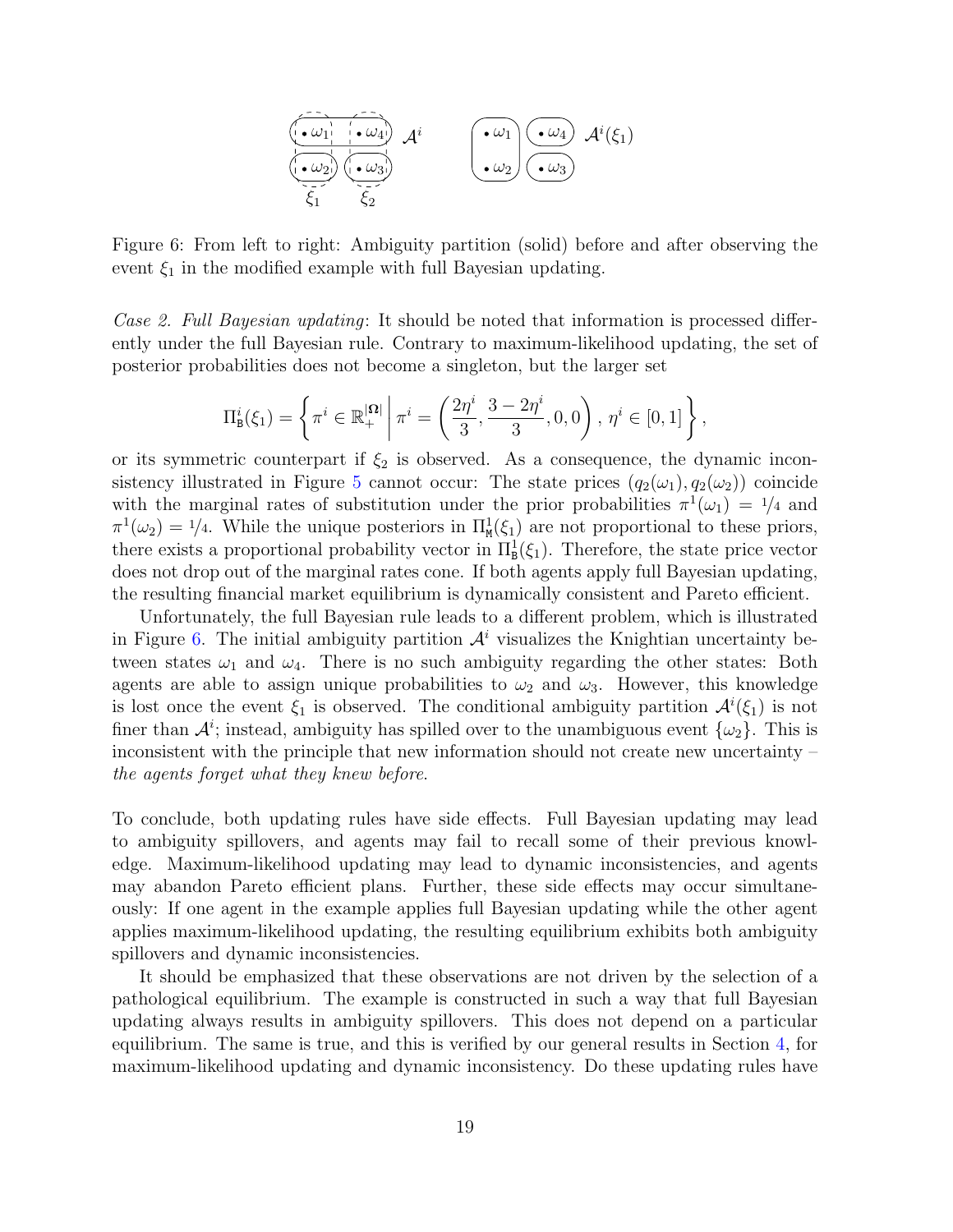desirable properties beside their side effects? And is it possible to design a well-behaved rule that does not come with side effects at all? These questions are addressed in the following section.

### <span id="page-19-0"></span>4 Results

In a setting with multiple priors, updating is only trivial if there are two dates and all uncertainty is resolved at once. If there are more than two dates, the choice of updating rules has equilibrium effects. This is where decision theory and general equilibrium theory meet: On the one hand, the updating rule of an agent determines his own decisions. On the other hand, it influences the decisions of everyone else in the economy because the choice sets of all agents are connected through the price mechanism. The example from Section [3](#page-11-0) gives a hint at this interrelation: Once a single agents changes his plans, other agents respond with a change in their own plans. Thus, dynamically inconsistent behavior spreads through the price mechanism and cannot be predicted by the characteristics of a single agent. Therefore, a characterization of dynamically consistent equilibria cannot be independent of prices. We shall present such a characterization as our first result. For this purpose, we introduce the *supporting probabilities* of a state price process q at the allocation  $c^i$ :

<span id="page-19-2"></span>
$$
\bar{\pi}^i[q, c^i] = \left\{ \pi^i \in \Pi^i \mid q = \alpha(\pi^i \otimes Du^i[c^i]) \text{ for some } \alpha > 0 \right\}
$$
\n(13)

Note the following properties: Since  $\Pi^i \subseteq \Delta^{|\Omega|}$ , the set  $\bar{\pi}^i[q, c^i]$  is either a singleton or empty. It is nonempty for some  $q \in Q[p]$  if the first-order condition [\(7\)](#page-9-2) is satisfied. It is always empty if the condition is not satisfied. If there is no Knightian uncertainty or if the financial market is dynamically complete, each agent has a unique supporting probability vector at any equilibrium. If Knightian uncertainty meets market incompleteness, an equilibrium can be supported by multiple subjective probability vectors. The following theorem presents a necessary and sufficient condition for dynamically consistent equilibria: One supporting probability vector must be contained in the convex hull of all updates, date by date.

<span id="page-19-1"></span>**Theorem 1.** Let  $(\mathcal{I}, \Pi, u, e)$  be a stochastic economy with asset structure A. An interior financial market equilibrium  $(P, C, \Psi)$  is dynamically consistent if and only if there is some  $q \in Q[P_0]$  such that for each agent i,

$$
\bar{\pi}^i[q, C_0^i] \in \text{conv}\left(\left(\Pi^i(\xi)\right)_{\xi \in \mathcal{I}_t}\right) \quad \forall t \ge 0.
$$

Theorem [1](#page-19-1) is a particularly strong result if the financial market is dynamically complete. In this case,  $Q[P_0]$  is a singleton and the test for dynamic consistency boils down to checking the unique supporting probability vector. In addition, the theorem offers insights on the interplay of market incompleteness and dynamic consistency well beyond the dynamically complete case. If the market becomes more and more incomplete, fewer and fewer economies permit dynamically inconsistent decisions. The reason is that the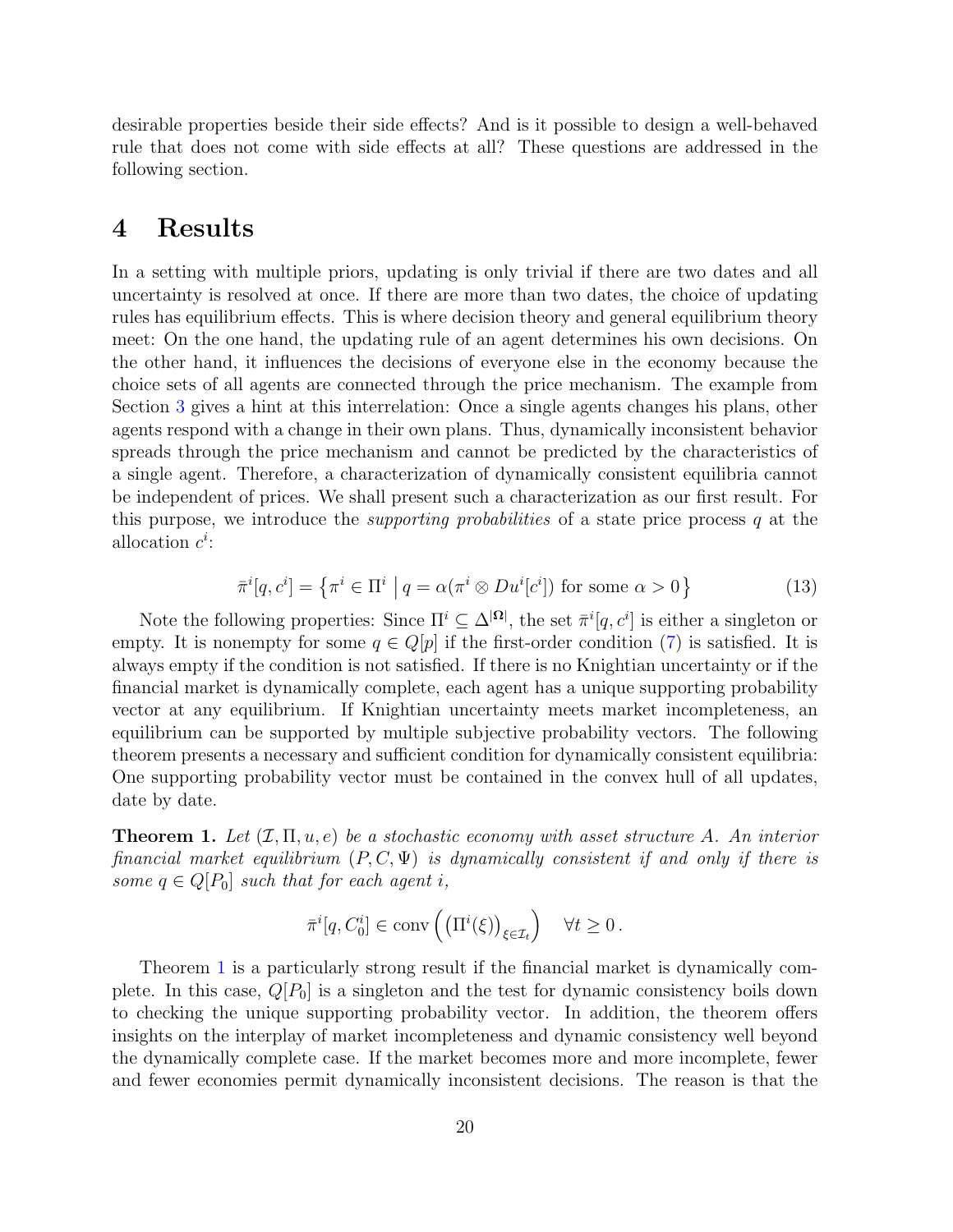dimension of  $Q[P_0]$  grows with the degree of market incompleteness. In the extreme case of an asset structure without assets,  $\dim(Q[P_0]) = |\Omega|$  and the theorem implies that all equilibria are dynamically consistent – if no trade is the only available trading plan, no agent can ever switch to a different plan.

The implications of the theorem are more interesting if the asset structure is not degenerate: Even in this general case, there exists a nontrivial subset of economies in which all equilibria are dynamically consistent; for instance, the economy from the original example in Section [3.](#page-11-0) It is irrelevant whether agents apply maximum-likelihood updating, full Bayesian updating, or some other updating rule – any rule  $\Pi^i$  consistent with Bayes' law satisfies  $\eta^i \Pi^i(\xi_1) + (1 - \eta^i) \Pi^i(\xi_2) = \eta^i (1/2, 1/2, 0, 0) + (1 - \eta^i) (0, 0, 1/2, 1/2) = \Pi^i$ . A simple application of Theorem [1](#page-19-1) shows that all equilibria are dynamically consistent.

In the modified version of the example, some equilibria are dynamically inconsistent if at least one agent applies the maximum-likelihood rule. This observation can be explained by means of the following corollary; in fact, the corollary strengthens the finding from the example.

<span id="page-20-0"></span>**Corollary 1.** Let  $(\mathcal{I}, \Pi, u, e)$  be a stochastic economy with asset structure A. All interior financial market equilibria are dynamically inconsistent if for some agent i and date  $t > 0$ 

$$
\Pi^i \cap conv\left(\left(\Pi^i(\xi)\right)_{\xi \in \mathcal{I}_t}\right) = \varnothing.
$$

Proof. By construction  $\bar{\pi}^i[q, C_0^i] \in \Pi^i$ . If  $\Pi^i$  does not intersect the convex hull, the condition from Theorem [1](#page-19-1) is violated.  $\Box$ 

Since the convex hull  $\eta^i \Pi^i_{\mathbf{M}}(\xi_1) + (1 - \eta^i) \Pi^i_{\mathbf{M}}(\xi_2) = \eta^i (2/3, 1/3, 0, 0) + (1 - \eta^i) (0, 0, 1/3, 2/3)$ does not intersect the set of prior probabilities  $\Pi^i$ , it follows from Corollary [1](#page-20-0) that all equilibria are dynamically inconsistent.

As far as positive theory is concerned, these findings can be summarized as follows: Depending on the updating rule, dynamic consistency is prevalent in some economies while dynamic inconsistency is prevalent in others. As regards normative theory, it is not clear per se whether dynamically inconsistent decisions should be viewed as undesirable. After all, agents are simply reacting to new information. To make a normative judgment, one must define criteria of social optimality and individual rationality, and check whether these are fulfilled, possibly under a suitable restriction of updating rules.

#### 4.1 Full Bayesian Updating

The most common criterion of social optimality is Pareto efficiency. In a dynamically complete market this criterion is attainable because arbitrary transfers of future consumption are feasible. In the example from Section [3,](#page-11-0) Pareto efficient transfers occur in equilibrium if all agents apply the full Bayesian rule [\(2\)](#page-4-2): Initially, all agents make Pareto efficient plans, just as in the contingent market equilibrium of [Rigotti and Shannon](#page-35-2) [\(2005\)](#page-35-2). Later, and this is where the updating rule matters, no adjustments are made and the plans are dynamically consistent. The first step toward Pareto efficiency is therefore to establish dynamic consistency as a general property: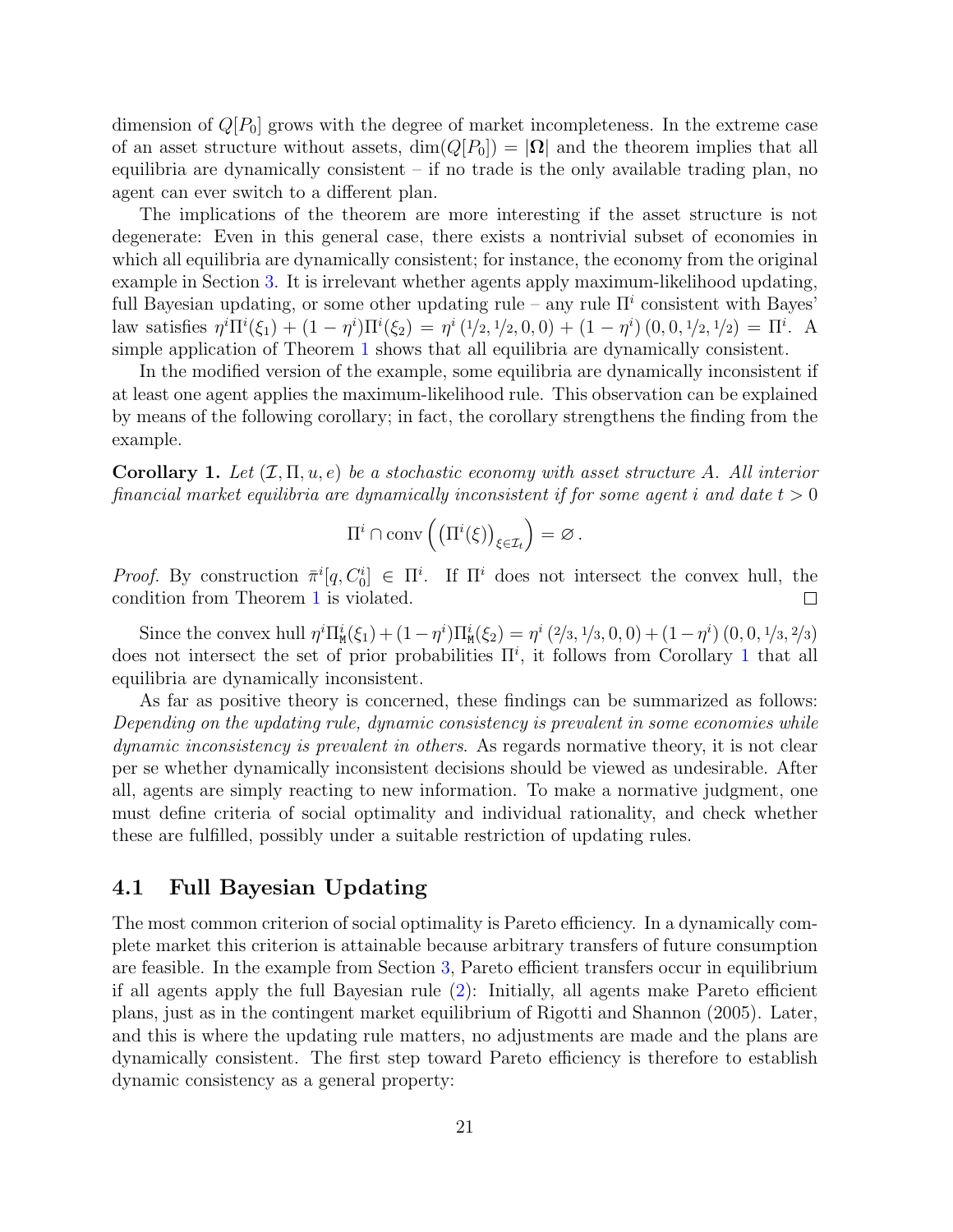<span id="page-21-1"></span>Corollary 2. Let  $(\mathcal{I}, \Pi, u, e)$  be a stochastic economy with asset structure A. All interior financial market equilibria are dynamically consistent if each agent i applies the full Bayesian rule:

$$
\Pi^{i}(\xi) = \Pi^{i}_{\mathbf{B}}(\xi) \quad \forall \xi \in \mathcal{I}_{t}, t > 0.
$$

Proof. By Equation [\(2\)](#page-4-2),

<span id="page-21-0"></span>
$$
\pi^i \in \Pi^i \quad \implies \quad \frac{\mathrm{pr}_{\xi}(\pi^i)}{\pi^i(\xi)} \in \Pi^i_{\mathsf{B}}(\xi) \quad \forall \xi \in \mathcal{I}_t, \, t \ge 0. \tag{14}
$$

 $\Box$ 

Define a vector of weights  $\alpha \in \Delta_+^{|\mathcal{I}_t|}$  componentwise as  $\alpha_{\xi} = 1/\pi^{i}(\xi)$ . By construction of the projection  $pr_{\xi}$ , the prior probability vector is  $\pi^{i} = \sum_{\xi \in \mathcal{I}_{t}} pr_{\xi}(\pi^{i})$ . It follows from  $(14)$  that

$$
\pi^i \in \Pi^i \quad \implies \quad \pi^i \in \sum_{\xi \in \mathcal{I}_t} \alpha_{\xi} \Pi^i_{\mathbf{B}}(\xi) \quad \forall t \ge 0,
$$

and thus

$$
\Pi^i \subseteq \operatorname{conv}\left(\left(\Pi^i_{\mathbf{B}}(\xi)\right)_{\xi \in \mathcal{I}_t}\right) \quad \forall t \geq 0.
$$

Dynamic consistency follows from Theorem [1](#page-19-1) because  $\bar{\pi}^i[q, C_0^i] \in \Pi^i$ .

Corollary [2](#page-21-1) reveals a remarkable difference between the Knightian decision model and maxmin expected utility when it comes to sequential decision making: It is wellknown that full Bayesian updating is not sufficient for dynamic consistency under maxmin expected utility. The only exceptions are decision problems that satisfy the rectangularity condition of [Epstein and Schneider](#page-34-5) [\(2003\)](#page-34-5). In all other cases, dynamic consistency is an unrealistic requirement, and not simply a deficiency of full Bayesian updating: As [Hanany](#page-35-7) [and Kilbanoff](#page-35-7) [\(2007\)](#page-35-7) show, there exists no updating rule consistent with Definition [1](#page-4-0) that guarantees dynamically consistent decisions in the maxmin expected utility setting. By contrast, in the present setting such an updating rule exists, and it is identified in the corollary. Further restrictions, such as rectangularity, are not necessary.

Since all agents in the economy are required to apply the full Bayesian rule, Corollary [2](#page-21-1) is a rather demanding statement. However, the corollary cannot be reduced to a statement of individual behavior. An agent who applies the full Bayesian rule would not react to new information with a change of plans ceteris paribus. However, if prices and price expectations adjust to a change in demand of agents with other updating rules, even the full Bayesian updater will make dynamically inconsistent decisions. If this is ruled out, Pareto efficiency follows in a second step:

<span id="page-21-2"></span>Corollary 3. Let  $(\mathcal{I}, \Pi, u, e)$  be a stochastic economy with asset structure A. All interior financial market equilibria with a dynamically complete market are Pareto efficient if each agent i applies the full Bayesian rule:

$$
\Pi^{i}(\xi) = \Pi^{i}_{\mathsf{B}}(\xi) \quad \forall \xi \in \mathcal{I}_{t}, t > 0.
$$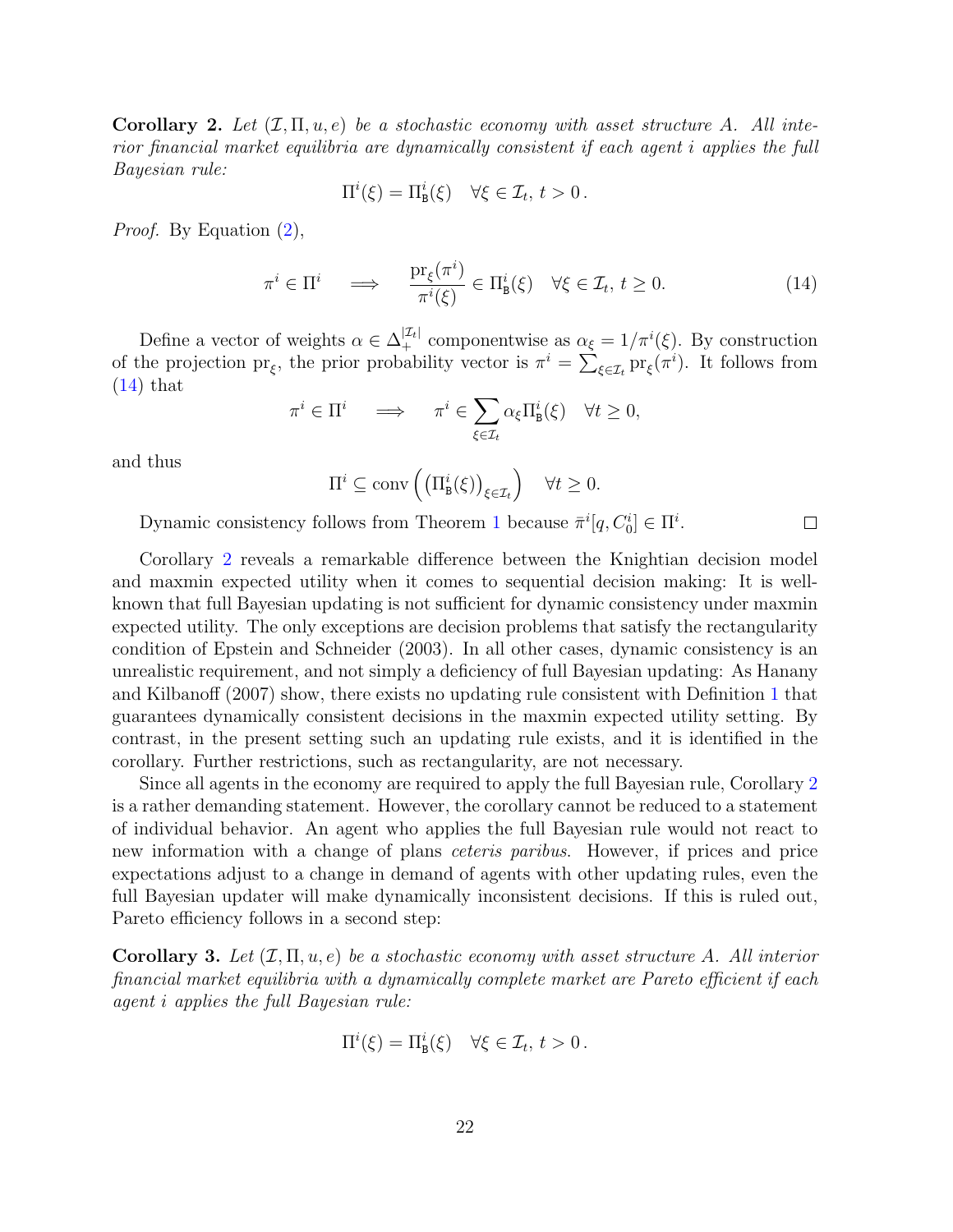*Proof.* At any equilibrium, the date 0 first-order condition [\(7\)](#page-9-2) is fulfilled for each consumer i. By Corollary [2,](#page-21-1) full Bayesian updating implies dynamic consistency, and by Lemma [3,](#page-33-0)  $Q[P_0]$  is one-dimensional. As a consequence, [\(7\)](#page-9-2) implies the efficiency condition [\(9\)](#page-10-3). Thus,  $C_0 = \cdots = C_T$  is a Pareto efficient allocation.  $\Box$ 

Corollary [3](#page-21-2) shows that dynamic consistency is a sufficient condition for Pareto efficiency, provided the market is not too incomplete. In the example from Section [3,](#page-11-0) it seems as if this condition was also necessary. Can the corollary be strengthened into a characterization? The answer is in the negative, because preferences are incomplete. It is true that dynamic inconsistency implies that agents move away from an efficient allocation. However, the Pareto frontier is a large set. It may well be that the new allocation is still contained in the Pareto frontier, simply because old and new consumption plans are not comparable for some agents.

Even though Corollary [3](#page-21-2) may appear restrictive as it only holds for dynamically complete financial markets, it is the most general welfare result one can hope to obtain. Without dynamic completeness, Pareto efficiency is out of reach because the necessary transfers are typically not feasible in the financial market. As [Ma](#page-35-15) [\(2015\)](#page-35-15) shows, the weaker standard of constrained efficiency is still attainable if the financial market opens only once. However, if the market opens sequentially, like in the present model, results of [Geanakoplos and Polemarchakis](#page-34-10) [\(1986\)](#page-34-10) and [Citanna, Kajii, and Villanacci](#page-34-11) [\(1998\)](#page-34-11) indicate that not even constrained efficiency can be expected. In the single-prior case, constrained inefficiency is a generic phenomenon, and it remains robust when agents have multiple priors. Therefore, the corollary cannot be extended outside the setting with dynamically complete markets. Within this setting, however, it offers a strong justification for full Bayesian updating. The rule leads to a Pareto efficient market outcome and thus fulfills a normative criterion of social optimality.

### 4.2 Maximum-likelihood Updating

The criterion of individual rationality we are most concerned with is that agents do not forget what they knew. In the single-prior setting, this simply means once the agent assigns a probability of zero to an event, this probability can never again become positive. This condition is fulfilled as long as the information partitions become progressively finer and the updates satisfy Bayes' law. In the multi-prior setting, a stronger condition is necessary. A minimal requirement is that once the agent assigns a unique probability to an event, this probability can never again become ambiguous. This is ensured if the ambiguity partitions become progressively finer. However, this condition is not yet strong enough to guarantee that updates are consistent with the agent's previous knowledge.

The issue shall be illustrated in a small example. The focus of the example is on the decision problem of a single agent. There is Knightian uncertainty, but this uncertainty is not payoff-relevant. There is an information release, but this information release is also not payoff-relevant. Nevertheless, the following phenomenon occurs under some updating rules: Initially, the agent assigns unique probabilities to all payoff-relevant events. However, just as in the example from Section [3,](#page-11-0) new information causes ambiguity spillovers,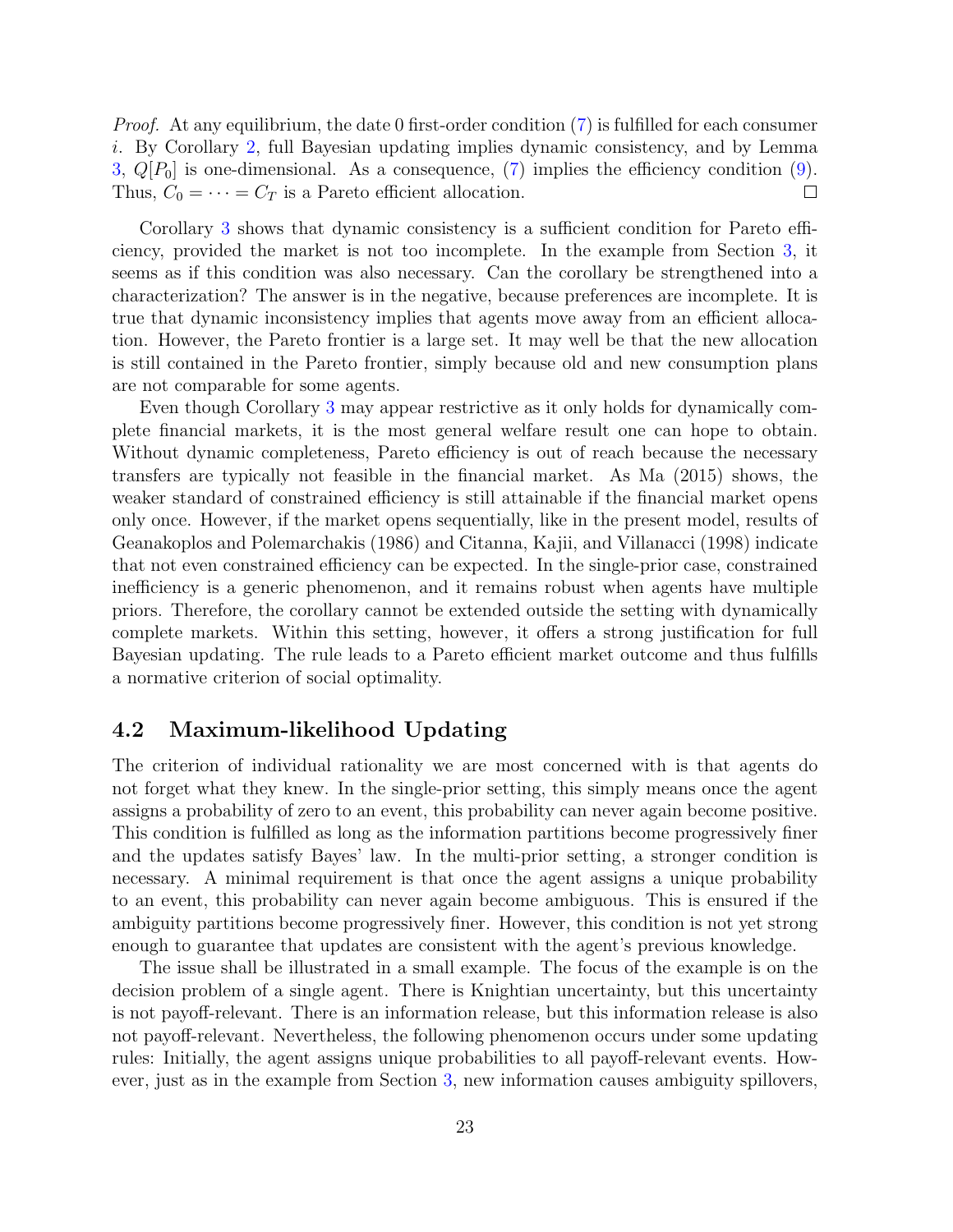$$
\xi \left(\begin{matrix} \cdot \omega_1 \\ \cdot \omega_2 \end{matrix}\right) \left(\begin{matrix} \cdot \omega_3 \\ \cdot \omega_4 \end{matrix}\right) \left(\begin{matrix} \cdot \omega_5 \\ \cdot \omega_6 \end{matrix}\right), \mathcal{A}^i \left(\begin{matrix} \cdot \omega_1 \\ \cdot \omega_2 \end{matrix}\right) \left(\begin{matrix} \cdot \omega_3 \\ \cdot \omega_2 \end{matrix}\right) \left(\begin{matrix} \cdot \omega_5 \\ \cdot \omega_6 \end{matrix}\right) \mathcal{A}^i(\xi)
$$

<span id="page-23-0"></span>Figure 7: Problematic full Bayesian updating: The marginal distribution of the events  $(\zeta_1, \zeta_2, \zeta_3)$  changes in spite of no news about their probabilities.

and the agent becomes uncertain about the probabilities he knew before. If we set unambiguous probabilities equal to objective probabilities, as in [Bewley](#page-34-0) [\(1986,](#page-34-0) [2002\)](#page-34-1), this means that the agent starts with a correct model of the world, but discards this model after receiving irrelevant information.

**Example.** Consider a state space with six states of the world,  $\Omega = {\omega_1, \omega_2, \omega_3, \omega_4, \omega_5, \omega_6}$ , which occur with equal probabilities of  $\frac{1}{6}$ . The agent has incomplete knowledge of these objective probabilities and perceives Knightian uncertainty: He can identify three unambiguous events,

$$
\zeta_1 = {\omega_1, \omega_2}, \quad \zeta_2 = {\omega_3, \omega_4}, \quad \text{and} \quad \zeta_3 = {\omega_5, \omega_6}.
$$

Each of these occurs with a known probability of  $\pi^{i}(\zeta_1) = \pi^{i}(\zeta_2) = \pi^{i}(\zeta_3) = \frac{1}{3}$ . However, there is complete ambiguity about the probabilities of the two states within each of the three events. This ambiguity partition is illustrated in the left panel of Figure [7.](#page-23-0) The agent has to choose between a risk-free asset  $A^1 = \vec{1}$ , whose payoffs are 1 in each state, and a risky asset  $A^2 = (1/2, 1/2, 1, 1, 2, 2)$ . Note that only the marginal distribution of  $(\zeta_1, \zeta_2, \zeta_3)$  matters. Since the agent knows this marginal distribution, ambiguity plays no role in the decision problem and, as long as preferences satisfy Assumption [2,](#page-5-1) there is only one undominated choice. However, suppose the agent receives the information that the true state of the world is contained in  $\xi = {\omega_2, \omega_4, \omega_6}$  before he makes his decision. As a consequence of this release, all odd states can be ruled out. This release is irrelevant since it contains no news about the marginal distribution. The only consistent one is still:

$$
\pi^{i}(\zeta_{1}|\xi) = \pi^{i}(\zeta_{2}|\xi) = \pi^{i}(\zeta_{3}|\xi) = 1/3.
$$

However, if the agent applies the full Bayesian rule, he does not reach this conclusion. Updating  $\Pi^i$  prior by prior results in

$$
\Pi^i_{\mathbf{B}}(\xi) = \left\{ \pi^i \in \mathbb{R}_+^{|\Omega|} \, \middle| \, \pi^i(\omega_2) + \pi^i(\omega_4) + \pi^i(\omega_6) = 1 \right\},\,
$$

and all of a sudden all choices are undominated. The ambiguity spillover is illustrated in the right panel of Figure [7.](#page-23-0) This spillover may lead to completely different decisions even though the observed information is not payoff-relevant.

Such updating is problematic since it adds something arbitrary to the set of posteriors. Consider, for example, the probability vector  $\pi^{i} = (1, 0, 0, 0, 0, 0)$ , which puts all the mass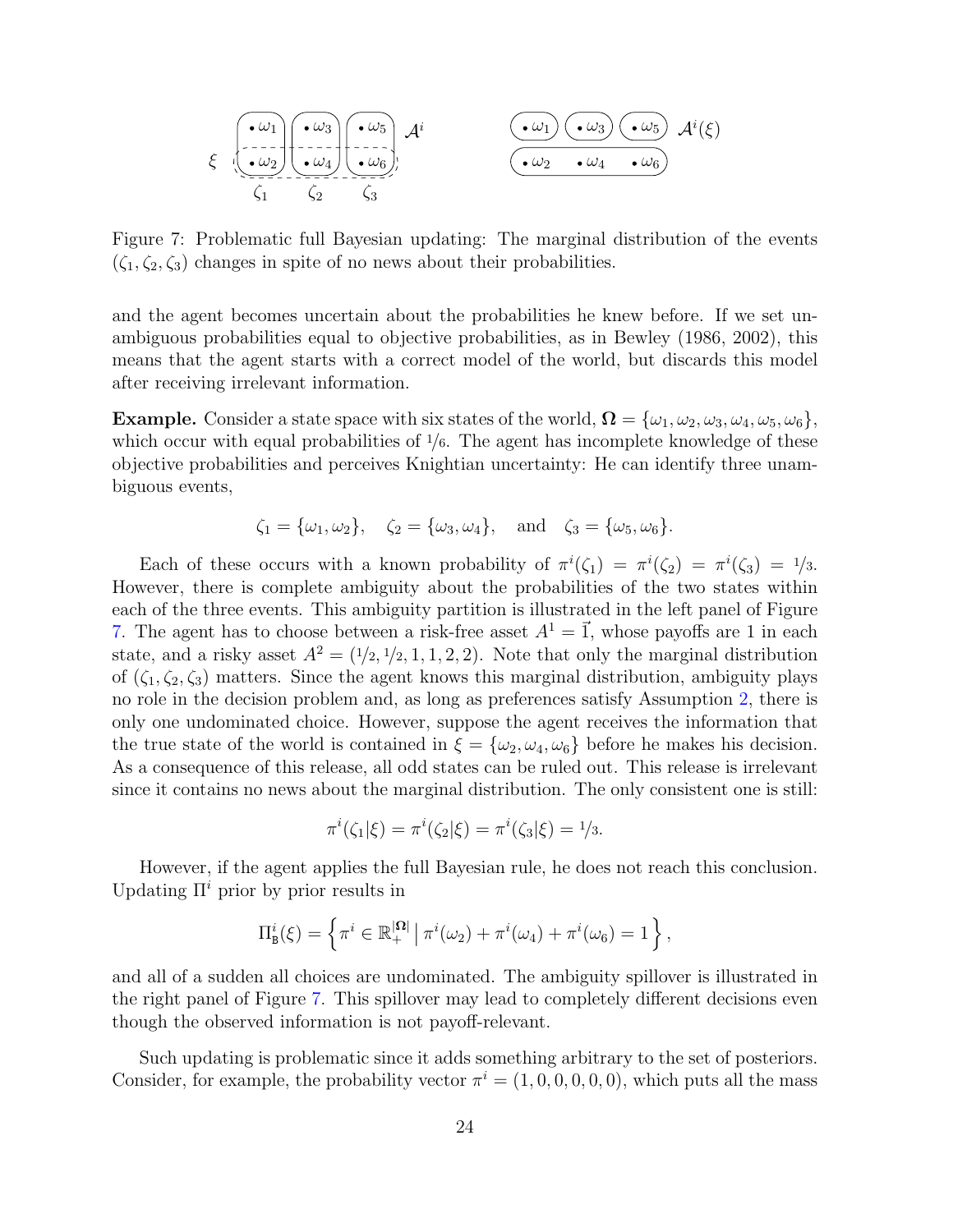on state  $\omega_1$ . This vector is a valid posterior under full Bayesian updating, but the marginal distribution has changed completely. Even though the information set  $\xi$  does not rule out the events  $\zeta_2$  and  $\zeta_3$ , the agent finds it possible that both occur with a probability of zero. This is inconsistent with his priors, which assign an unambiguous probability of  $1/3$  to both events. The issue with the updating rule in the example can be described as follows. Full Bayesian updating allows ambiguous probability mass to flow from one event to another. Although the new information resolves all uncertainty, the probability mass is no longer distributed in equal proportions over the three events.

How do we avoid this kind of behavior? It is not sufficient to impose a restriction on the progressive fineness of ambiguity partitions. Consider, for example, an updating rule that results in  $\Pi^{i}(\xi) = \{(1,0,0,0,0,0)\}.$  Such an update is consistent with Bayes' law and leads to a finer ambiguity partition. Nevertheless, it is at odds with the previous knowledge of the agent – he forgets the objective probabilities of the payoff-relevant events. To prevent such misguided information processing, the updating rule must preserve the marginal distribution of all events that are still considered possible after an information release. In other words, their likelihood ratios must not change between priors  $\tilde{\pi}^i$  and posteriors  $\pi^i$ :

$$
\frac{\pi^i(\xi\cap\zeta)}{\pi^i(\xi\cap\zeta')}=\frac{\tilde{\pi}^i(\zeta)}{\tilde{\pi}^i(\zeta')}\quad\forall\zeta,\zeta'\in\mathcal{A}^i,\,\xi\cap\zeta\ne\varnothing,\xi\cap\zeta'\ne\varnothing
$$

This condition is the necessary refinement of full Bayesian updating that eliminates the undesirable behavior in the above example. It forces ambiguous probability mass to stay within a cell of  $\mathcal{A}^i$  as long as some states are still considered possible. In the above example, this refinement works well because only ambiguous probability mass has to be redistributed. However, if there is unambiguous probability mass on some states in a cell of  $\mathcal{A}^i$ , this mass cannot remain within the cell when those states are discarded; otherwise, Bayes' law would be violated. For any event  $\xi$ , the unambiguous probability mass is  $\min_{\hat{\pi}^i \in \Pi^i} \hat{\pi}^i(\xi)$ , the least probability that all priors assign. To maintain Bayes' law, unambiguous mass on discarded states has to be subtracted when calculating the likelihood ratios:

$$
\frac{\pi^i(\xi\cap\zeta)}{\pi^i(\xi\cap\zeta')}=\frac{\tilde{\pi}^i(\zeta)-\min_{\hat{\pi}^i\in\Pi^i}\hat{\pi}^i(\zeta\setminus\xi)}{\tilde{\pi}^i(\zeta')-\min_{\hat{\pi}^i\in\Pi^i}\hat{\pi}^i(\zeta'\setminus\xi)}\quad\forall\zeta,\zeta'\in\mathcal{A}^i,\,\xi\cap\zeta\neq\varnothing,\xi\cap\zeta'\neq\varnothing\,.
$$

This is the general condition we impose to ensure that agents do not lose their previous knowledge. Since  $\tilde{\pi}^i(\zeta) = \min_{\hat{\pi}^i \in \Pi^i} \hat{\pi}^i(\zeta \setminus \xi) + \max_{\hat{\pi}^i \in \Pi^i} \hat{\pi}^i(\xi \cap \zeta)$  for any  $\zeta \in \mathcal{A}^i$ , it can be stated more concisely in the form of the following definition.

<span id="page-24-0"></span>**Definition 8.** An updating rule satisfies ambiguity containment if for any  $\xi \subseteq \Omega$  the following condition is true:

$$
\pi^i \in \Pi^i(\xi) \implies \frac{\pi^i(\xi \cap \zeta)}{\pi^i(\xi \cap \zeta')} = \frac{\max_{\hat{\pi}^i \in \Pi^i} \hat{\pi}^i(\xi \cap \zeta)}{\max_{\hat{\pi}^i \in \Pi^i} \hat{\pi}^i(\xi \cap \zeta')} \quad \forall \zeta, \zeta' \in \mathcal{A}^i, \xi \cap \zeta' \neq \varnothing.
$$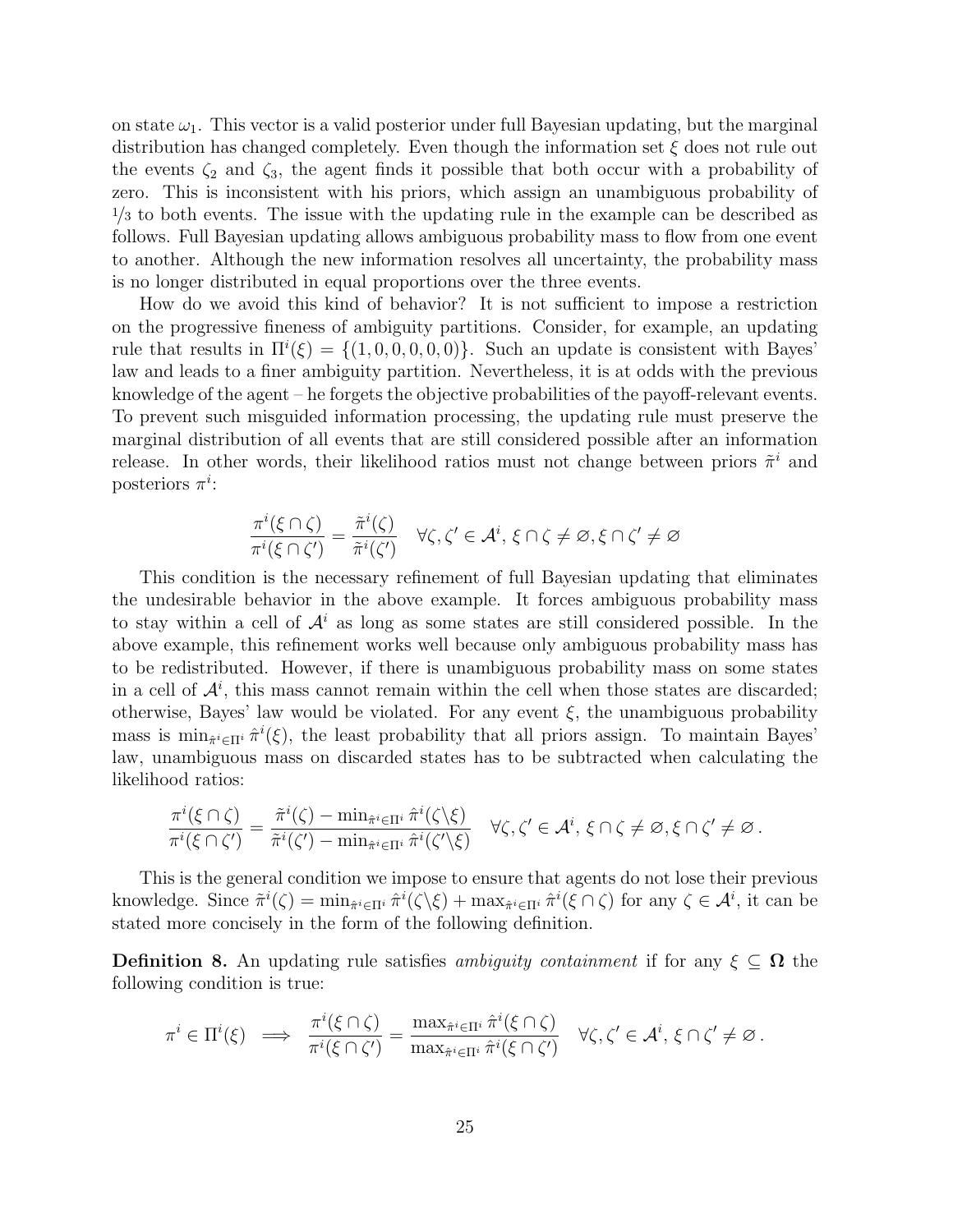Even though the space of potential updating rules is very large, it turns out that the conditions from Definitions [1](#page-4-0) and [8](#page-24-0) restrict this space to one single point. Bayes' law and ambiguity containment are jointly satisfied if and only if the maximum-likelihood rule [\(3\)](#page-5-2) is used:

<span id="page-25-0"></span>Proposition 1. The unique updating rule that satisfies Bayes' law and ambiguity containment is the maximum-likelihood rule:

$$
\Pi^i(\xi) = \Pi^i_{\mathbf{M}}(\xi) \quad \forall \xi \subseteq \Omega.
$$

Proposition [1,](#page-25-0) whose proof is presented in the appendix, offers a strong justification for maximum-likelihood updating. It shows that under any other rule, agents may lose confidence in their own model of the world on receiving irrelevant information. The maximum-likelihood rule ensures that new information does not create new uncertainty and thus fulfills a normative criterion of individual rationality.

Contrary to full Bayesian updaters, agents who apply the maximum-likelihood rule may revise their original plans. It is worth noting that this creates a propensity to trade when the financial market reopens, even under a high degree of uncertainty. This stands in contrast to the two-date model of [Rigotti and Shannon](#page-35-2) [\(2005\)](#page-35-2), in which trade breaks down if uncertainty grows large. In extreme cases with prevalent uncertainty, no trade may be the only individually rational contingent market equilibrium. However, in a financial market that opens sequentially, the presence of a single maximum-likelihood updater may be enough to eliminate no-trade equilibria. Under a weak condition on his subjective probabilities, there are always economies in which all equilibria involve trade, no matter what the characteristics of the other agents are.

<span id="page-25-2"></span>Corollary 4. Let  $|\Omega| \geq 4$ ,  $J \geq 1$ . If some agent i applies the maximum-likelihood rule,

$$
\Pi^i(\xi) = \Pi^i_{\mathtt{M}}(\xi) \quad \forall \xi \subseteq \Omega \,,
$$

and if at least two states are unambiguous while others are ambiguous, then there exists an information structure I such that any stochastic economy  $(\mathcal{I}, \Pi, u, e)$  has the following property: All financial market equilibria involve trade.

*Proof.* Without loss of generality, let  $\omega_1$  and  $\omega_2$  be the unambiguous states. Then there exists an information partition  $\mathcal{I}_1 = \{\xi_1, \xi_2\}$  with  $\{\omega_1\} \subset \xi_1$  and  $\{\omega_2\} \subset \xi_2$ . Under Assumption [1,](#page-4-3)  $\pi^{i}(\xi_1) > 0$  and  $\pi^{i}(\xi_2) > 0$  for any  $\pi^{i} \in \Pi^{i}$ . The presence of ambiguity in  $\Pi^i$  implies that

<span id="page-25-1"></span>
$$
\pi^i(\xi_1) + \hat{\pi}^i(\xi_2) \neq 1 \quad \forall \pi^i, \hat{\pi}^i \in \Pi^i, \pi^i \neq \hat{\pi}^i.
$$
 (15)

The corollary can now be proven by contradiction: Let  $\pi^i(.|\xi_1) \in \Pi^i_{\mathcal{M}}(\xi_1)$  and  $\hat{\pi}^i(.|\xi_2) \in$  $\Pi^i_{\mathbf{M}}(\xi_2)$ ; then,  $\pi^i \neq \hat{\pi}^i$  by definition of the rule [\(3\)](#page-5-2). Suppose that some convex combination satisfies  $\alpha\pi^i(.|\xi_1) + (1-\alpha)\hat{\pi}^i(.|\xi_2) \in \Pi^i$ . Since  $\omega_1$  and  $\omega_2$  are unambiguous, this implies  $\alpha \pi^{i}(\omega_{1}|\xi_{1}) = \pi^{i}(\omega_{1})$  and  $(1-\alpha)\hat{\pi}^{i}(\omega_{2}|\xi_{2}) = \hat{\pi}^{i}(\omega_{2})$ . Applying [\(1\)](#page-4-1) to these two identities results in  $\alpha = \pi^{i}(\xi_1)$  and  $1 - \alpha = \hat{\pi}^{i}(\xi_2)$ , but this violates [\(15\)](#page-25-1) and is therefore impossible. Thus, the maximum-likelihood rule implies  $\Pi^i \cap conv(\Pi^i_{\mathsf{M}}(\xi_1), \Pi^i_{\mathsf{M}}(\xi_2)) = \emptyset$  $\Pi^i \cap conv(\Pi^i_{\mathsf{M}}(\xi_1), \Pi^i_{\mathsf{M}}(\xi_2)) = \emptyset$  $\Pi^i \cap conv(\Pi^i_{\mathsf{M}}(\xi_1), \Pi^i_{\mathsf{M}}(\xi_2)) = \emptyset$  and Corollary 1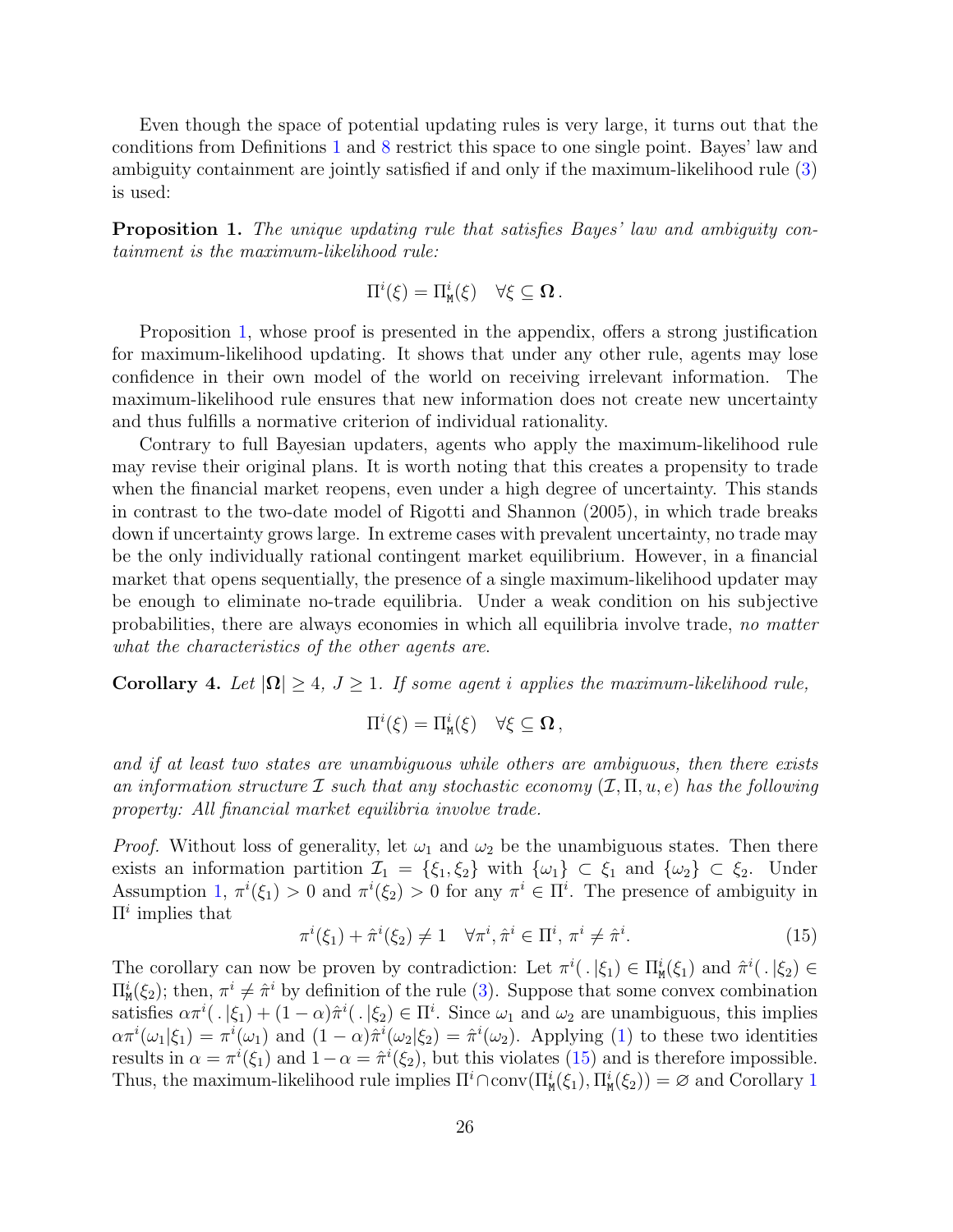can be invoked: Even if the initial plan involves no trade, dynamic inconsistency implies that agents start trading at date 1. Since Assumption [3](#page-6-1) rules out endowments at the boundary, no trade implies interiority and boundary equilibria need not be considered. Only if  $J = 0$  do budget sets contain no interior points, but this case is excluded.  $\Box$ 

Corollary [4](#page-25-2) is empirically well-founded. It holds as long as *some* agents use maximumlikelihood updating, and this is supported by experimental results. In a dynamic version of the Ellsberg urn experiment, [Cohen, Gilboa, Jaffray, and Schmeidler](#page-34-12) [\(2000\)](#page-34-12) classify about 29% of subjects as maximum-likelihood updaters. In a simulated asset market experiment with an information structure identical to the one from the example in Section [3.2,](#page-15-1) Ngangoué [\(2018\)](#page-35-16) identifies the behavior of  $22\%$  of subjects as consistent with maximumlikelihood updating, and these subjects always trade. The results become stronger if one tests directly for dynamic consistency: Again in a dynamic Ellsberg urn experiment, [Do](#page-34-13)[miniak, Duersch, and Lefort](#page-34-13) [\(2012\)](#page-34-13) find that about 68% of subjects make dynamically inconsistent decisions.

### 4.3 A Difficulty in the Design of Updating Rules

Now that normative criteria of social optimality and individual rationality are formulated, it remains to be analyzed when and whether these criteria are fulfilled in equilibrium. Taken separately, neither of the two criteria is too demanding. There are choices of updating rules that ensure either: Full Bayesian updating guarantees dynamic consistency, which translates into Pareto efficiency in dynamically complete markets (Corollary [3\)](#page-21-2). Maximum-likelihood updating guarantees ambiguity containment, and that agents do not forget (Proposition [1\)](#page-25-0). In light of these findings, a natural desideratum of normative theory is to design an updating rule that combines both criteria. Unfortunately, this is impossible:

<span id="page-26-0"></span>Corollary 5. There exists no updating rule that satisfies Bayes' law and guarantees both dynamically consistent plans and ambiguity containment.

Proof. By Proposition [3,](#page-5-2) the only rule that jointly satisfies Bayes' law and ambiguity containment is the maximum-likelihood rule. However, in Section [3,](#page-11-0) it is demonstrated that this rule may lead to dynamically inconsistent plans.  $\Box$ 

Corollary [5](#page-26-0) highlights a conflict between normative criteria under Knightian uncertainty. In simple two-date models, this conflict does not surface because all uncertainty is eliminated at once. In this case, all updating rules agree and assign a probability of one to the realized state. For the same reason, conflicts of this kind do not occur under subjective expected utility: If there is a single prior, all updating rules agree and result in simple Bayesian updating. In this case, plans are always dynamically consistent and new information always reduces uncertainty. Difficulties only appear when the updating rules are in discord.

Even though these difficulties cannot be resolved in general, the insights from Section [3](#page-11-0) suggest that some economies are unproblematic in that no conflict between the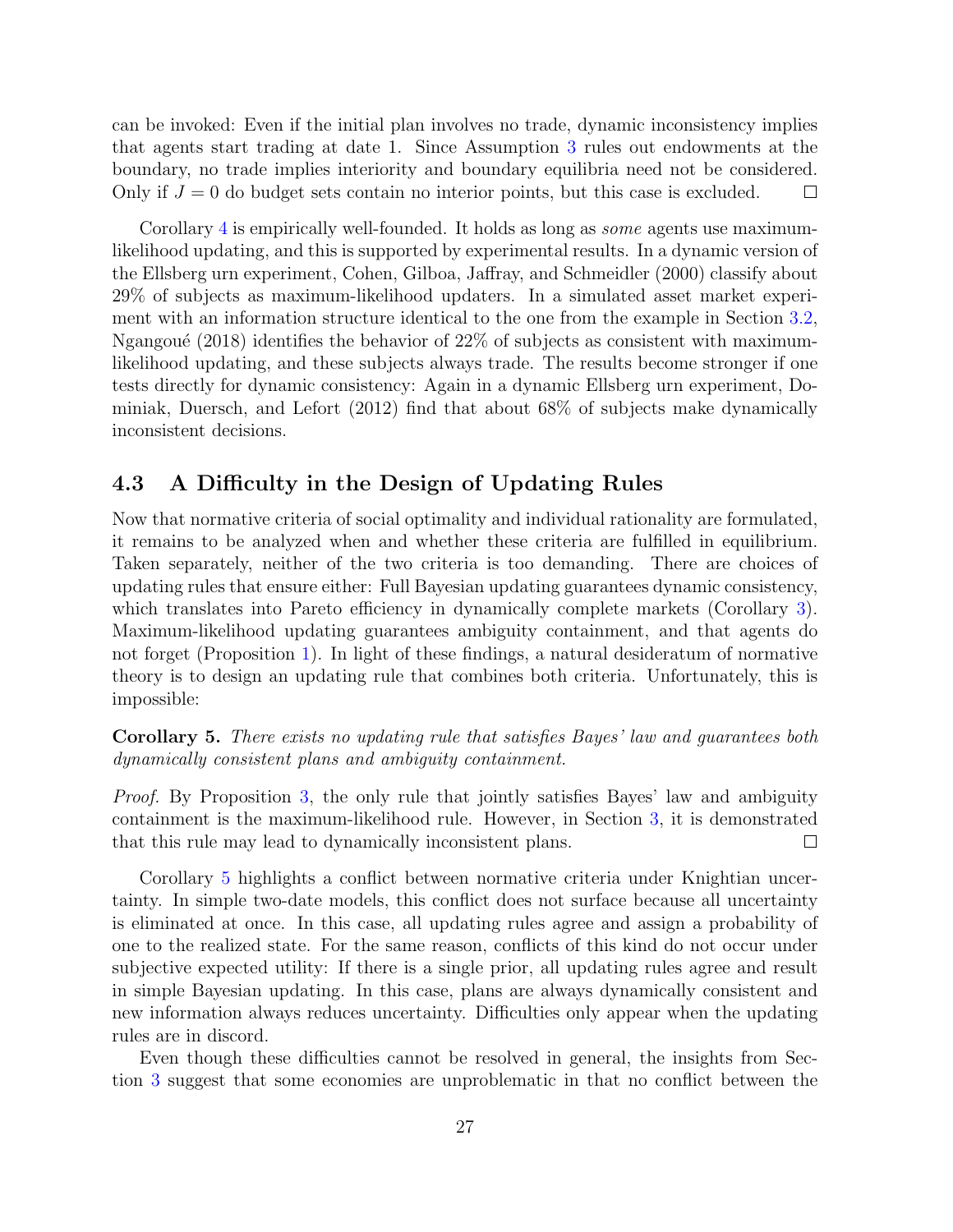two normative criteria occurs. This is the case whenever the full Bayesian rule and the maximum-likelihood rule lead to equivalent updates. Our next result is a simple characterization of unproblematic economies. It depends only on the relative fineness of information partitions and ambiguity partitions. If an observed event  $\xi$  shares states with a cell  $\zeta$  of the ambiguity partition, the rules agree if  $\xi \subseteq \zeta$ ; that is, if the event is fully contained in a cell of the ambiguity partition. The same holds true if  $\zeta \subseteq \xi$ . The following theorem shows that these easy-to-verify criteria characterize economies in which dynamic consistency and ambiguity containment are compatible.

<span id="page-27-0"></span>Proposition 2. The following statements are equivalent:

(i) For each  $t > 0$ ,  $\xi \cap \zeta \in {\xi, \zeta, \varnothing} \quad \forall (\xi, \zeta) \in \mathcal{I}_t \times \mathcal{A}^i$ . (*ii*) For each  $t > 0$ ,  $\Pi^i_{\tt E}$  $\mathbf{E}_{\mathbf{B}}^{i}(\xi) = \Pi_{\mathbf{M}}^{i}(\xi) \quad \forall \xi \in \mathcal{I}_{t}.$ 

The aesthetics of Proposition [2](#page-27-0) is in its generality. It is based on a criterion for economies and therefore independent of equilibrium variables. If the criterion is satisfied, then all equilibria are dynamically consistent and no ambiguity spillovers occur, regardless of how incomplete the asset structure  $\vec{A}$  is and regardless of which updating rules the agents apply.

Finally, we relate our criterion to the rectangularity condition of [Epstein and Schneider](#page-34-5) [\(2003\)](#page-34-5), which characterizes dynamically consistent decisions under full Bayesian updating in the related setting of maxmin expected utility. In the notation of the present paper, the condition can be stated as follows. Summations are understood as Minkowski sums.

<span id="page-27-1"></span>**Definition 9.** A tuple  $(\mathcal{I}, \Pi^i)$  of information structure and subjective probabilities satisfies rectangularity if for each  $t > 0$  and each  $\xi \in \mathcal{I}_{t-1}$ ,

$$
\Pi^i_{\mathrm{B}}(\xi) = \bigcup_{\pi^i \in \Pi^i} \sum_{\xi' \in \mathcal{I}_t} \pi^i(\xi'|\xi) \Pi^i_{\mathrm{B}}(\xi').
$$

Since Definition [9](#page-27-1) is based on the full Bayesian rule,  $\Pi_{\rm B}^i$ , it may create the impression that full Bayesian updating and rectangularity are intrinsically related. However, the condition is in fact so strong that differences between updating rules disappear.

<span id="page-27-2"></span>**Proposition 3.** If  $(\mathcal{I}, \Pi^i)$  satisfies rectangularity, then for each  $t > 0$ ,

$$
\Pi^i_{\mathbf{B}}(\xi) = \Pi^i_{\mathbf{M}}(\xi) \quad \forall \xi \in \mathcal{I}_t.
$$

Proposition [3](#page-27-2) shows that rectangularity is at least as strong as the criterion from Proposition [2.](#page-27-0) Since this criterion is less obscure, there is no value added in adopting the rectangularity condition within the framework of Knightian decision theory. In fact, our criterion is strictly weaker than rectangularity, which is easily seen in the final example.

**Example.** Let  $\Omega = {\omega_1, \omega_2, \omega_3}$  be the state space and let  $\mathcal{I}_1 = {\omega_1, \omega_2}, {\omega_3}$  be the date 1 information partition. Consider an agent with subjective probabilities  $\Pi^i = \{ \pi^i \in \Pi^i \}$  $\Delta^3 | \pi^i(\omega_1) \leq 1/2$ . As the induced ambiguity partition is  $\mathcal{A}^i = {\Omega}$ , the condition from Proposition [2](#page-27-0) is satisfied whereas rectangularity is violated.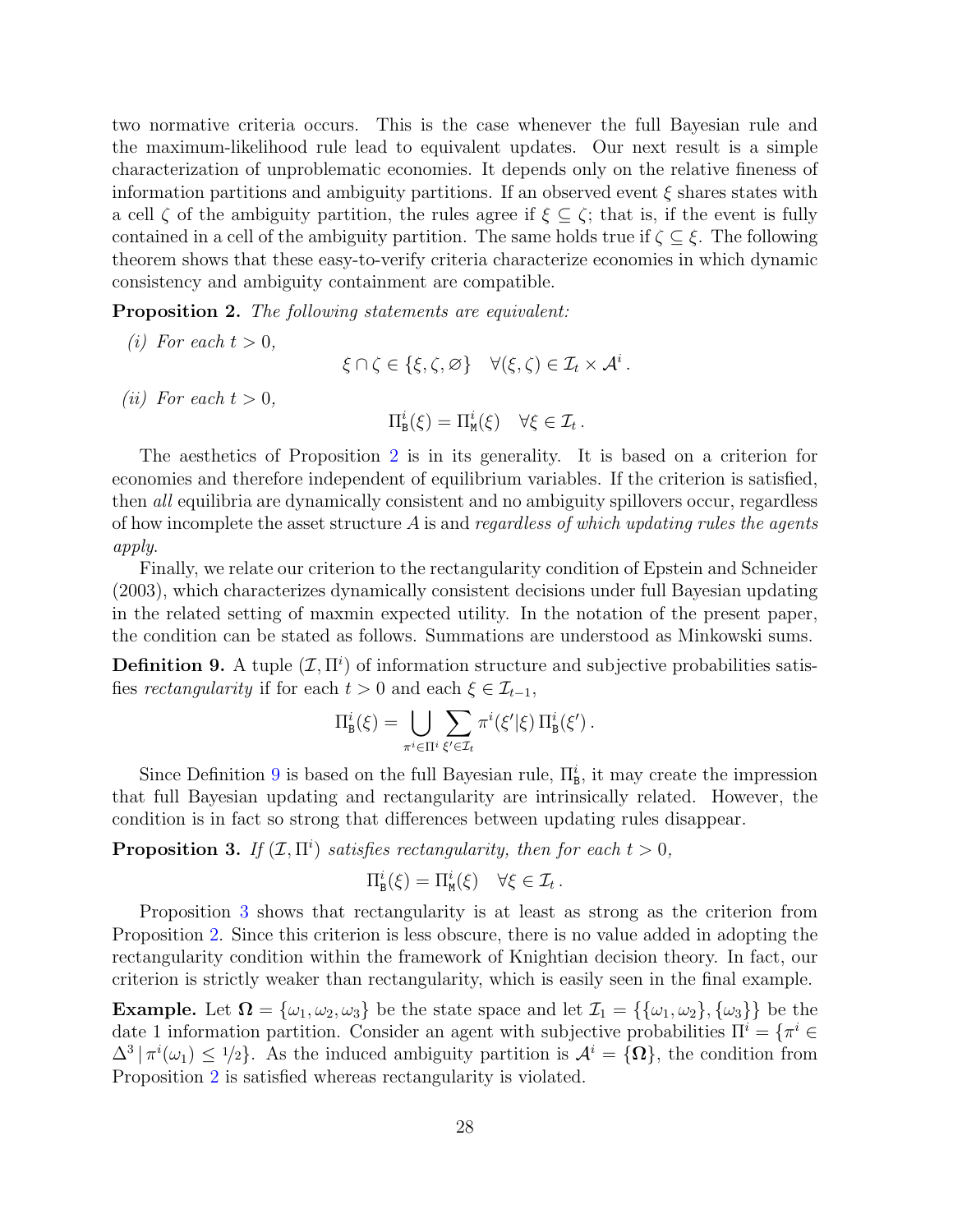# <span id="page-28-0"></span>5 Conclusion

In the traditional theory of general equilibrium, financial market models have two important properties: First, all consumption and trading plans are dynamically consistent, and second, better information reduces uncertainty. If Knightian uncertainty is added to the model, these two properties are at odds. The reason is that both properties depend on the updating rule for subjective probabilities. Even though we have identified rules that guarantee either property, there exists no rule that guarantees both. This impossibility result poses a challenge for a general theory of dynamic markets under Knightian uncertainty. One of the two properties must be given up, but neither is a natural candidate.

Allowing uncertainty to spread is not only at odds with traditional theory but incompatible with the ideas of [Knight](#page-35-0) [\(1921\)](#page-35-0). Even though he employs his own concept of uncertainty, he conforms with the traditional view that uncertainty stems from imperfect knowledge. In line with this view, he recognizes that uncertainty is reduced through new information. This is expressed most concisely in his discussion of social aspects of uncertainty: "The amount of uncertainty may, however, be reduced in several ways, as we have seen. In the first place, we can increase our knowledge of the future through scientific research and the accumulation and study of the necessary data" (p. 347). The argument is normative in nature: Agents should use information to improve their knowledge, and should not forget knowledge previously held.

Dynamic consistency, on the other hand, has its own normative implication: It guarantees a Pareto efficient market outcome, provided the market is dynamically complete. If dynamic consistency is given up, Pareto efficiency is lost in some economies. It must be noted, though, that there is a set of economies in which both properties are compatible because different updating rules lead to identical updates. Our characterization shows that this set is sizable. In particular, it contains the well-known special cases of two-date economies and single-prior economies. Outside this set, however, different updating rules have different implications. In this case, the theory's predictions depend on how agents update subjective probabilities, which is ultimately an empirical question.

# Appendix

The appendix contains the proofs of Theorem [1](#page-19-1) and all propositions. These proofs make use of the following two lemmata:

<span id="page-28-1"></span>**Lemma 1.** Let  $\Pi^i: 2^{\Omega} \Rightarrow \Delta^{|\Omega|}$  be an updating rule that satisfies Bayes' law. Then, for any partition  $\mathcal{I}_t$  of  $\Omega$ ,

$$
\mathrm{pr}_{\xi}(q) \in \mathrm{cone}(\Pi^{i}(\xi)) \ \forall \xi \in \mathcal{I}_{t} \quad \Longleftrightarrow \quad q \in \mathrm{cone}\left(\left(\Pi^{i}(\xi)\right)_{\xi \in \mathcal{I}_{t}}\right) .
$$

*Proof.* Necessity: If q belongs to the conical hull, there is some vector of weights  $\alpha \in \mathbb{R}_+^{|\mathcal{I}_t|}$ + such that  $q \in \sum_{\xi \in \mathcal{I}_t} \alpha_{\xi} \Pi^{i}(\xi)$ . For any  $\xi \in \mathcal{I}_t$ , the projection  $\text{pr}_{\xi}$  can be applied to both sides, which yields

$$
\mathrm{pr}_{\xi}(q) \in \alpha_{\xi} \mathrm{pr}_{\xi}(\Pi^{i}(\xi)) \quad \forall \xi \in \mathcal{I}_{t},
$$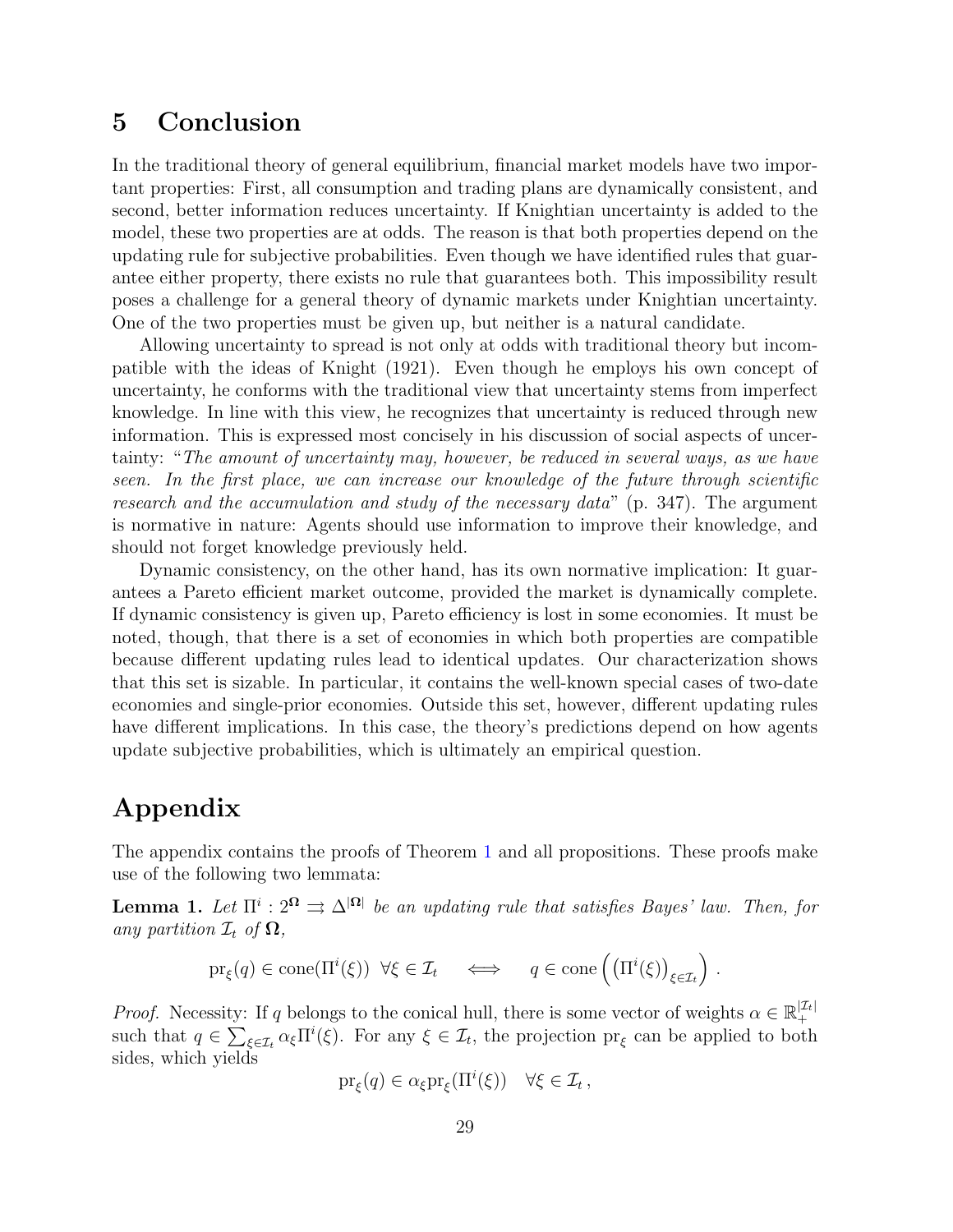and since  $pr_{\xi}(\Pi^{i}(\xi)) = \Pi^{i}(\xi)$  by Bayes' law, this implies the left-hand side of the equivalence.

Sufficiency: By construction of the projection  $pr_{\xi}$ , any vector q that satisfies the lefthand side of the equivalence can be recovered as  $q = \sum_{\xi \in \mathcal{I}_t} \text{pr}_{\xi}(q)$ . Therefore, it satisfies

$$
q \in \sum_{\xi \in \mathcal{I}_t} \alpha_{\xi} \text{cone}(\Pi^i(\xi))
$$

with  $\alpha = \vec{1}$ . This means that q belongs to the conical hull.

<span id="page-29-2"></span>**Lemma 2.** For any event  $\xi \subseteq \Omega$ , there exists a probability vector  $\pi^{i*} \in \Pi^i$  that satisfies

$$
\pi^{i*} \in \underset{\pi^{i} \in \Pi^{i}}{\arg \max} \pi^{i}(\xi \cap \zeta) \quad \forall \zeta \in \mathcal{A}^{i} \text{ with } \xi \cap \zeta \text{ nonempty,}
$$

and this condition is equivalent to

$$
\pi^{i*} \in \operatorname*{arg\,max}_{\pi^i \in \Pi^i} \pi^i(\xi) .
$$

*Proof.* As regard existence, note that  $\Pi^i$  is compact under Assumption [1](#page-4-3) as a closed subset of the unit simplex. Thus, the final problem  $\max_{\pi^i \in \Pi^i} \pi^i(\xi)$  has a solution. As regards equivalence, the implication from the first condition to the second is trivial. The reverse implication can be proven by contradiction: Any maximizer  $\pi^{i*}$  from the second condition also solves the maximization problems in the first condition. Suppose not; then, there would be some  $\zeta \in \mathcal{A}^i$  and some  $\pi^i \in \Pi^i$  such that  $\pi^{i*}(\xi \cap \zeta) < \pi^i(\xi \cap \zeta)$ . By construction of  $\mathcal{A}^i$ ,  $\pi^i$  can be chosen to satisfy  $\pi^i(\zeta') = \pi^{i*}(\zeta')$  for all  $\zeta' \neq \zeta$  because  $\Pi^i = \sum_{\zeta \in \mathcal{A}^i} \text{pr}_{\zeta}(\Pi^i)$ . Summing over all  $\zeta' \in \mathcal{A}^i$  with  $\xi \cap \zeta'$  nonempty leads to

$$
\pi^{i*}(\xi) = \sum_{\zeta'} \pi^{i*}(\xi \cap \zeta') < \sum_{\zeta' \neq \zeta} \pi^{i*}(\xi \cap \zeta') + \pi^i(\xi \cap \zeta) = \pi^i(\xi),
$$

but if  $\pi^{i*}(\xi) < \pi^{i}(\xi)$ , then  $\pi^{i*}$  could not have been a maximizer in the first place.  $\Box$ 

Let the operator  $\oslash$  denote the inverse of the componentwise product  $\oslash$ , the componentwise division:  $(Y \otimes x) \otimes x = Y$ . It satisfies  $pr_{\xi}(y) \otimes x = pr_{\xi}(y \otimes x)$ . The componentwise product on S can also be defined between a set  $Y \subseteq S$  and a vector  $x \in S$  as  $Y \otimes x = \{z \in S \mid z = x \otimes y \text{ for some } y \in Y\}.$ 

Proof of Theorem [1.](#page-19-1) Dynamic consistency means that for each agent i, the original consumption plan satisfies all first-order conditions; i.e.,

<span id="page-29-0"></span>
$$
Q[P_0](\xi) \cap \nabla U^i[C_0^i](\xi) \neq \varnothing \quad \forall \xi \in \mathcal{I}_t, t \geq 0. \tag{16}
$$

By definition,  $Q[P_0](\xi) = \text{pr}_{\xi}(Q[P_0])$ , and by Equation  $(6)$ ,  $\nabla U^i[C_0^i](\xi) = \text{cone}(\Pi^i(\xi)) \otimes$  $Du^{i}[C_{0}^{i}]$ . Using these facts,  $(16)$  is equivalently expressed as

<span id="page-29-1"></span>
$$
\exists q \in Q[P_0] \text{ such that } \text{pr}_{\xi}(q) \in \text{cone}(\Pi^i(\xi)) \otimes Du^i[C_0^i] \quad \forall \xi \in \mathcal{I}_t, t \ge 0. \tag{17}
$$

 $\Box$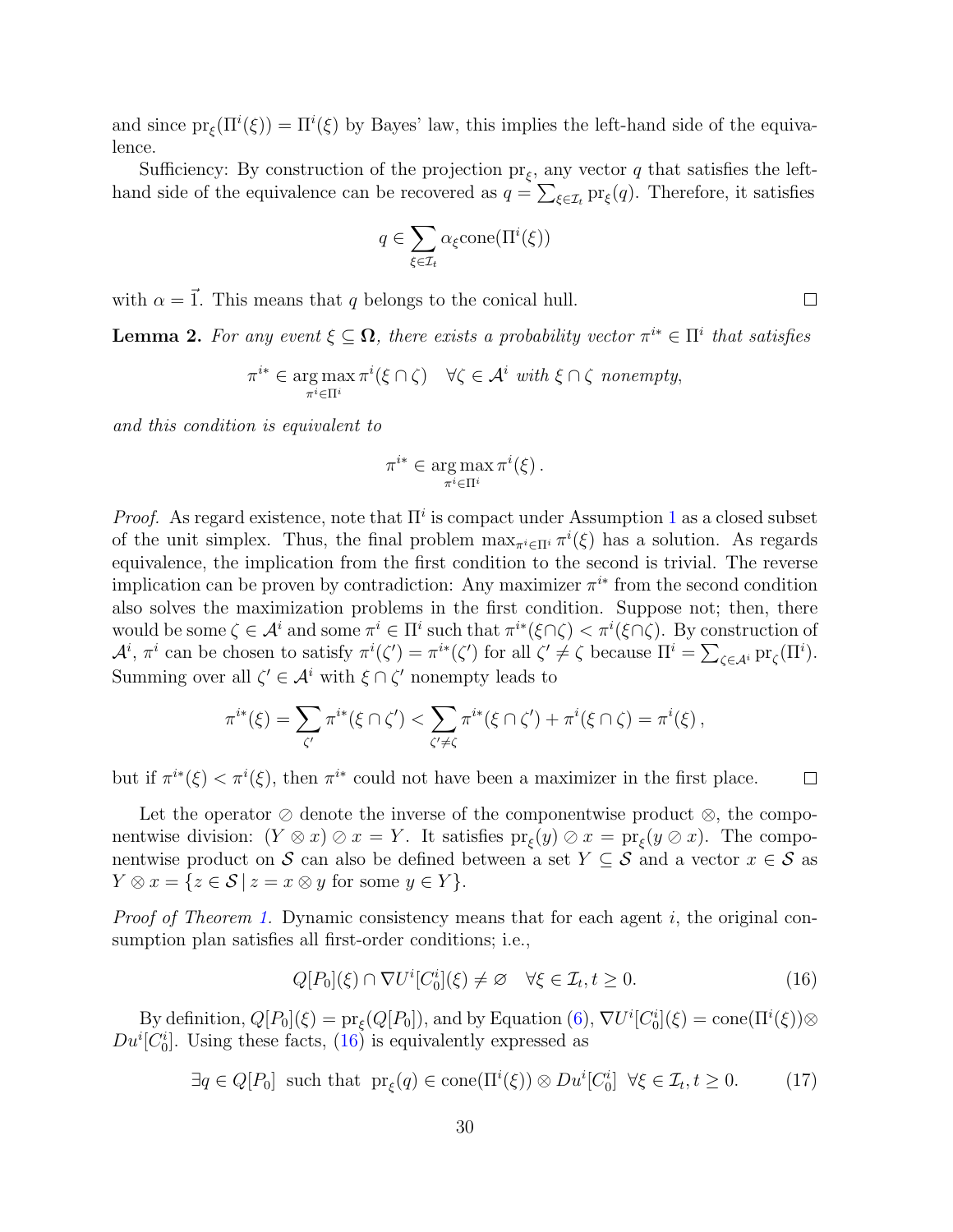Applying  $\oslash$  to both sides of [\(17\)](#page-29-1) yields the equivalent expression

<span id="page-30-0"></span>
$$
\exists q \in Q[P_0] \text{ such that } \text{pr}_{\xi}(q \oslash Du^i[C_0^i]) \in \text{cone}(\Pi^i(\xi)) \ \forall \xi \in \mathcal{I}_t, t \ge 0. \tag{18}
$$

Moreover, if  $\oslash$  is applied to Equation [\(13\)](#page-19-2), it becomes clear that  $q \oslash Du^{i}[C_{0}^{i}] =$  $\alpha \bar{\pi}^i[q, C_0^i]$  for some  $\alpha > 0$ . Combining this with [\(18\)](#page-30-0) results in the equivalent expression

<span id="page-30-1"></span>
$$
\exists q \in Q[P_0] \text{ such that } \text{pr}_{\xi}(\bar{\pi}^i[q, C_0^i]) \in \text{cone}(\Pi^i(\xi)) \ \forall \xi \in \mathcal{I}_t, t \ge 0,
$$
 (19)

and by Lemma [1,](#page-28-1) [\(19\)](#page-30-1) is equivalent to

<span id="page-30-2"></span>
$$
\exists q \in Q[P_0] \text{ such that } \bar{\pi}^i[q, C_0^i] \in \text{cone}\left(\left(\Pi^i(\xi)\right)_{\xi \in \mathcal{I}_t}\right) \ \forall t \ge 0. \tag{20}
$$

Finally, note that  $\bar{\pi}^i[q, C_0^i] \in \Delta^{|\Omega|}$  and  $\Pi^i(\xi) \subseteq \Delta^{|\Omega|}$ . Therefore, attention can be restricted to the unit simplex and the conical hull in [\(20\)](#page-30-2) can be replaced with the convex hull, which results in the condition of the theorem.  $\Box$ 

*Proof of Proposition [1.](#page-25-0)* Necessity of  $\Pi^i_M$ : By Lemma [2,](#page-29-2) the condition of ambiguity containment can be written as

$$
\frac{\pi^i(\xi \cap \zeta)}{\pi^i(\xi \cap \zeta')} = \frac{\pi^{i*}(\xi \cap \zeta)}{\pi^{i*}(\xi \cap \zeta')} \qquad \forall \zeta, \zeta' \in \mathcal{A}^i \text{ with } \xi \cap \zeta' \neq \varnothing
$$

which defines a system of equations. Although the system is overdetermined, there exists some scalar  $\mu \neq 0$  such that

$$
\pi^i(\xi \cap \zeta) = \mu \pi^{i*}(\xi \cap \zeta) \quad \forall \zeta \in \mathcal{A}^i
$$

constitutes a solution. By definition,  $\pi^{i}(\xi) = 1$  is satisfied for  $\pi^{i} \in \Pi^{i}(\xi)$  under any updating rule  $\Pi^{i}(\xi)$ . Therefore,

$$
1 = \pi^{i}(\xi) = \sum_{\zeta \in \mathcal{A}^{i}} \pi^{i}(\xi \cap \zeta)
$$
  
= 
$$
\mu \sum_{\zeta \in \mathcal{A}^{i}} \pi^{i*}(\xi \cap \zeta) = \mu \pi^{i*}(\xi),
$$

and we have  $\mu = 1/\pi^{i*}(\xi)$ . As a consequence, all conditional probabilities of events  $\xi \cap \zeta$ are defined as the unique Bayesian updates

$$
\pi^{i}(\xi \cap \zeta) = \frac{\pi^{i*}(\xi \cap \zeta)}{\pi^{i*}(\xi)} = \pi^{i*}(\zeta|\xi).
$$

Combining this restriction with Bayes' law leads to the implication

$$
\pi^i \in \Pi^i(\xi) \implies \exists \pi^{i*} \in \operatorname*{arg\,max}_{\hat{\pi} \in \Pi^i} \hat{\pi}(\xi) \text{ with } \pi^i(\cdot) = \pi^{i*}(\cdot | \xi),
$$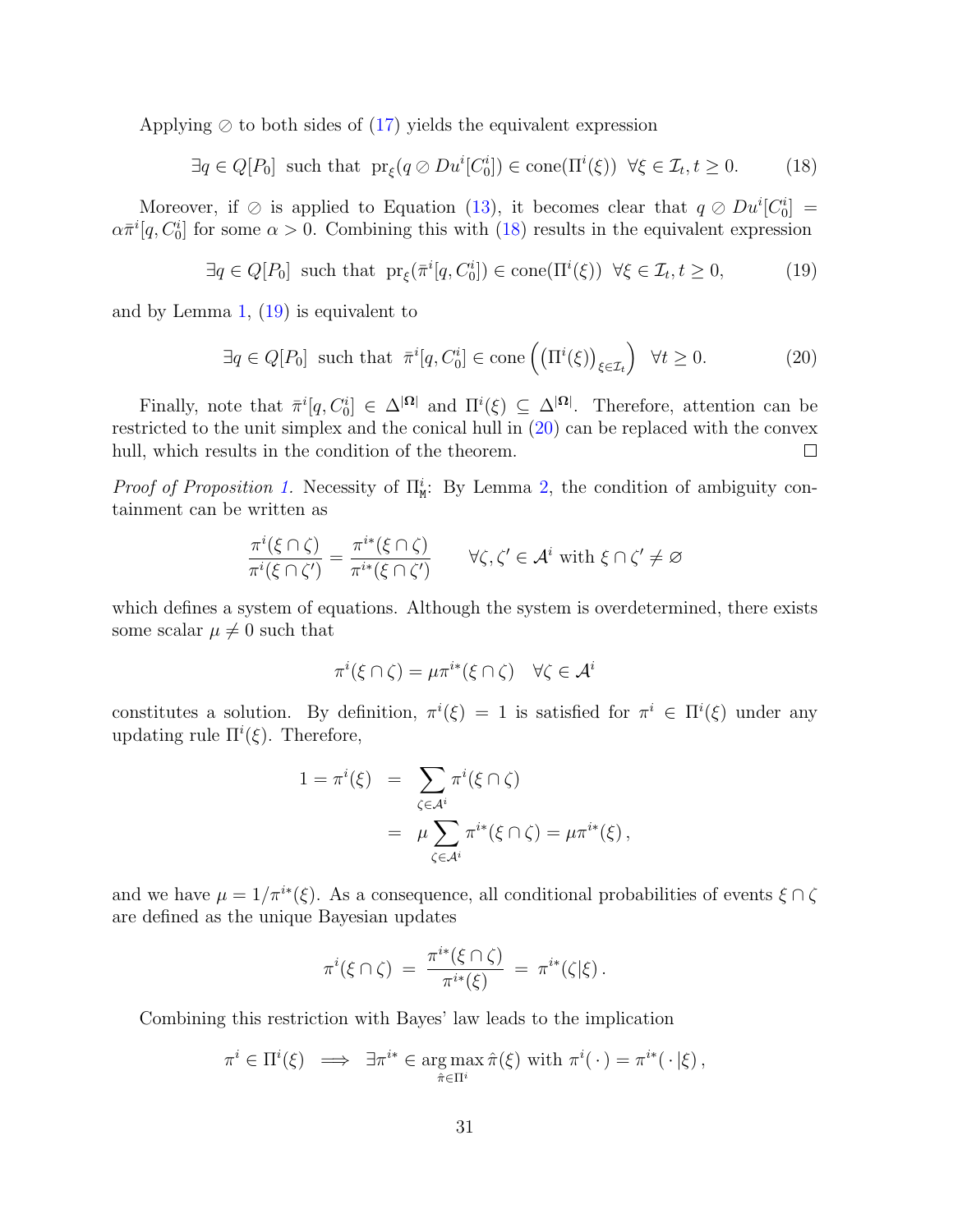and the maximum-likelihood rule [\(3\)](#page-5-2) follows.

Sufficiency of  $\Pi_{\text{M}}^{i}$ . It is obvious that Bayes' law is implied; thus, it remains to be shown that the rule satisfies ambiguity containment. Under the rule,  $\pi^i \in \Pi^i(\xi)$  implies

$$
\pi^i(\xi \cap \zeta) = \pi^{i*}(\zeta|\xi) = \frac{\pi^{i*}(\xi \cap \zeta)}{\pi^{i*}(\xi)} \quad \forall \zeta \in \mathcal{A}^i,
$$

and thus it holds for the likelihood ratio of any two events  $\zeta, \zeta' \in \mathcal{A}^i$  that

$$
\frac{\pi^i(\xi \cap \zeta)}{\pi^i(\xi \cap \zeta')} = \frac{\pi^{i*}(\xi \cap \zeta)}{\pi^{i*}(\xi \cap \zeta')} = \frac{\max_{\hat{\pi} \in \Pi^i} \hat{\pi}(\xi \cap \zeta)}{\max_{\hat{\pi} \in \Pi^i} \hat{\pi}(\xi \cap \zeta')}.
$$

The second equality follows from Lemma [2](#page-29-2) and establishes ambiguity containment.  $\Box$ 

*Proof of Proposition [2.](#page-27-0)* The equivalence is proven by establishing two separate implications.

(i) implies (ii): Let  $(\xi, \zeta) \in \mathcal{I}_t \times \mathcal{A}^i$  for some  $t > 0$ . As in Equation [\(3\)](#page-5-2), let  $\pi^{i*} \in$  $\arg \max_{\pi^i \in \Pi^i} \pi^i(\xi)$ . First, it shall be shown that

<span id="page-31-0"></span>
$$
\xi \cap \zeta = \xi \implies \pi^i(\xi \cap \zeta|\xi) = \pi^{i*}(\xi \cap \zeta|\xi) \quad \forall \pi^i \in \Pi^i. \tag{21}
$$

Since  $\xi \cap \zeta = \xi$  means  $\xi \subseteq \zeta$ , it follows that  $\pi^i(\xi \cap \zeta | \xi) = \pi^i(\xi | \xi) = 1 \ \forall \pi^i \in \Pi^i$  and [\(21\)](#page-31-0) is trivially true. Second, it shall be shown that

<span id="page-31-1"></span>
$$
\xi \cap \zeta = \zeta \implies \pi^i(\xi \cap \zeta | \xi) = \pi^{i*}(\xi \cap \zeta | \xi) \quad \forall \pi^i \in \Pi^i. \tag{22}
$$

Since  $\xi \cap \zeta = \zeta$  means that  $\xi \cap \zeta \in \mathcal{A}^i$ , there is no ambiguity about its probability, i.e.,  $\pi^i(\xi \cap \zeta) = \pi^{i*}(\xi \cap \zeta)$   $\forall \pi^i \in \Pi^i$ . As all unconditional probabilities agree, so must the conditional. Third, note that

<span id="page-31-2"></span>
$$
\xi \cap \zeta = \varnothing \implies \pi^i(\xi \cap \zeta|\xi) = 0 \quad \forall \pi^i \in \Pi^i. \tag{23}
$$

Finally, since [\(21\)](#page-31-0), [\(22\)](#page-31-1), and [\(23\)](#page-31-2) hold for any  $\xi \in \mathcal{I}_t, t > 0$ , there can be no  $\pi^i \in \Pi^i_{\mathbf{B}}(\xi)$ such that  $\pi^i \notin \Pi^i_{\mathbf{M}}(\xi)$ . As  $\Pi^i_{\mathbf{M}}(\xi) \subseteq \Pi^i_{\mathbf{B}}(\xi)$  by definition, the implication is proven.

 $\neg(i)$  implies  $\neg(ii)$ : It shall be shown that for any  $(\xi, \zeta) \in \mathcal{I}_t \times \mathcal{A}^i, t > 0$ ,

<span id="page-31-3"></span>
$$
\xi \cap \zeta \notin \{\xi, \zeta, \varnothing\} \implies \exists \pi^i \in \Pi^i \text{ such that } \pi^i(\xi) \neq \pi^{i*}(\xi). \tag{24}
$$

Since  $\xi \cap \zeta \neq \zeta$  and  $\xi \cap \zeta \neq \emptyset$  jointly imply that  $\xi \cap \zeta \notin \mathcal{A}^i$ , there exists some  $\pi^i \in \Pi^i$ such that  $\pi^i(\xi \cap \zeta) \neq \pi^{i*}(\xi \cap \zeta)$ ; otherwise,  $\mathcal{A}^i$  would not be the finest partition satisfying [\(4\)](#page-5-3). By Lemma [2,](#page-29-2)

$$
\pi^{i*}(\xi \cap \zeta') = \max_{\hat{\pi}^i \in \Pi^i} \hat{\pi}^i(\xi \cap \zeta')
$$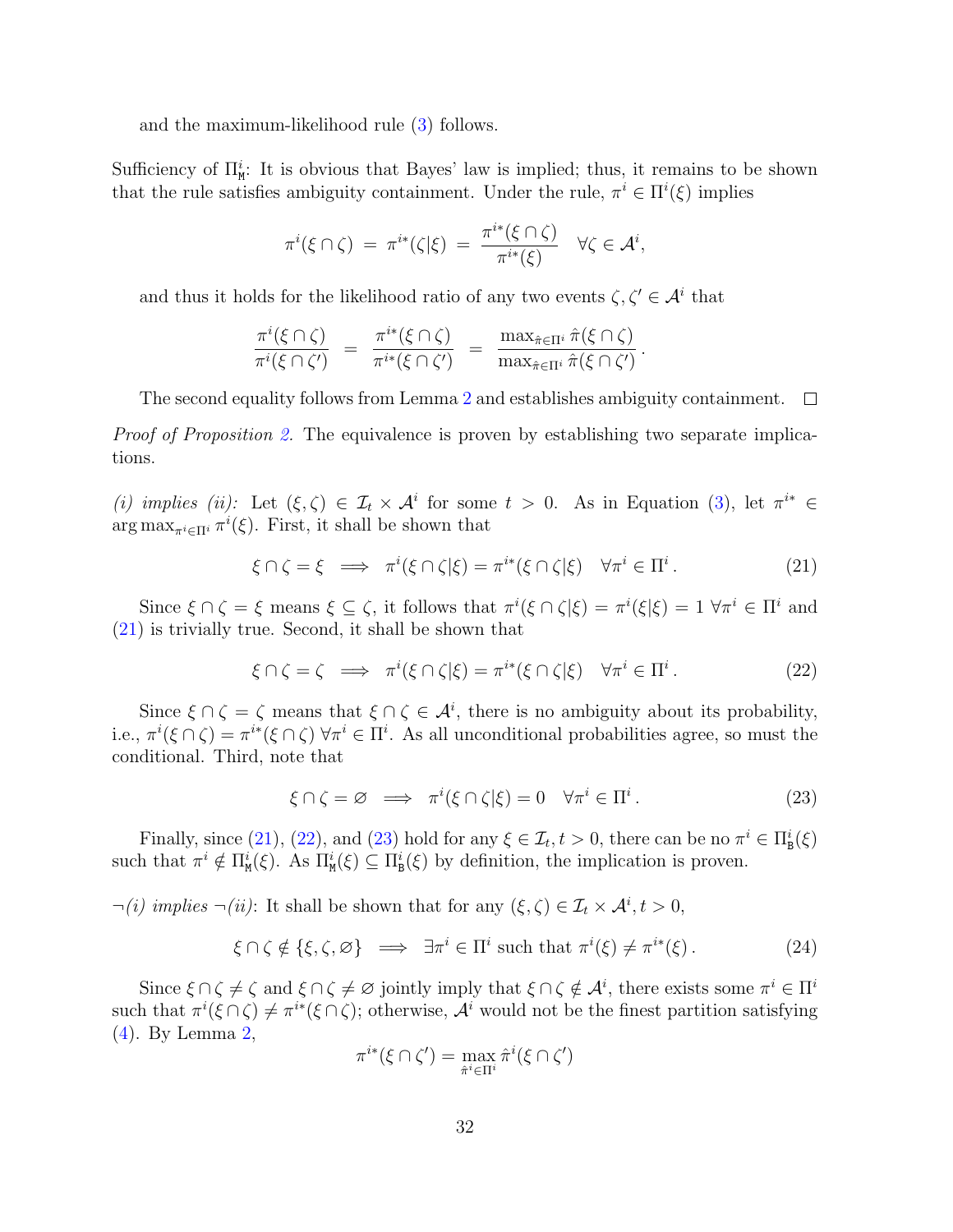for any  $\zeta' \in \mathcal{A}^i$ . Therefore, for at least one cell  $\zeta \in \mathcal{A}^i$ ,  $\pi^i(\xi \cap \zeta) < \pi^{i*}(\xi \cap \zeta)$  and for all other cells  $\zeta' \neq \zeta$ ,  $\pi^{i}(\xi \cap \zeta') \leq \pi^{i*}(\xi \cap \zeta')$ . Summing over all cells of  $\mathcal{A}^{i}$  leads to

$$
\sum_{\zeta' \in A^i} \pi^i(\xi \cap \zeta') = \pi^i(\xi) < \pi^{i*}(\xi) \,,
$$

and thus [\(24\)](#page-31-3) holds true. This proves the implication and thus the proposition.

*Proof of Proposition [3.](#page-27-2)* For any set  $S \subset \mathbb{R}^{|\Omega|}$ , define the rescale operation  $R(S) = \begin{cases} \frac{x}{n} & \text{if } n \geq 0 \end{cases}$  $\overline{x}\cdot\overline{1}$  $x \in S$  $\vert$ and the maximizer  $M_{\xi}(S) = \arg \max_{x \in S} x \cdot \vec{1}$ . Then, full Bayesian updating and maximumlikelihood updating can be written as

$$
\Pi_{\mathbf{B}}^{i}(\xi) = R(\mathrm{pr}_{\xi}(\Pi^{i}))\tag{25}
$$

<span id="page-32-4"></span><span id="page-32-3"></span> $\Box$ 

$$
\Pi_{\mathbf{M}}^{i}(\xi) = R(\mathrm{pr}_{\xi}(M_{\xi}(\Pi^{i}))). \tag{26}
$$

We show that for any  $t > 0$ , a recursive application of the rectangularity condition (Definition [9\)](#page-27-1) from date 0 through date  $t-1$  implies that the two updating rules agree on all date t events: At date 0,  $\xi_0 = \Omega$  for all  $\xi_0 \in \mathcal{I}_0$ , and thus  $\Pi^i_{\mathcal{B}}(\xi_0) = \Pi^i$ . Using rectangularity recursively leads to

<span id="page-32-0"></span>
$$
\Pi^{i} = \bigcup_{\pi_{1}^{i} \in \Pi^{i}} \sum_{\xi_{1} \in \mathcal{I}_{1}} \pi_{1}^{i}(\xi_{1}) \bigcup_{\pi_{2}^{i} \in \Pi^{i}} \sum_{\xi_{2} \in \mathcal{I}_{2}} \pi_{2}^{i}(\xi_{2}|\xi_{1}) \cdots \bigcup_{\pi_{t}^{i} \in \Pi^{i}} \sum_{\xi_{t} \in \mathcal{I}_{t}} \pi_{t}^{i}(\xi_{t}|\xi_{t-1}) \Pi_{B}^{i}(\xi_{t}).
$$
 (27)

For any  $\xi \in \mathcal{I}_t$ , the maximum operation  $M_{\xi}$  can be applied to both sides of [\(27\)](#page-32-0). Let  $\hat{\xi}_0, \hat{\xi}_1, \ldots, \hat{\xi}_t$  be the sequence of events  $\hat{\xi}_s \in \mathcal{I}_s$  that satisfies  $\hat{\xi}_t = \xi$  and  $\hat{\xi}_s \subseteq \hat{\xi}_{s-1}$  for all  $1 \leq s \leq t$ . Note that  $M_{\xi}$  applied to the right-hand side of [\(27\)](#page-32-0) maximizes the product  $\pi_1^i(\hat{\xi}_1)\pi_2^i(\hat{\xi}_2|\hat{\xi}_1)\cdots\pi_t^i(\hat{\xi}_t|\hat{\xi}_{t-1})$ . Since the constraint set  $(\Pi^i)^t = \chi_{s=1}^t \Pi^i$  has a product structure,

$$
\max_{(\pi_1^i, \ldots, \pi_t^i) \in (\Pi^i)^t} \prod_{s=1}^t \pi_s^i(\hat{\xi}_s | \hat{\xi}_{s-1}) = \prod_{s=1}^t \max_{\pi_s^i \in \Pi^i} \pi_s^i(\hat{\xi}_s | \hat{\xi}_{s-1}) = \lambda^*,
$$

in which  $\lambda^*$  is a strictly positive scalar because each maximum must be greater than zero under Assumption [1.](#page-4-3) Using  $M_{\xi}$  on both sides of [\(27\)](#page-32-0) thus leads to

<span id="page-32-1"></span>
$$
M_{\xi}(\Pi^{i}) = \bigcup_{\pi_{1}^{i} \in M_{\hat{\xi}_{1}}(\Pi^{i})} \sum_{\xi_{1} \in \mathcal{I}_{1}} \pi_{1}^{i}(\xi_{1}) \cdots \bigcup_{\pi_{t}^{i} \in M_{\hat{\xi}_{t}}(\Pi^{i})} \sum_{\xi_{t} \in \mathcal{I}_{t}} \pi_{t}^{i}(\xi_{t}|\xi_{t-1}) \Pi_{\mathbf{B}}^{i}(\xi_{t}).
$$
 (28)

Note that  $pr_{\xi}(\Pi_{\mathbf{B}}^{i}(\xi_{t})) = \{0\}$  for all  $\xi_{t} \in \mathcal{I}_{t} \setminus \{\xi\}$ . Therefore,  $pr_{\xi}$  applied to both sides of [\(28\)](#page-32-1) results in

<span id="page-32-2"></span>
$$
\text{pr}_{\xi}(M_{\xi}(\Pi^{i})) = \bigcup_{\pi_{1}^{i} \in M_{\hat{\xi}_{1}}(\Pi^{i})} \cdots \bigcup_{\pi_{t}^{i} \in M_{\hat{\xi}_{t}}(\Pi^{i})} \text{pr}_{\xi}\left(\pi_{1}^{i}(\hat{\xi}_{1})\pi_{2}^{i}(\hat{\xi}_{2}|\hat{\xi}_{1})\cdots\pi_{t}^{i}(\hat{\xi}_{t}|\hat{\xi}_{t-1})\Pi_{\mathbf{B}}^{i}(\xi)\right), \quad (29)
$$

and the rescale operation  $R$  applied to both sides of  $(29)$  in

<span id="page-32-5"></span>
$$
R(\mathrm{pr}_{\xi}(M_{\xi}(\Pi^i))) = R(\lambda^* \mathrm{pr}_{\xi}(\Pi^i_{\mathsf{B}}(\xi))). \tag{30}
$$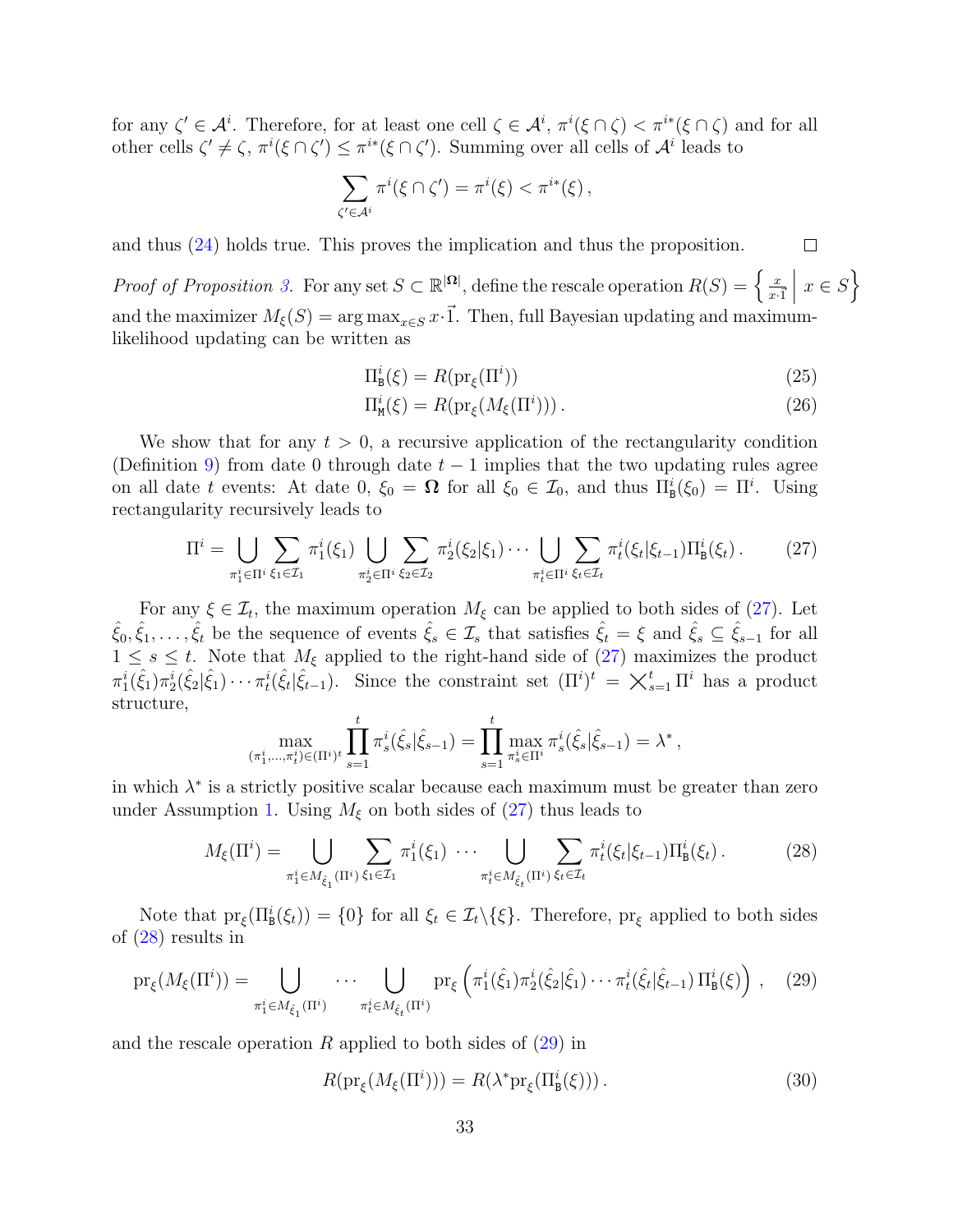By construction,  $R(\lambda S) = R(S)$  for any scalar  $\lambda \neq 0$  and set S. Therefore, by means of  $(25)$  and  $(26)$ , Equation  $(30)$  can be rewritten as

$$
\Pi_{\mathbf{M}}^{i}(\xi) = \Pi_{\mathbf{B}}^{i}(\xi). \tag{31}
$$

 $\Box$ 

Since this is true for any  $t > 0$  and any choice of  $\xi \in \mathcal{I}_t$ , the proposition is proven.

The proof of Corollary [3](#page-21-2) employed the following Lemma.

<span id="page-33-0"></span>Lemma 3. If the financial market is dynamically complete at a dynamically consistent equilibrium  $(P, C, \Psi)$ , then  $Q[P_0]$  is a one-dimensional subspace.

*Proof.* Since  $Q[P_0]$  is the orthogonal complement  $Q[P_0] = X(P_0, \mathcal{S}^J; \Omega)^{\perp}$  of a linear subspace, it is a subspace itself and satisfies

<span id="page-33-2"></span>
$$
\dim(Q[P_0]) + \dim(X(P_0, \mathcal{S}^J; \Omega)) = \dim(\mathcal{S}) = \sum_{t=0}^T |\mathcal{I}_t|.
$$
 (32)

Suppose  $\dim(Q[P_0]) = 0$ ; then,  $X(P_0, \mathcal{S}^J; \Omega) = \mathcal{S}$  and the budget set  $B_0^i(P_0, 0)$  is not compact. In this case, no undominated plan and thus no equilibrium exists. Therefore, at any equilibrium

<span id="page-33-3"></span><span id="page-33-1"></span>
$$
\dim(Q[P_0]) \ge 1. \tag{33}
$$

Note that  $X_{t+1}(P_0, S^J; \xi)$  is a subspace of  $X(P_0, S^J; \Omega)$  for any  $\xi \in \mathcal{I}_t$  and  $t \in$  $\{0,\ldots,T-1\}$ . Since  $\mathcal{I}_t$  is a partition,  $X_{t+1}(P_0,\mathcal{S}^J;\xi)$  and  $X_{t+1}(P_0,\mathcal{S}^J;\xi')$  are transverse for any  $\xi, \xi' \in \mathcal{I}_t$  such that  $\xi \neq \xi'$ . Moreover,  $X_s(P_0, \mathcal{S}^J; .)$  and  $X_t(P_0, \mathcal{S}^J; .)$  are transverse for any  $s \neq t$ . This leads to

$$
\dim \left( \sum_{t=0}^{T-1} \sum_{\xi \in \mathcal{I}_t} X_{t+1}(P_0, \mathcal{S}^J; \xi) \right) = \sum_{t=0}^{T-1} \sum_{\xi \in \mathcal{I}_t} \dim(X_{t+1}(P_0, \mathcal{S}^J; \xi)) \n\leq \dim(X(P_0, \mathcal{S}^J; \Omega)),
$$
\n(34)

in which the equality follows from transversality while the inequality follows from the fact that any sum of subspaces is contained in the whole space. Dynamic consistency implies that  $P_0 = \cdots = P_T$ , and thus Definition [6](#page-10-4) implies that for each  $t \geq 0$ ,

$$
\sum_{\xi \in \mathcal{I}_t} \dim(X_{t+1}(P_0, \mathcal{S}^J; \xi)) = |\mathcal{I}_{t+1}|
$$

because  $\mathcal{I}_t$  is a partition. Inserting this result into  $(34)$  leads to

$$
\sum_{t=1}^T |\mathcal{I}_t| \le \dim(X(P_0, \mathcal{S}^J; \mathbf{\Omega})),
$$

and, in combination with [\(32\)](#page-33-2), this results in

<span id="page-33-4"></span>
$$
\dim(Q[P_0]) \leq |\mathcal{I}_0| = 1. \tag{35}
$$

Jointly, [\(33\)](#page-33-3) and [\(35\)](#page-33-4) imply that  $\dim(Q[P_0]) = 1$ , which concludes the proof of the lemma.  $\Box$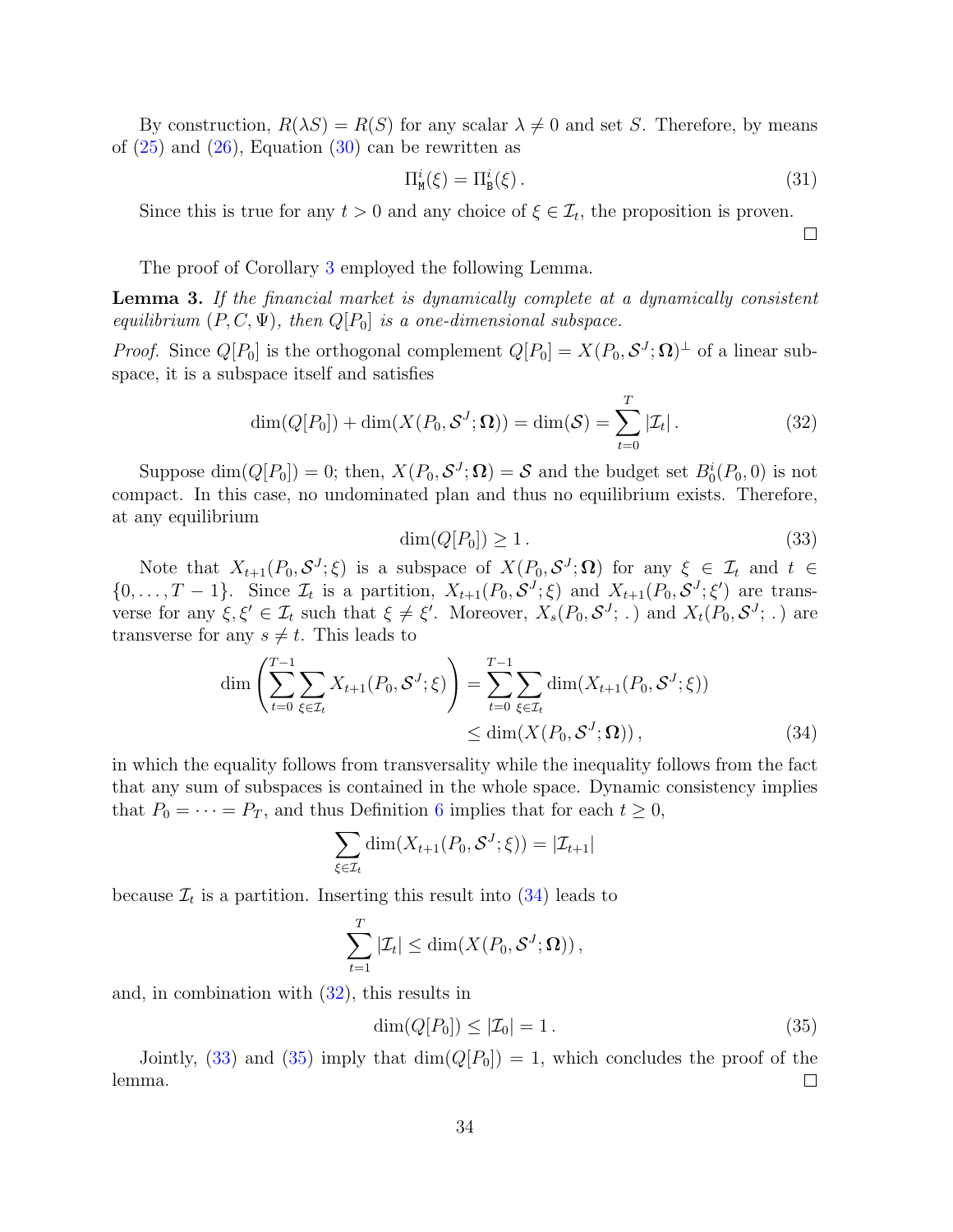# References

- <span id="page-34-2"></span>Arrow, K. J., and Debreu, G. 1954. Existence of an Equilibrium for a Competitive Economy. Econometrica 22 (8), 265–290.
- <span id="page-34-0"></span>Bewley, T. F. 1986. Knightian Decision Theory. Part I. Discussion Paper No. 807, Cowles Foundation.
- <span id="page-34-1"></span>Bewley, T. F. 2002. Knightian Decision Theory. Part I. Decisions in Economics and Finance 25 (2), 79–110.
- <span id="page-34-11"></span>Citanna, A., Kajii, A., and Villanacci, A. 1998. Constrained Suboptimality in Incomplete Markets: A General Approach and Two Applications. Economic Theory 11 (3), 495– 521.
- <span id="page-34-12"></span>Cohen, M., Gilboa, I., Jaffray, J.-Y., and Schmeidler, D. 2000. An Experimental Study of Updating Ambiguous Beliefs. Risk, Decision, and Policy 5 (2), 123–133.
- <span id="page-34-3"></span>Dana, R.-A., and Riedel, F. 2013. Intertemporal Equilibria with Knightian Uncertainty. Journal of Economic Theory 148 (4), 1582–1605.
- <span id="page-34-13"></span>Dominiak, A., Duersch, P., and Lefort, J.-P. 2012. A Dynamic Ellsberg Urn Experiment. Games and Economic Behavior 75 (2), 625–638.
- <span id="page-34-8"></span>Epstein, L. G. 1999. A Definition of Uncertainty Aversion. Review of Economic Studies 66 (3), 579–608.
- <span id="page-34-5"></span>Epstein, L. G., and Schneider, M. 2003. Recursive Multiple-Priors. Journal of Economic Theory 113 (1), 1–31.
- <span id="page-34-10"></span>Geanakoplos, J., and Polemarchakis, H. M. 1986. Existence, Regularity, and Constrained Suboptimality of Competitive Allocations when the Asset Market is Incomplete. In W. P. Heller, R. M. Starr, and D. A. Starrett(ed.) Uncertainty, Information and Communication: Essays in Honor of Kenneth J. Arrow, Volume III: Cambridge Cambridge University Press.
- <span id="page-34-9"></span>Gerasimou, G. 2018. On the Indifference Relation in Bewley Preferences. Economics Letters 164, 24–26.
- <span id="page-34-7"></span>Gilboa, I., Maccheroni, F., Marinacci, M., and Schmeidler, D. 2010. Objective and Subjective Rationality in a Multiple Prior Model. Econometrica 78 (2), 755–770.
- <span id="page-34-6"></span>Gilboa, I., and Schmeidler, D. 1989. Maxmin Expected Utility with Non-unique Prior. Journal of Mathematical Economics 18 (2), 141–153.
- <span id="page-34-4"></span>Gilboa, I., and Schmeidler, D. 1993. Updating Ambiguous Beliefs. Journal of Economic Theory 59 (1), 33–49.